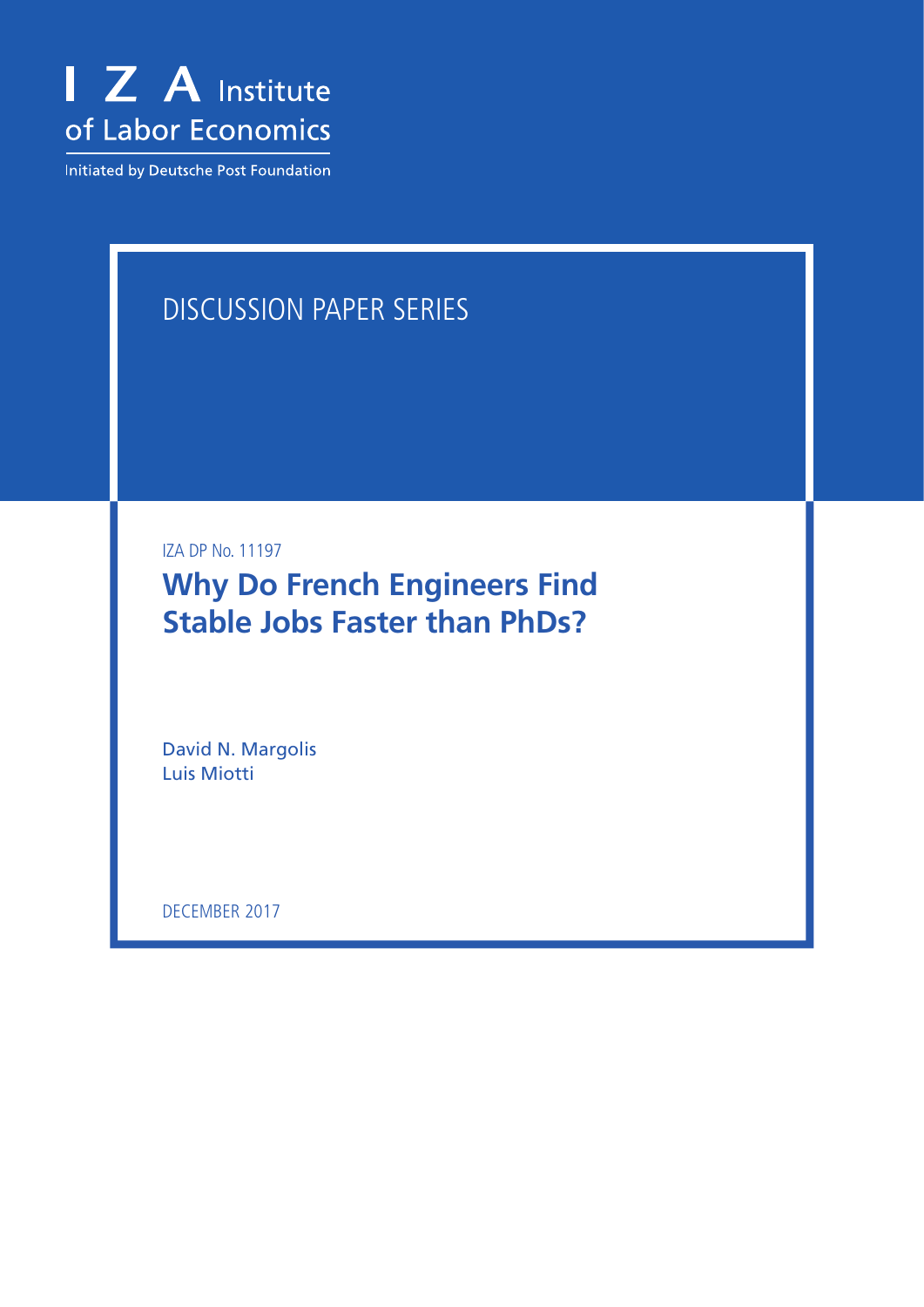

Initiated by Deutsche Post Foundation

## DISCUSSION PAPER SERIES

IZA DP No. 11197

# **Why Do French Engineers Find Stable Jobs Faster than PhDs?**

**David N. Margolis** *Paris School of Economics, CNRS and IZA*

**Luis Miotti** *CEPN-CNRS, Université Paris 13*

DECEMBER 2017

Any opinions expressed in this paper are those of the author(s) and not those of IZA. Research published in this series may include views on policy, but IZA takes no institutional policy positions. The IZA research network is committed to the IZA Guiding Principles of Research Integrity.

The IZA Institute of Labor Economics is an independent economic research institute that conducts research in labor economics and offers evidence-based policy advice on labor market issues. Supported by the Deutsche Post Foundation, IZA runs the world's largest network of economists, whose research aims to provide answers to the global labor market challenges of our time. Our key objective is to build bridges between academic research, policymakers and society.

IZA Discussion Papers often represent preliminary work and are circulated to encourage discussion. Citation of such a paper should account for its provisional character. A revised version may be available directly from the author.

| <b>IZA</b> – Institute of Labor Economics          |                                                      |             |  |  |  |
|----------------------------------------------------|------------------------------------------------------|-------------|--|--|--|
| Schaumburg-Lippe-Straße 5-9<br>53113 Bonn, Germany | Phone: +49-228-3894-0<br>Email: publications@iza.org | www.iza.org |  |  |  |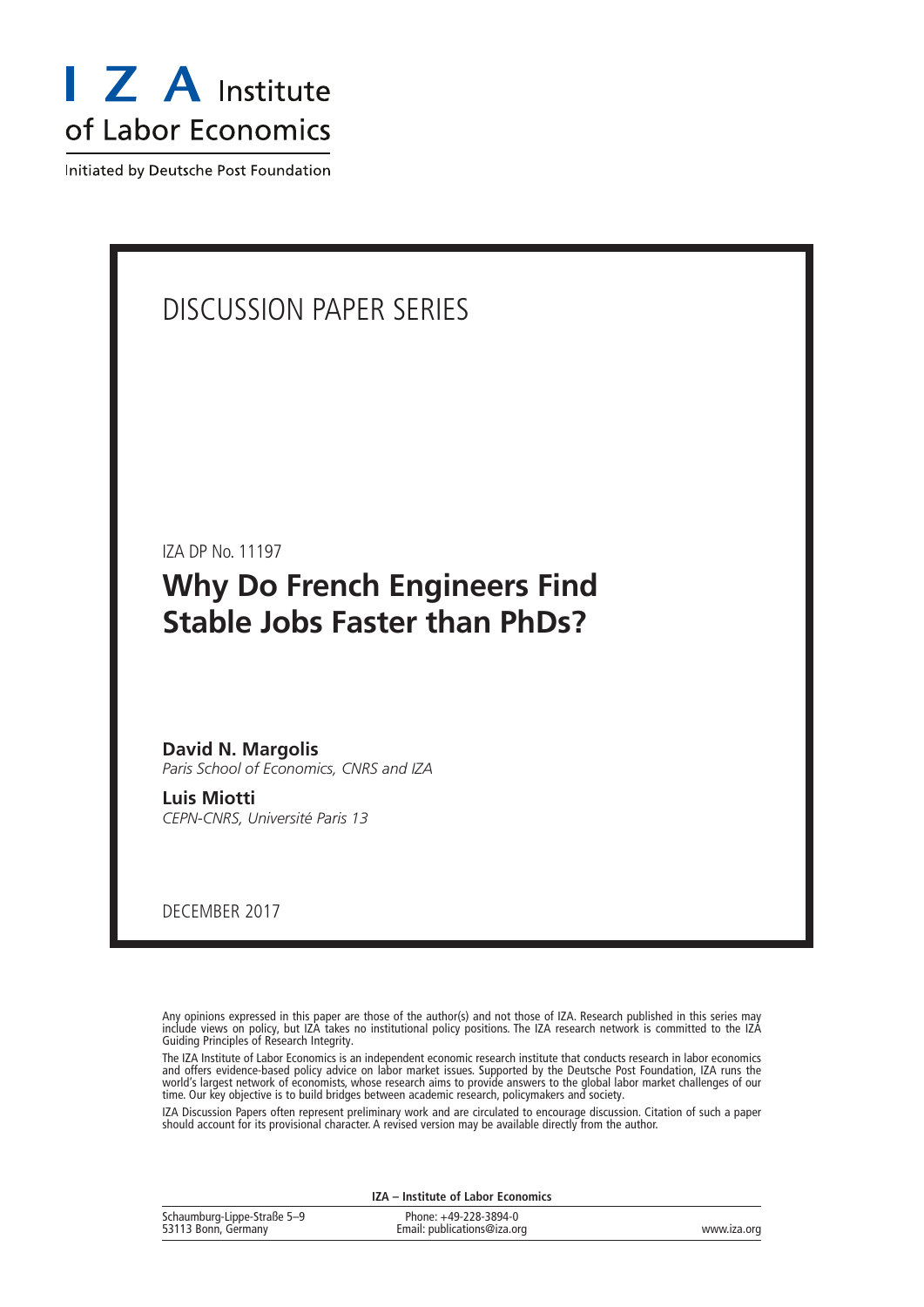# ABSTRACT

# **Why Do French Engineers Find Stable Jobs Faster than PhDs?\***

This paper studies why PhDs in France take longer to find stable jobs than engineers. Using data from CEREQ's "Génération 2004" survey, we show that job finding rates of PhDs are lower than those of engineers and document the differences in their observable characteristics and fields of study. We show that this phenomenon is due to multiple factors: heterogeneity in student characteristics along observable (but not unobservable) dimensions and fields of study, directed search toward public sector positions (especially professors) among PhDs and reservation wages of PhDs for private sector jobs that are "too high" relative to their value of marginal product.

| <b>JEL Classification:</b> | J24, I23, J64                                                    |
|----------------------------|------------------------------------------------------------------|
| Keywords:                  | school-to-work transition, STEM, directed search, wage subsidies |

**Corresponding author:** David N. Margolis Paris School of Economics 48 boulevard Jourdan 75014 Paris

France

E-mail: David.N.Margolis@gmail.com

<sup>\*</sup> The authors would like to thank Frédérique Sachwald, two anonymous referees, the comité de suivi interministerielle and participants of seminars at the Paris School of Economics, the Université Paris Est-Créteil and the Journées de Microéconomie Appliquée for helpful comments. This research was partially funded by the Ministère de l'éducation nationale, de l'enseignement supérieur et de la recherche in the context of preparation of the report "Évaluation de l'impact du dispositif « jeunes docteurs » du crédit d'impôt recherche".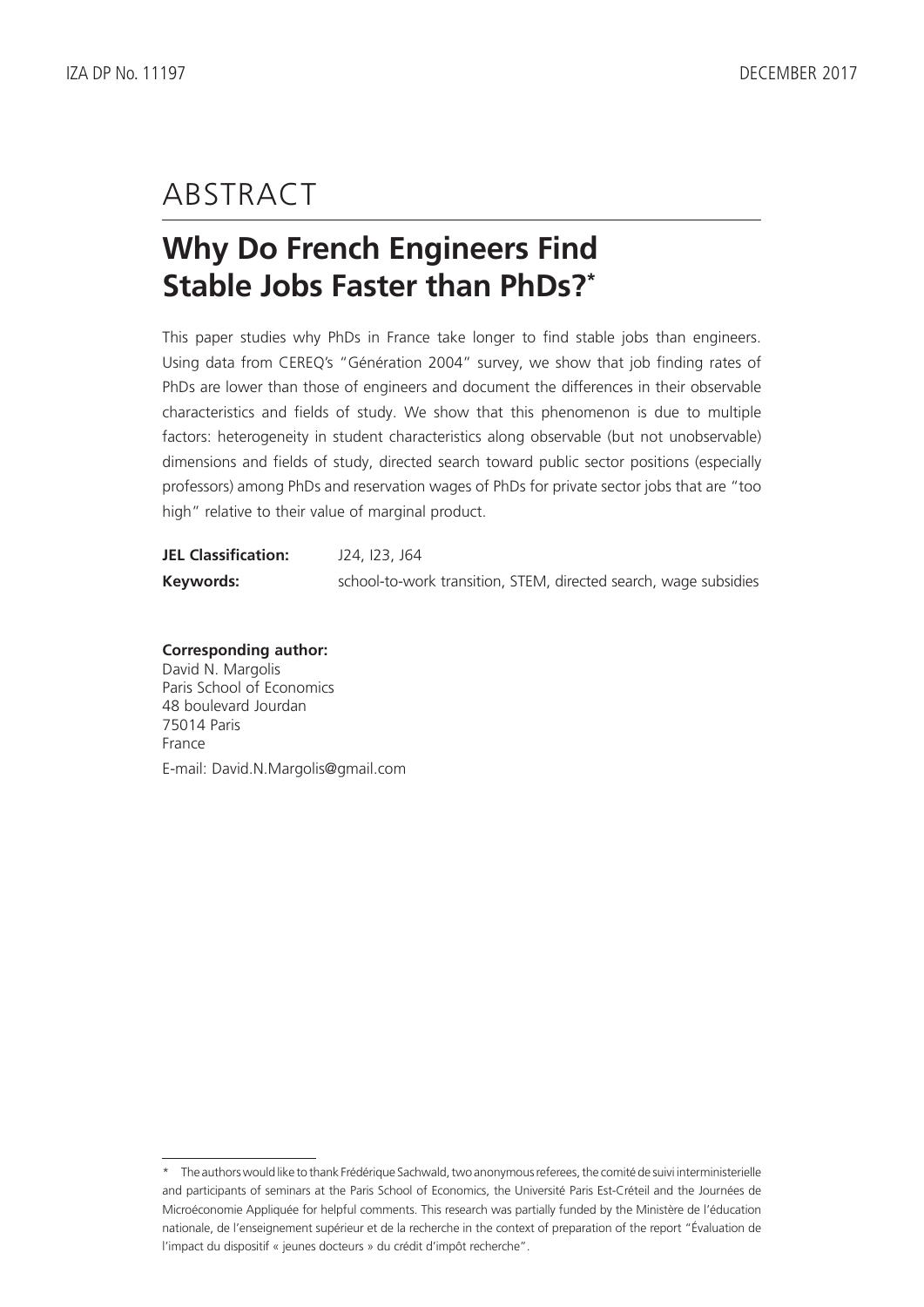## 1 Introduction

France's higher education system faces a paradox. Students who graduate with PhDs take longer to find stable employment, defined as an indefinite-term contract or civil service position, than those who graduate with an engineering degree, despite having more years of schooling (PhDs leave school at age 28.7 on average, engineers at age 23.9) and thus (in principle) more human capital<sup>[1](#page--1-0)</sup>. This effect applies not only for PhDs as a whole, but also when restricting attention to PhDs who obtain their degrees in the same fields as engineers. Even more surprisingly, students who complement their engineering degree with a PhD still take longer to find stable employment than those who stop after obtaining their engineering degree and start looking for a job immediately. If human capital is increasing with education [\(Becker,](#page-32-0) [1993;](#page-32-0) [Mincer,](#page-33-0) [1974\)](#page-33-0), PhDs should be at least as productive, if not more productive, than engineers and thus more attractive to employers all else equal. So why do they take longer to get settled into the job market?

This paper examines several possible explanations for the paradox of a relatively slow transition of PhDs to stable employment. Using data from the Génération [2](#page--1-0)004 survey<sup>2</sup>, we suggest and test several alternatives. First, we consider the "all else equal" hypothesis by focusing on differences among observable characteristics of graduates (grades, age, sex, region, parental background). We then explore the content of the human capital acquired by comparing the distribution of fields of study among engineers and PhDs. We then consider the possibility of directed search [\(Wright et al.,](#page-33-1) [2017\)](#page-33-1), in which PhDs and engineers target different types of jobs. Next, we consider the possibility that PhDs have reservation wages that exceed their value of marginal product, and use the reform of a wage subsidy that targets PhDs to asses its importance. Finally, we examine the possibility that unobserved heterogeneity affects the speed of finding a stable job, and consider the endogeneity of education with respect the rate of being hired for a stable job.

From a methodological point of view, we model the time until stable employment using semiparametric and parametric proportional hazard duration models. These models are particularly well adapted to this question because 38.4% of individuals in the sample have not found a stable job before the end of the sample window (between 3 and 5 years after school leaving), and the number grows to 93% when focusing only on private sector research and development (R & D) positions, excluding professors. Duration models also allow us to separately consider the roles of observed and unobserved heterogeneity versus time dependence in determining the

<sup>&</sup>lt;sup>1</sup>See [Margolis and Miotti](#page-32-1) [\(2015\)](#page-32-1) for details.

<sup>2</sup>Génération 2004 is a survey run by the Center for Studies and Research on Qualifications (CEREQ) that samples individuals from the cohort of students who left school in 2004 without subsequently returning [\(Aliaga et al.,](#page-32-2) [2010\)](#page-32-2). Relative to the other Génération surveys, the 2004 cohort is unique in that it is the only one for which data was collected not only on the highest degree obtained, but also on degrees obtained prior to the highest degree, which allows us to identify students who followed up an engineering degree with a doctorate.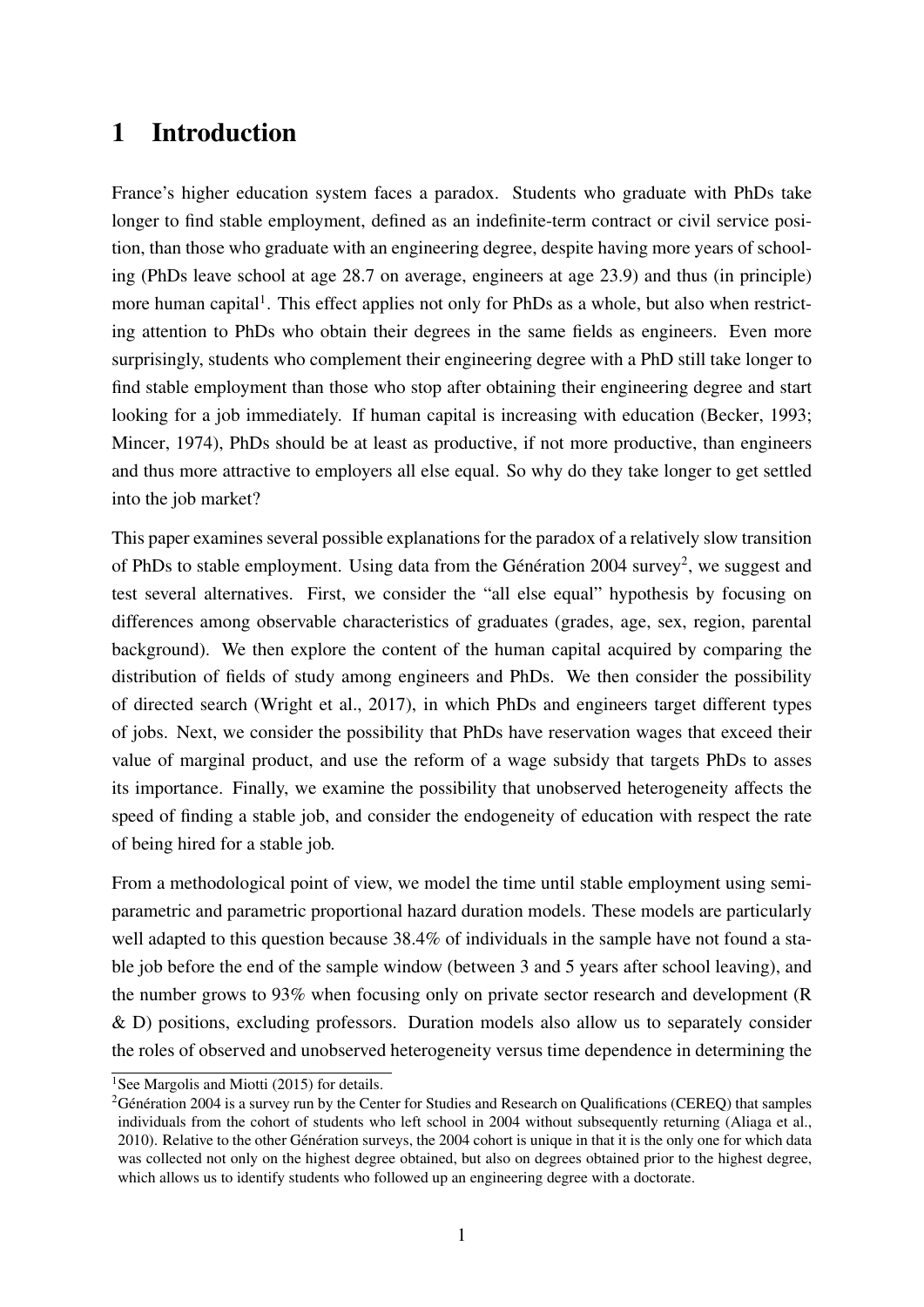speed of job finding for the different types of graduates.

It is worth noting that this paper focuses only on the time to the first stable job and not other characteristics of the school-to-work transition. As such, it does not claim that a job search process that involves a series of unstable jobs that lead to a stable job (e.g. several post-doctoral or temporary teaching positions en route to a tenured teaching position) is inferior to a process by which a stable, but perhaps less appealing, job is found sooner. We also do not examine the earnings, career progression or working conditions of the jobs found, although we do consider whether the job is an R  $\&$  D position or not. We do not claim that any particular actor is behaving in an individually suboptimal way, although the equilibrium outcome of having PhDs spend several years before settling into a stable job while engineers make the same transition more rapidly may be considered socially suboptimal. In this sense, our analysis can be considered as providing insight into one component, albeit a particularly important component, of the school-to-work transition.

Our results suggest that each of the proposed explanations for the slower rate of transition to stable employment of PhDs relative to engineers finds some empirical support. Directed search, in particular a focus on R & D positions - especially professors - and the public sector, is a major contributor to the difference in overall stable job finding rates. We find support for excessive reservation wages as well, in that a sufficiently large wage subsidy appears to be able to induce employers to hire certain doctors more rapidly than comparable engineers. We also find that differences in the composition of the pool of engineers versus PhDs matters, along the lines of subjects studied and observable individual characteristics.

The rest of this paper is organized as follows. The next section rapidly describes the differences in observable characteristics and fields between engineers and three different types of PhDs: PhDs who already have an engineering degree, PhDs without an engineering degree but who study the same fields for doctoral study as those chosen by engineers who continue on to complete a PhD, and PhDs in other fields. Section [3](#page-12-0) presents the reference empirical specifications, while section [4](#page-15-0) presents the results from these models. Section [5](#page-20-0) examines the robustness of these specifications to focusing only on R & D positions (by classification and by activities) and allowing for education to be endogenous. Section [6](#page-30-0) concludes by presenting the implications of these results for policies intended to accelerate the speed of transition of higher education graduates to stable employment.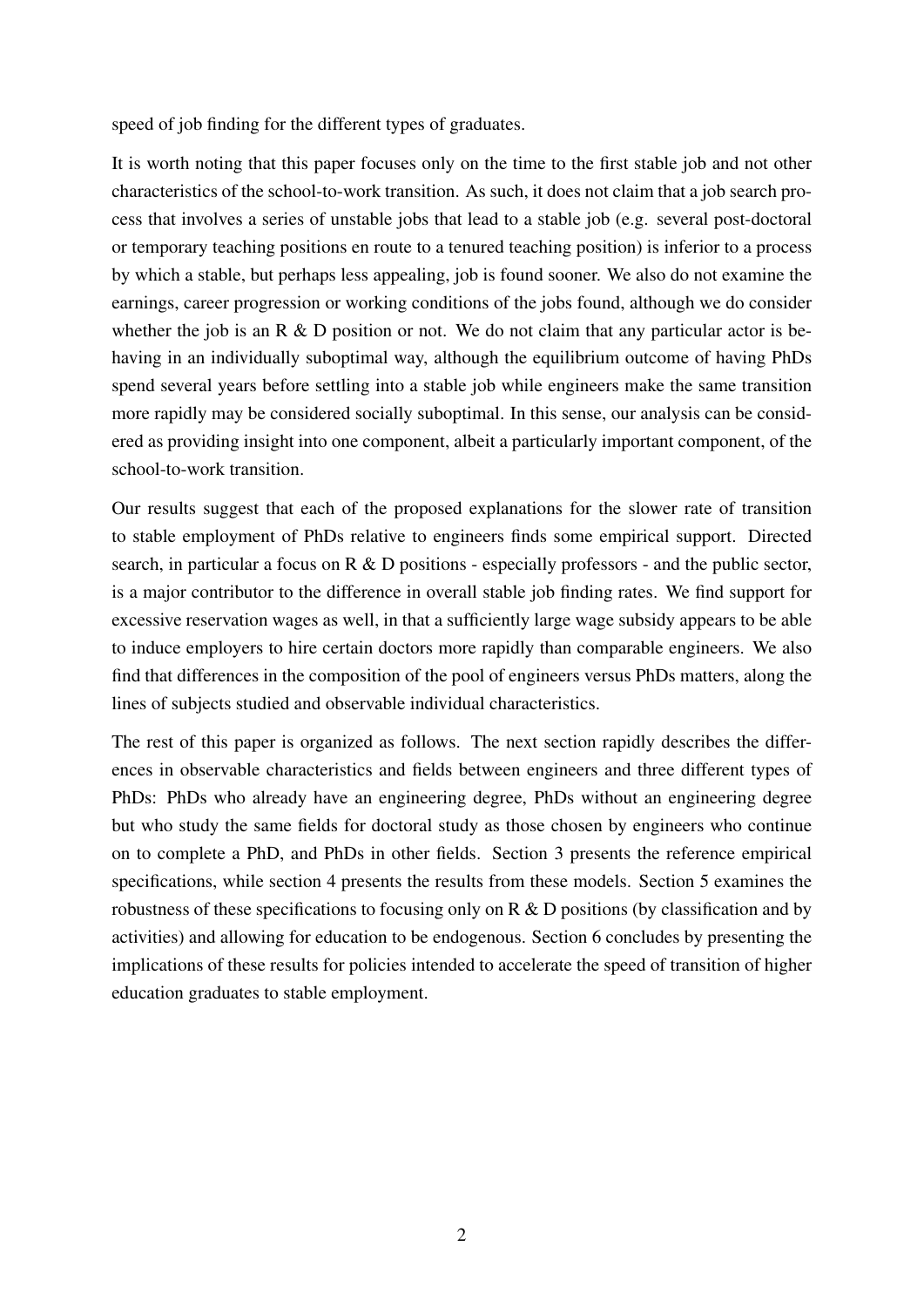# 2 The School-to-Work Transitions of Engineers and PhDs in France

The transition from school to a stable job differs dramatically between engineers and PhDs in France. This section begins by presenting several stylized facts related to differences in the school-to-work transition between PhDs and engineers. It then briefly describes the key differences between the two populations and discusses the types of jobs targeted by PhDs and engineers in their job search. It ends by presenting a program that was designed to speed the transition to stable employment for PhDs that will be exploited in the empirical work<sup>[3](#page--1-0)</sup>.

### 2.1 Stylized Facts on the School-to-Work Transition of Engineers and PhDs

The most striking stylized fact concerning the school-to-work transition of engineers and PhDs is the difference in unemployment rates three years after leaving school. As shown in figure [1,](#page-6-0) the unemployment rate three years after leaving school is only 3.5% for people who left school with a degree from an engineering school<sup>[4](#page--1-0)</sup>, while PhDs have an unemployment rate of  $8.6\%$ three years after leaving school. Some people with engineer degrees continue on to complete a PhD, and despite entering the labor market with additional human capital and (on average) 4.5 years older, their unemployment rate is nearly twice that of students who stop after obtaining their engineer degree. Nevertheless, having obtained an engineer degree before undertaking a PhD is associated with a lower unemployment rate, as these graduates have an unemployment rate that is roughly three-quarters of the unemployment rate of students with PhDs in the same  $field<sup>5</sup>$  $field<sup>5</sup>$  $field<sup>5</sup>$  but without an engineering degree. This who chose a different field for their PhD studies are the most likely to be unemployed after three years, with an unemployment rate nearly triple that of engineers.

In addition to having a lower unemployment rate, engineers transition to their first stable job sooner than doctors of all types. Figure [2](#page-8-0) shows the distribution of time to the first stable job

<sup>&</sup>lt;sup>3</sup>For a more detailed comparison of PhDs and engineers along all of these dimensions, see [Margolis and Miotti](#page-32-1) [\(2015\)](#page-32-1).

<sup>4</sup>France has a dual higher education system, with a university track and a "higher school" (grande école) track, distinguished primarily by the fact that entry into the university track is open to any student who successfully passed their baccalauréat (with one exception), while the "higher schools" can select students at entry. Among the "higher schools", several are considered engineering schools and deliver an engineering degree (diplôme d'ingénieur), although the fields covered can extend beyond standard fields such as mechanical engineering, electrical engineering, etc. into such fields as statistics or economics. The non-engineering fields are also typically available in the university track as well.

<sup>5</sup>An engineer field is defined as a field of doctoral study chosen by a student who completed a PhD degree after having previously obtained an engineer degree. Note that this is an empirically-based definition using data from Génération 2004, not a definition based on an a priori classification of fields of study. See appendix [A](#page-34-0) for a list of fields thus defined as "engineer fields" and those defined as "other fields".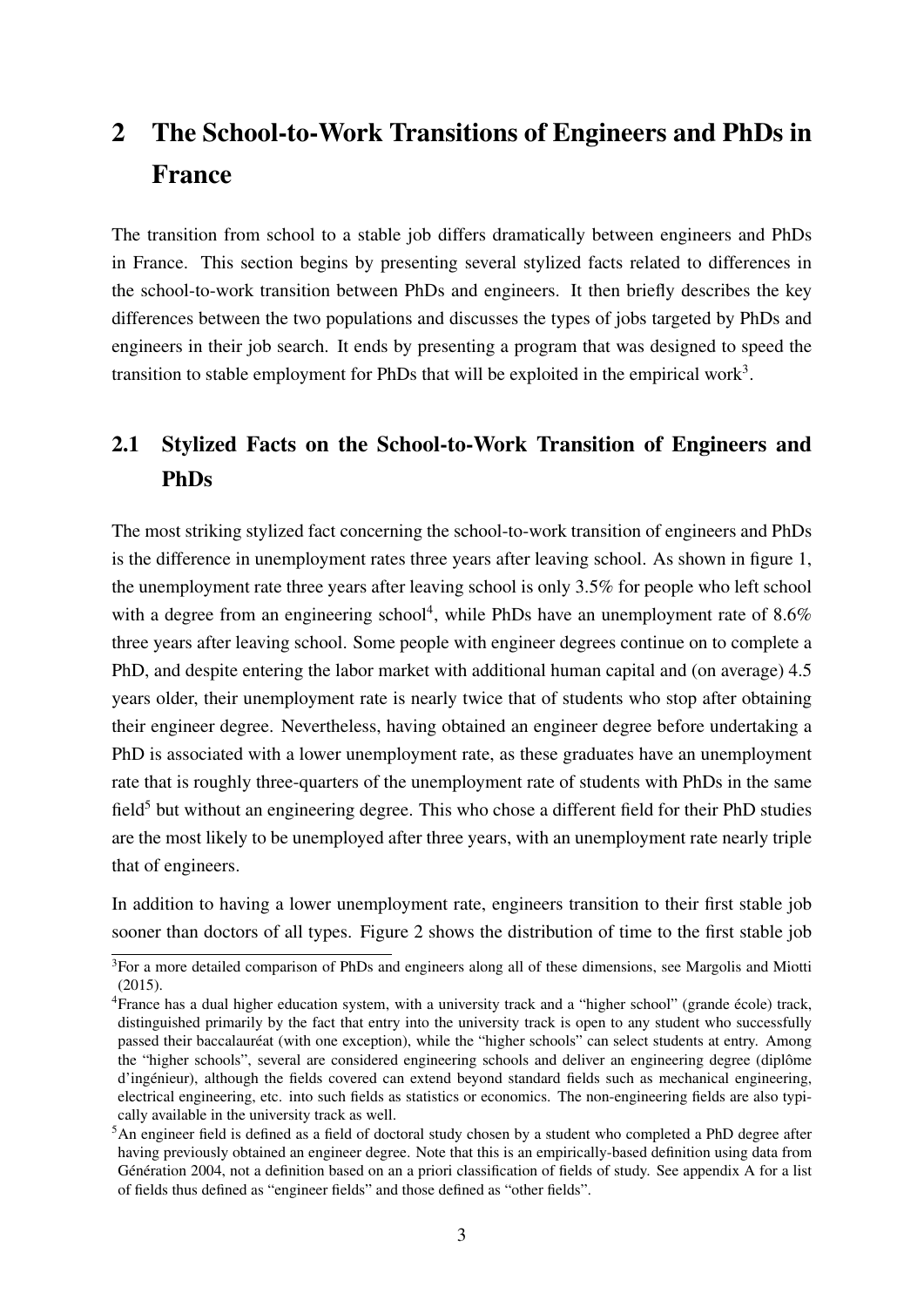<span id="page-6-0"></span>

Figure 1: Unemployment Rate of PhDs and Engineers in 2007, 3 Years After Leaving School

Source: Génération 2004

for engineers and all three types of PhDs among those who have found a stable job before their censoring date<sup>[6](#page--1-0)</sup>. Engineers and PhD + Engineers find their stable jobs the fastest, but there is a notable mode in the distributions of time to first stable job for PhD - Engineer Field and PhD - Other Field graduates at 12 and 24 months. This suggests that these individuals may be accepting temporary positions, such as 1 or 2 year post docs, that delay the start of their first stable job.

#### 2.2 The Characteristics of Engineers and PhDs

Beyond their fields of study, engineers and PhDs differ along many important dimensions that can be related to the speed at which they find their first stable job. Table [1](#page-7-0) presents the main characteristics of the sample of PhDs and engineers being studied; additional variables are presented in appendix table [B.1.](#page-36-0) Clearly, engineers take less time to find their first stable job on average than PhDs since they are both less likely to be censored and have shorter average times to their first stable job when uncensored. In general, most of the characteristics that are overrepresented among engineers are characteristics typically associated with shorter unemployment durations, although engineers tend to enter the labor market at a younger age than PhDs, which tends to be associated with a lower probability of employment.

When comparing PhDs who specialize in a non-engineer field to engineers who left school

<sup>&</sup>lt;sup>6</sup>All individuals were either censored 3 or 5 years after leaving school, depending on whether on not they completed the "full questionnaire" in 2007 and the ability of the CEREQ to locate them. The share of individuals that found a stable job before the end of the sample window, by degree, was 86.5% for engineers, 65.7% for PhD + Engineers, 48.8% for PhD - Engineer Field and 45.3% for PhD - Other Field.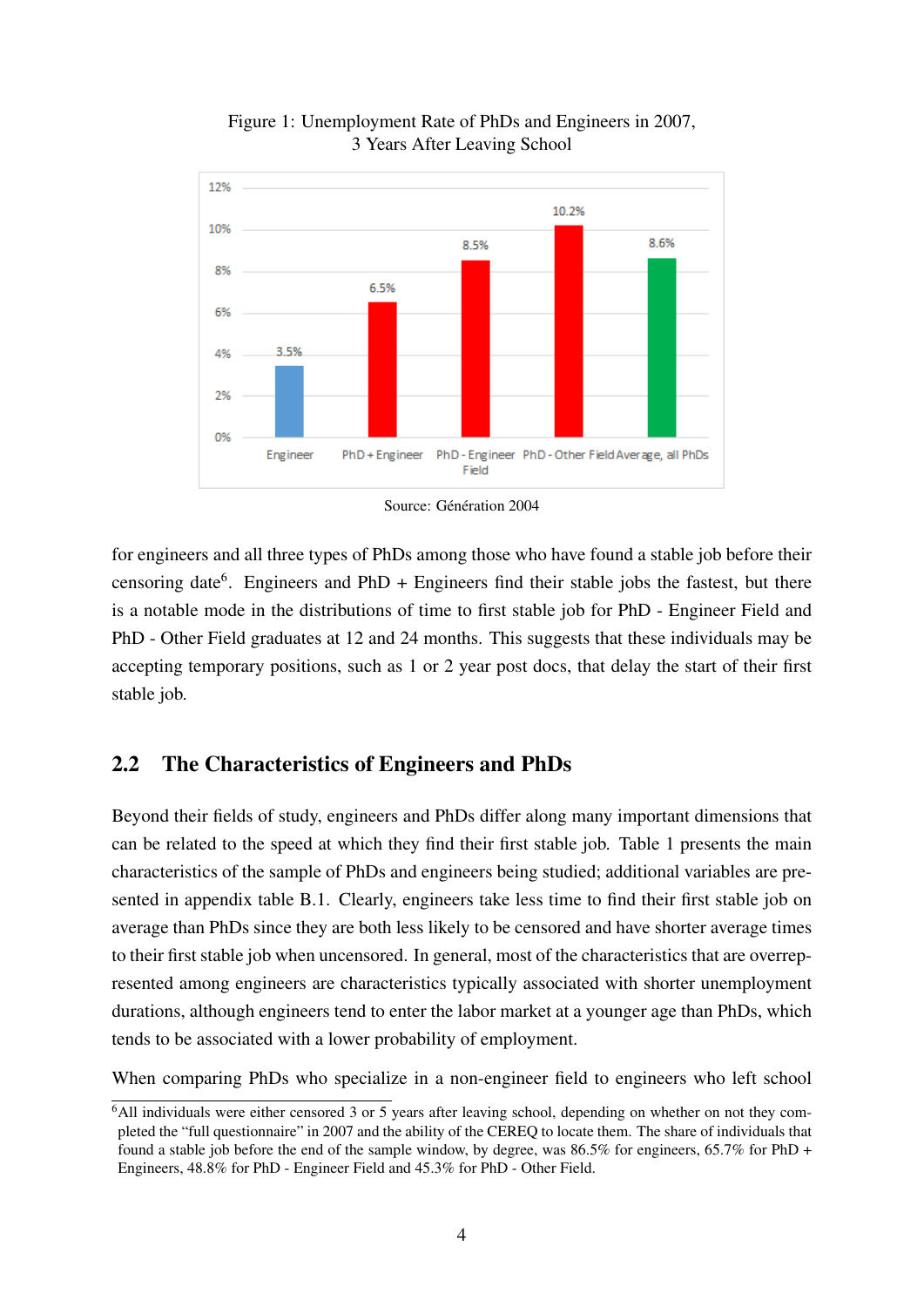|                                    | Overall   |           | $PhD +$   | $PhD -$               | $PhD -$     |
|------------------------------------|-----------|-----------|-----------|-----------------------|-------------|
|                                    | Mean      | Engineers | Engineer  | <b>Engineer Field</b> | Other Field |
|                                    |           |           |           |                       |             |
| Time to First Stable Job           | 12.767    | 11.273    | 20.284    | 16.832                | 13.914      |
| If Uncensored                      | (10.9008) | (9.6476)  | (14.1164) | (13.3132)             | (7.8524)    |
| Time to First Stable Job           | 24.323    | 16.402    | 26.192    | 37.426                | 28.420      |
| or Censoring                       | (20.9855) | (16.5471) | (16.9506) | (22.0023)             | (17.1554)   |
| Percentage Uncensored              | 0.701     | 0.871     | 0.734     | 0.439                 | 0.471       |
|                                    | (0.4578)  | (0.3355)  | (0.4418)  | (0.4962)              | (0.4993)    |
| Male                               | 0.645     | 0.768     | 0.722     | 0.443                 | 0.467       |
|                                    | (0.4785)  | (0.4221)  | (0.4480)  | (0.4968)              | (0.4990)    |
| Born in France                     | 0.954     | 0.965     | 0.974     | 0.930                 | 0.959       |
|                                    | (0.2104)  | (0.1834)  | (0.1593)  | (0.2558)              | (0.1986)    |
| Age at School Leaving              | 25.793    | 23.872    | 28.116    | 28.468                | 29.744      |
|                                    | (2.9413)  | (1.1856)  | (1.7668)  | (2.4413)              | (2.1775)    |
| Skipped a Grade                    | 0.110     | 0.096     | 0.093     | 0.130                 | 0.159       |
| Before 6th Grade                   | (0.3026)  | (0.2814)  | (0.2899)  | (0.3307)              | (0.3410)    |
| Repeated a Grade                   | 0.012     | 0.010     | 0.012     | 0.015                 | 0.019       |
| Before 6th Grade                   | (0.1072)  | (0.0952)  | (0.1104)  | (0.1212)              | (0.1353)    |
| Did Not Attend 6th Grade           | 0.003     | 0.003     | 0.002     | 0.001                 | 0.009       |
|                                    | (0.0513)  | (0.0533)  | (0.0453)  | (0.0338)              | (0.0941)    |
| Baccalauréat Other Than General    | 0.106     | 0.128     | 0.029     | 0.079                 | 0.068       |
|                                    | (0.1968)  | (0.2091)  | (0.1142)  | (0.1748)              | (0.1733)    |
| Baccalauréat with                  | 0.352     | 0.347     | 0.350     | 0.372                 | 0.298       |
| Honorable Mention                  | (0.4530)  | (0.4452)  | (0.4715)  | (0.4665)              | (0.4442)    |
| Baccalauréat with Honors           | 0.201     | 0.207     | 0.333     | 0.183                 | 0.179       |
|                                    | (0.3840)  | (0.3865)  | (0.4715)  | (0.3715)              | (0.3746)    |
| Baccalauréat with High Honors      | 0.051     | 0.054     | 0.153     | 0.035                 | 0.057       |
|                                    | (0.2116)  | (0.2166)  | (0.3600)  | (0.1817)              | (0.2195)    |
| Fields of Study                    |           |           |           |                       |             |
| Life Sciences                      | 0.025     | 0.002     | 0.046     | 0.070                 |             |
|                                    | (0.1552)  | (0.0457)  | (0.2094)  | (0.2548)              |             |
| Chemistry                          | 0.025     | 0.017     | 0.110     | 0.038                 |             |
|                                    | (0.1558)  | (0.1295)  | (0.3126)  | (0.1908)              |             |
| Physics                            | 0.038     | 0.035     | 0.211     | 0.039                 |             |
|                                    | (0.1911)  | (0.1827)  | (0.4082)  | (0.1928)              |             |
| Health                             | 0.230     | 0.020     | 0.107     | 0.672                 |             |
|                                    | (0.4209)  | (0.1405)  | (0.3091)  | (0.4696)              |             |
| Economics                          | 0.011     | 0.002     | 0.008     | 0.031                 |             |
|                                    | (0.1065)  | (0.0474)  | (0.0903)  | (0.1733)              |             |
| General and                        | 0.030     | 0.050     | 0.018     | 0.000                 |             |
| Precision Mechanics                | (0.1713)  | (0.2180)  | (0.1323)  | (0.0000)              |             |
| <b>Fundamental Industrial</b>      | 0.114     | 0.185     | 0.032     | 0.009                 |             |
| Technologies                       | (0.3175)  | (0.3880)  | (0.1766)  | (0.0940)              |             |
| <b>Electricity and Electronics</b> | 0.063     | 0.099     | 0.038     | 0.007                 |             |
|                                    | (0.2421)  | (0.2992)  | (0.1922)  | (0.0853)              |             |
| <b>Computer Science</b>            | 0.075     | 0.109     | 0.095     | 0.024                 |             |
|                                    | (0.2631)  | (0.3116)  | (0.2927)  | (0.1520)              |             |
| Earth Sciences                     | 0.011     | 0.008     | 0.042     | 0.016                 |             |
|                                    | (0.1031)  | (0.0885)  | (0.2018)  | (0.1243)              |             |
| Other Engineer Fields              | 0.196     | 0.266     | 0.293     | 0.095                 |             |
|                                    | (0.3970)  | (0.4418)  | (0.4551)  | (0.2937)              |             |
| Number of Observations             | 2,526     | 920       | 184       | 1,052                 | 370         |

<span id="page-7-0"></span>Table 1: Descriptive Statistics for Key Variables, Means with Std. Deviations in Parentheses

Source: Génération 2004.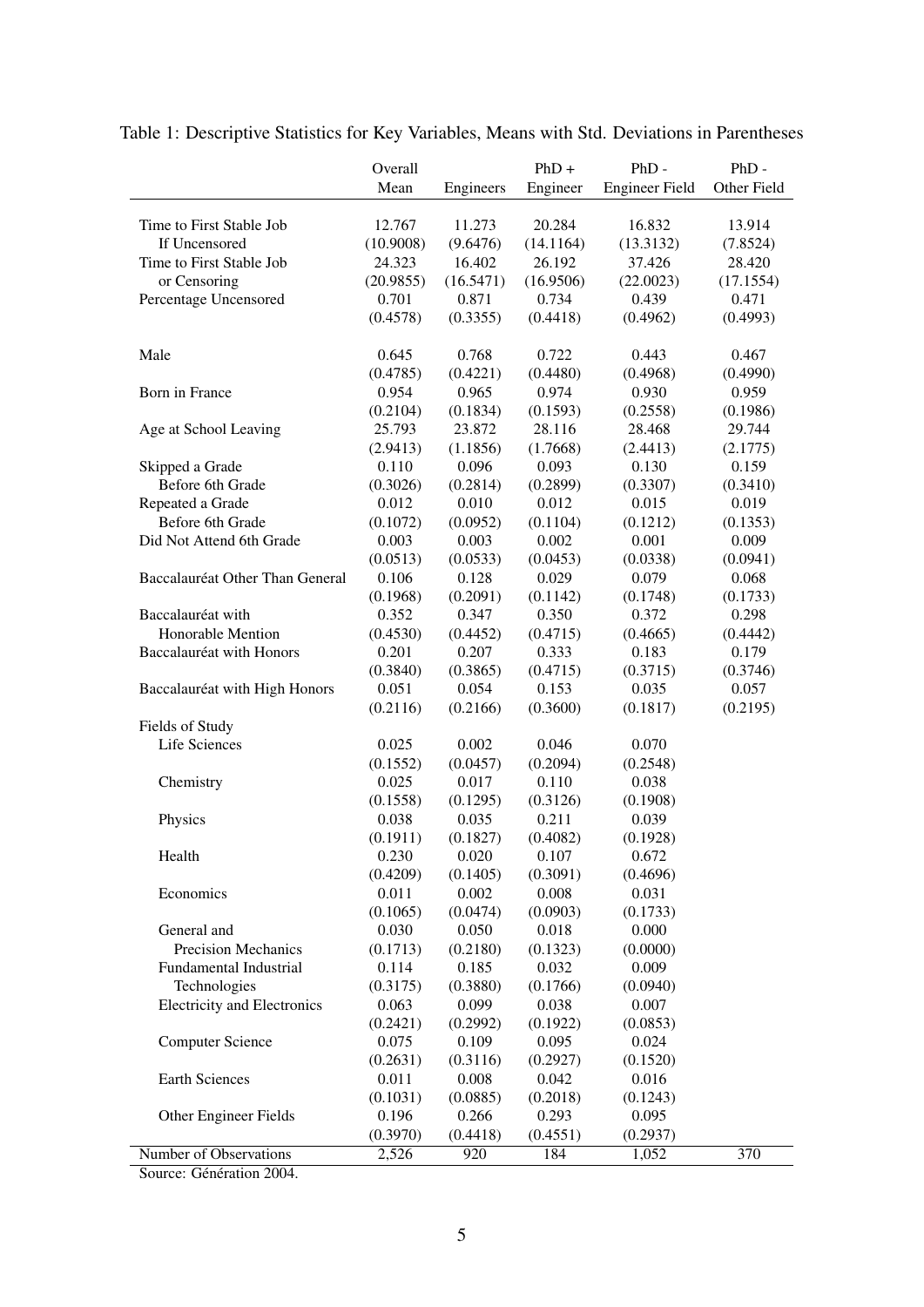<span id="page-8-0"></span>

Figure 2: Time to First Stable Job Among Uncensored Observations

Source: Génération 2004

immediately after completing their degree, we find several factors that could be linked to their slower insertion into the labor market. First, the PhDs are much more likely to be women than the engineers. Moreover, they are significantly less likely to have obtained their baccalauréat with honorable mention (P-value=0.0902). By definition, they study different fields than those chosen by engineers who continue on to do a PhD, and although some fields studied by these doctors are as successful in obtaining jobs as the specialties followed by engineers who continue to a PhD, most of the fields have higher unemployment rates 3 years after leaving school [\(Margolis and Miotti,](#page-32-1) [2015\)](#page-32-1). On the other hand, these PhDs are much more likely to have skipped a grade earlier in their schooling, and are more likely to have done a general baccalauréat (instead of a technical or professional baccalauréat), both factors associated with higher employability.

Considering PhDs in engineer fields who do not have an engineering degree, they also have characteristics that make them less likely to find stable jobs than engineers. As with PhDs from other fields, they are significantly less likely to be male. They are also less likely to have been born in France (P-value=0.0005) and they are significantly less likely to have obtained their baccalauréat with high honors (P-value 0.0414). They are also significantly more likely to specialize in fields that have been found to have difficulty finding jobs, such as chemistry (P-value=0.0054), life sciences (P-value=0.0000) and economics (P-value=0.0000), and less likely to choose fields that find jobs easily, such as electricity and electronics (P-value=0.0000), computer science (P-value=0.0000) and other engineering fields (P-value=0.0000). However, like other PhDs, they also have certain characteristics associated with faster job finding, such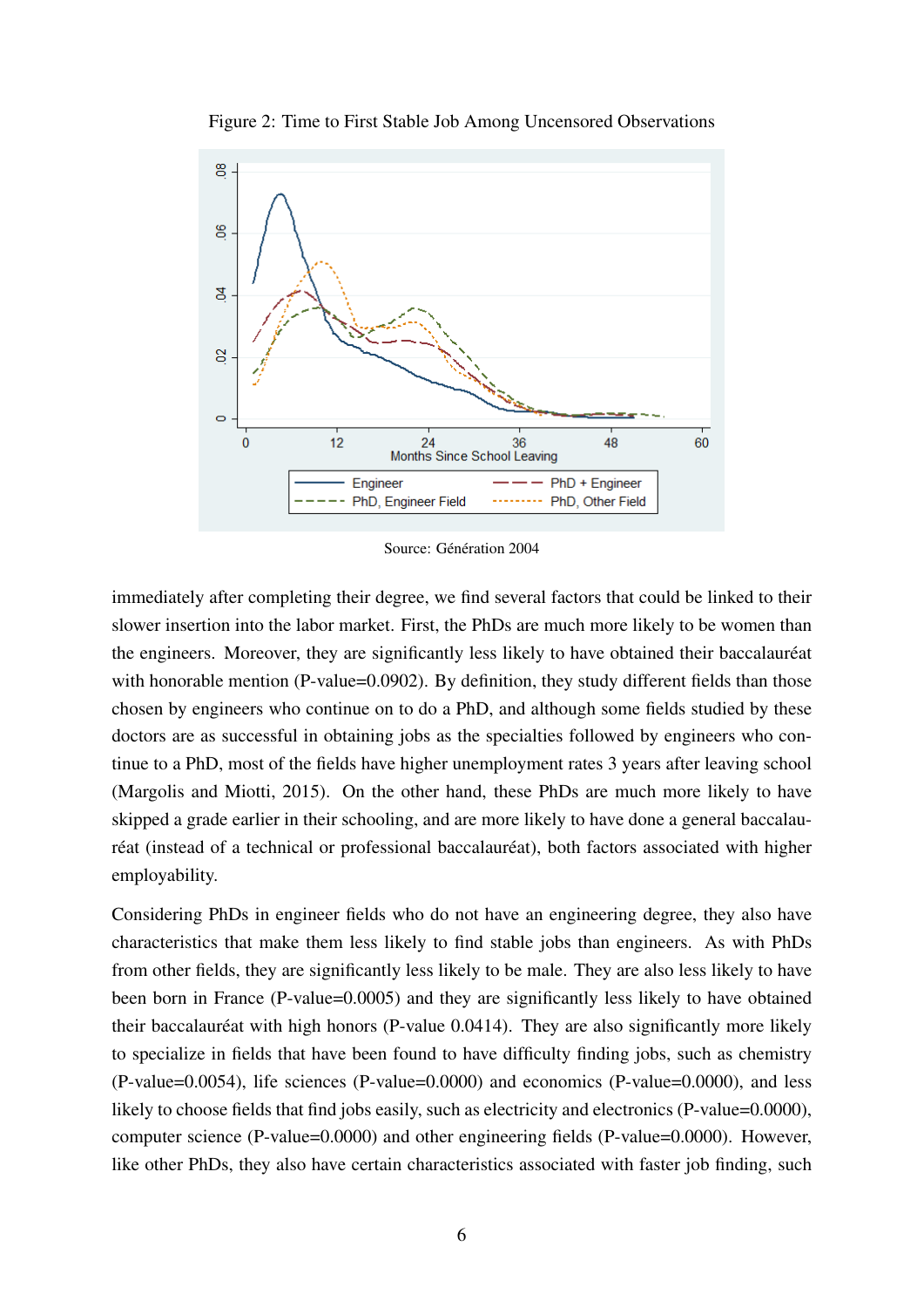as being more likely to have skipped a grade before sixth grade (P-value=0.0187) and being more likely to have done a general baccalauréat (P-value=0.0004).

The main differences between engineers who pursue their studies with a PhD and other engineers relate to their performance on the baccalauréat exam and their choices of field of study. The engineers who continue their studies with a PhD were significantly more likely to have obtained their baccalauréat with honors (P-value=0.0002) or high honors (P-value=0.0000) than engineers who did not, suggesting that these students were the most successful of all graduates in our sample at the time they passed their baccalauréat. However, they are also much more likely to have specialized in less-promising fields such as chemistry, life sciences and physics (all with P-value=0.0000), and less likely to choose fields that find jobs easily, such as electricity and electronics (P-value=0.0081) and fundamental industrial technologies (P-value=0.0000).

#### <span id="page-9-0"></span>2.3 The Types of Jobs Targeted by PhDs and Engineers

Another possible explanation for the slower transition to stable jobs by PhDs relative to engineers could be that they engage in directed search. If engineers are open to a wide range of positions in the private or public sector while PhDs initially target positions for which the supply is particularly limited, or only target permanent positions after a series of fixed-term positions such as post-docs or temporary teaching posts, one would expect PhDs to take longer to find stable jobs than engineers.

Table [2](#page-10-0) describes the career plans that PhDs held at the time of their defense<sup>[7](#page--1-0)</sup>. Overall, nearly three quarters of PhDs wanted to work in the public sector, almost exclusively in research. However, only 52% of PhD + engineers were targeting public sector research positions (which includes professors), while 69% of PhD - engineer field students and 87% of PhD - other field students were targeting those jobs. However, when PhD - other field students plan on careers in the private sector, they do not target  $R \& D$  positions, whereas other types of PhDs still aim for research positions, albeit with a weaker preference for research than among those looking for public sector positions. These career plans may be reflecting a "taste for science" among PhDs in line with the results of [Roach and Sauermann](#page-33-2) [\(2010\)](#page-33-2), who have shown that PhDs who look for private sector positions have a weaker "taste for science" and a stronger preference for the development side of research and development, relative to those who target an academic career. These PhDs who targeted the private sector were also shown to be more attentive to questions of earnings and access to resources more generally.

Despite having initially targeted public sector research position, most PhDs (and the vast majority of engineers) find themselves employed in the private sector three years after leaving

<sup>&</sup>lt;sup>7</sup>Information on career plans of engineers is not available in the Génération 2004 survey.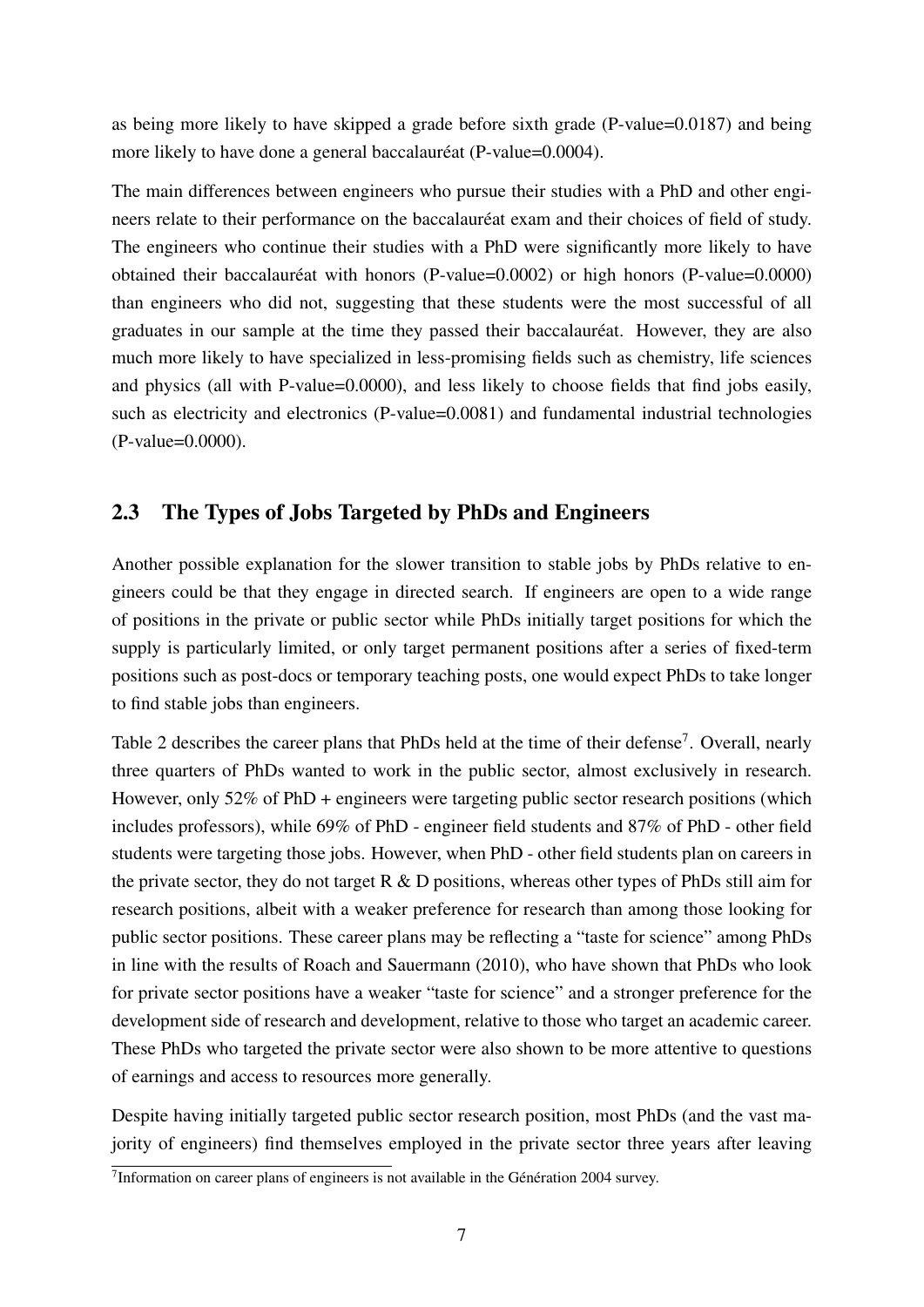<span id="page-10-0"></span>

|                                 | $PhD +$  | $PhD -$        | $PhD -$     |       |
|---------------------------------|----------|----------------|-------------|-------|
|                                 | engineer | engineer field | other field | Total |
| <b>Public Sector</b>            | 53,73    | 71,68          | 88,87       | 74,70 |
| of which                        |          |                |             |       |
| Public research                 | 52,50    | 69,09          | 87,01       | 72,79 |
| Teacher                         | 0,66     | 1,95           | 0,53        | 1,31  |
| Other civil servant             | 0,57     | 0,64           | 0,53        | 0,60  |
| <b>Private Sector</b>           | 43,08    | 24,98          | 9,36        | 22,24 |
| of which                        |          |                |             |       |
| Research in a company           | 34,97    | 16,26          | 2,01        | 14,05 |
| Other private sector employment | 8,11     | 8,72           | 7,35        | 8,19  |
| Work in research                | 0,33     | 0,48           | 0,13        | 0,35  |
| Other                           | 0,33     | 1,77           | 1,98        | 1,65  |
| Do not know, No preference      | 2,54     | 1,07           | 0,46        | 1,06  |

Table 2: Career Plans of PhDs at the Time of Defense, in %

Source: Génération 2004

school. Table [3](#page-11-0) shows the distribution of jobs held by engineers and PhDs three years after obtaining their degree. Over 90% of engineers are employed in the private sector, while PhD + engineer and PhD - engineer field graduates are split roughly half-and-half between the public and private sectors. On the other hand, only 27% of PhD - other field graduates are employed in the private sector. Moreover, this is the category of PhD for whom the actual placement differs the most from their career plan upon obtaining their degree<sup>[8](#page--1-0)</sup>.

The fact that PhDs find themselves in jobs that differ significantly from those that they originally targeted suggests that the career plans were revised during the three years between degree receipt and the survey administration and that PhDs are particularly prone to "structural career accidents" [\(Margolis and Yassin,](#page-33-3) [2017\)](#page-33-3). Such a result would be consistent with directed search in a narrow area (public sector research positions) in the period soon after obtaining a degree, with the set of acceptable jobs being broadened as time goes by. Since public sector research positions are rare relative to private sector jobs, even a reservation wage equal to the minimum wage might not be sufficient to find an acceptable job offer, as the offer arrival rate is likely to be very low. By broadening the set of acceptable offers, the offer arrival rate increases and the probably of finding a job can increase as well, provided that the reservation wage does not increase too much as a result of looking for a job among a broader set of potential employers with a potentially different offered wage distribution.

<sup>&</sup>lt;sup>8</sup>Given that the career plans are measured three years after the defense, it is possible that the responses to the career plan questions in the Génération 2004 survey suffer from ex-post rationalization bias. If this were to be the case, then the differences reported here would underestimate the true gap between career plans at graduation and actual career outcomes.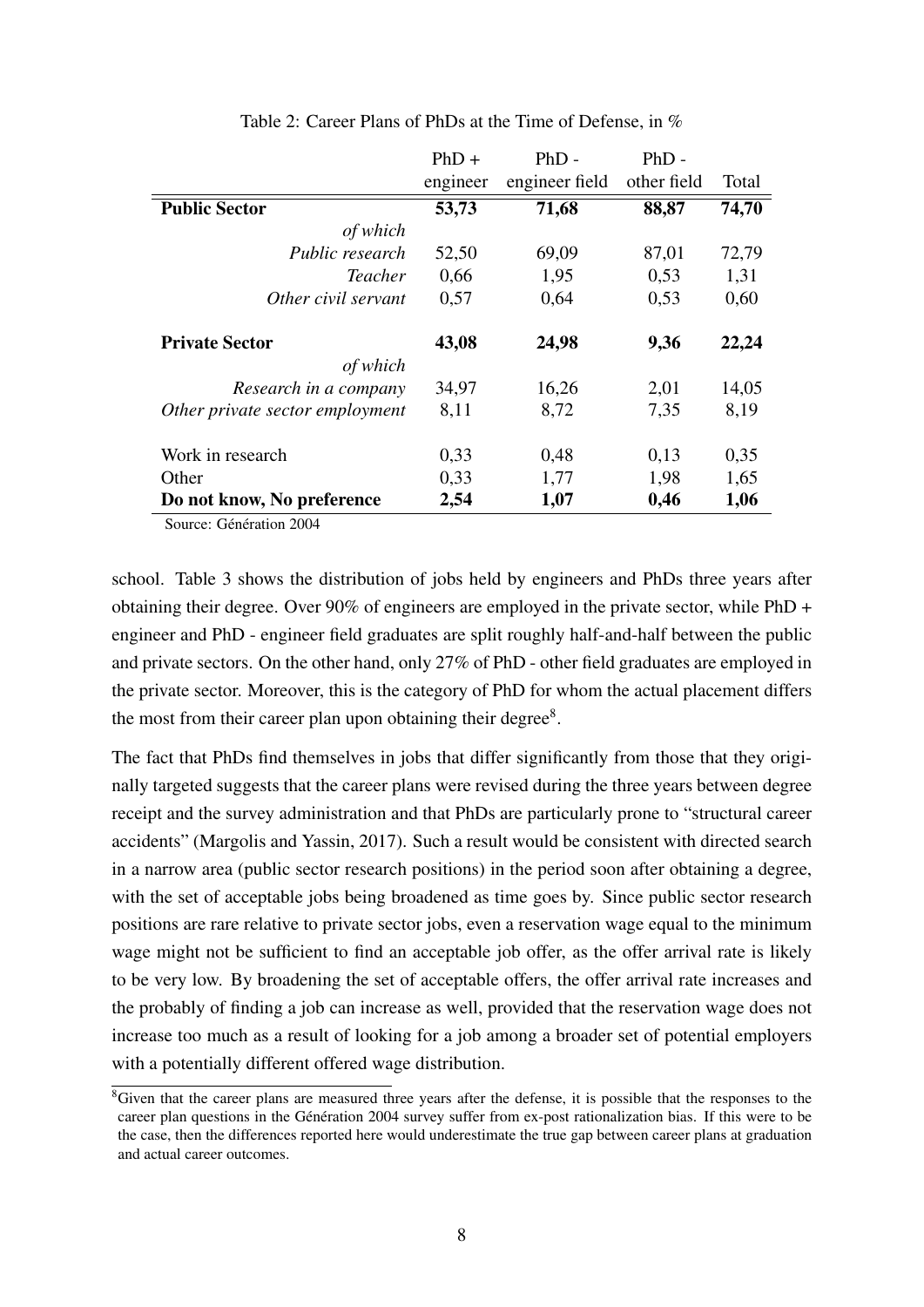|                                 |           |           | $PhD -$  | $PhD -$ |       |
|---------------------------------|-----------|-----------|----------|---------|-------|
|                                 |           | $PhD +$   | Engineer | Other   |       |
|                                 | Engineers | Engineers | Field    | Field   | Total |
| <b>Public Sector</b>            | 7,33      | 49,76     | 46,50    | 73,34   | 24,93 |
| of which                        |           |           |          |         |       |
| Professors and Teachers         | 3,17      | 34,09     | 24,38    | 62,51   | 14,84 |
| <b>Other Central Government</b> | 1,95      | 10,15     | 7,58     | 6,14    | 4,13  |
| <b>Local Government</b>         | 1,36      | 0,54      | 1,22     | 3,28    | 1,45  |
| Hospitals                       | 0.10      | 3,26      | 12,06    | 0,48    | 3,57  |
| <b>Other Public Sector</b>      | 0,75      | 1,72      | 1,26     | 0,93    | 0,94  |
| <b>State-Owned Enterprises</b>  | 1,81      | 0,73      | 0,51     | 0,00    | 1,27  |
| <b>Private Sector</b>           | 90,85     | 49,50     | 52,99    | 26,66   | 73,80 |
|                                 |           |           |          |         |       |

<span id="page-11-0"></span>Table 3: Jobs Held Three Years After Degree Receipt by Type of Employer, in %

Source: Génération 2004

## 2.4 The "Young Doctors Program" (Dispositif Jeunes Docteurs) of the Research Tax Credit (Crédit Impôt Recherche)

In 1999, the French government introduced the "Young Doctors Program" (DJD) of the Research Tax Credit (CIR) in an attempt to reduce the cost to private sector firms of hiring PhDs. This program has been made increasing generous over time, although its usage was still rather limited during the period under investigation in this paper (2004-200[9](#page--1-0))<sup>9</sup>. Such a reform could be an appropriate policy response to the relatively slow transition of PhDs into stable jobs if part of the reason was that reservation wages were "too high" relative to the value of marginal product of PhDs in the private sector. This could occur, for example, if PhDs overestimate the offered wage distribution in the private sector or if they require a compensating differential in order to accept a private sector job over one in the public sector. [Giraud et al.](#page-32-3) [\(2014\)](#page-32-3) provides a detailed description of the CIR and its changes over time; below we briefly present the main reforms that occurred during our sample window and how they have successively reduced the cost of hiring a PhD relative to an engineer.

#### 2.4.1 The Origins of the DJD (Law of July 12, 1999 on Innovation and Research) and the Situation on January 1, 2004

Article 8 of the Law on Innovation and Research introduced the DJD into the CIR. This program allowed firms to include 100% of compensation cost associated with the hiring of PhDs as operating costs in calculating their research tax credit<sup>[10](#page--1-0)</sup> for the first 12 months after their hiring,

 $9$ See [Margolis and Miotti](#page-32-1) [\(2015\)](#page-32-1) for details on takeup of the DJD program by employers.

<sup>&</sup>lt;sup>10</sup>Research-related compensation costs were normally included in operating costs at a fixed rate of 75%.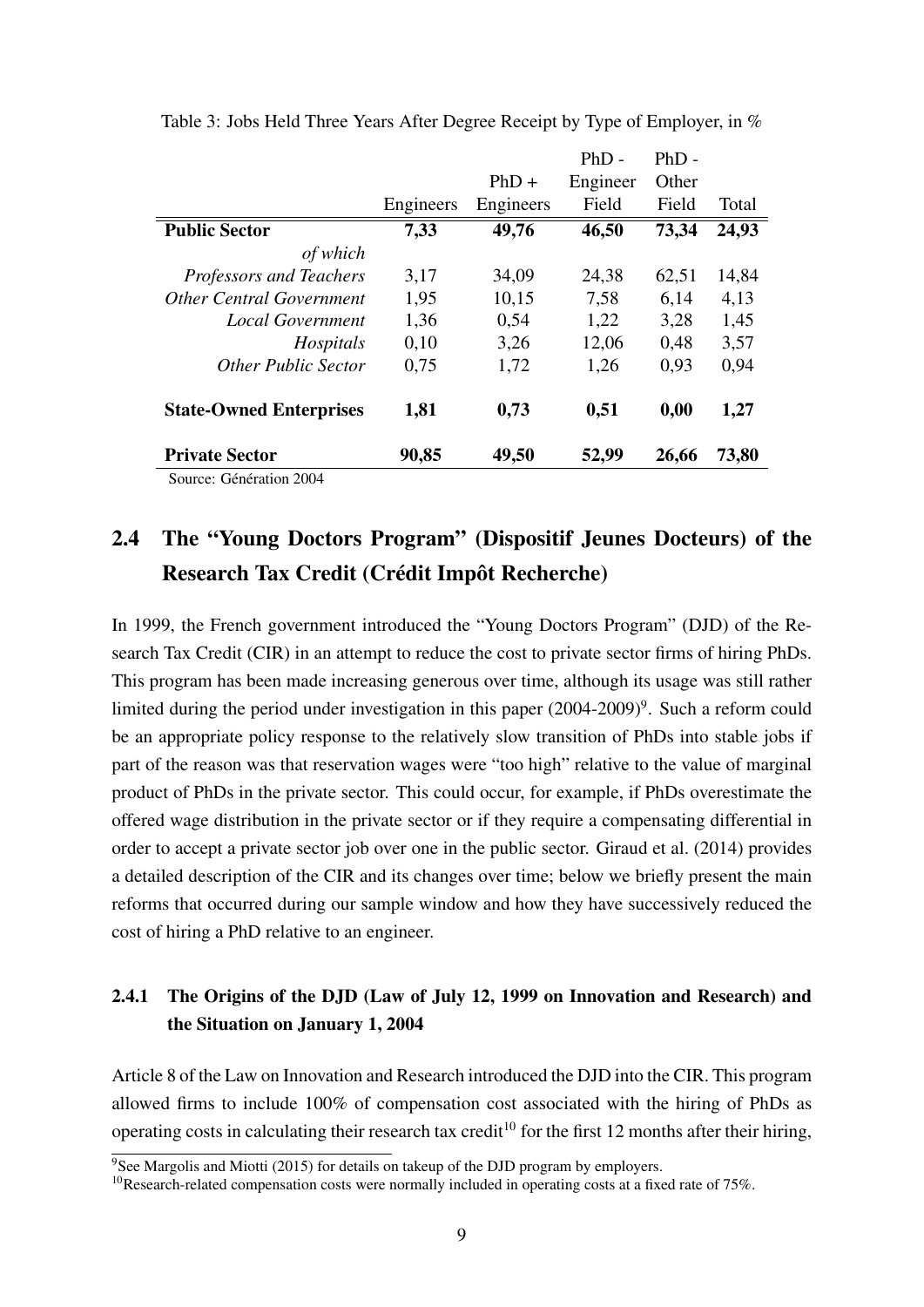provided that they were hired on an indefinite term contract and that total employment in the firm was not lower than the previous year. This change meant that firms could include the entirety of compensation cost, instead of only three-quarters of compensation cost, if they hired a PhD instead of an engineer for a researcher or research technician position.

#### 2.4.2 The DJD in the 2006 Reform

Article 22 of the 2006 budget reformed the DJD by allowing firms to account for the compensation cost associated with the hiring of a PhD at  $200\%$  of its actual cost<sup>[11](#page--1-0)</sup>. Moreover, firms could include 200% of compensation cost associated with the hiring of PhDs as operating costs in calculating their research tax credit, instead of the previous 100%, for twelve months. The conditionality was left unchanged. This reform further reduced the cost of hiring PhDs, as both the operating cost and direct compensation cost dimensions dimensions of the tax credit calculation were increased only for PhDs, not for engineers, in research positions.

#### 2.4.3 The DJD in the 2008 Reform

Article 69 of the 2008 budget reformed both the CIR and the DJD. This reform extended the pre-existing DJD conditions to 24 months, both for the direct accounting of compensation and for the inclusion of compensation cost in operating costs, without changing the conditionality. Moreover, the general reforms to the CIR, in particular the shift from calculating the credit based on *changes* in research spending to calculating the credit based on *levels* of research spending, transformed the 2008 DJD reform into a massive subsidy for hiring research personnel [\(Bozio et al.,](#page-32-4) [2014\)](#page-32-4) and further increased the potential impact of these reforms in terms cost reductions for firms that hired PhDs.

### <span id="page-12-0"></span>3 Econometric Specification

In order to understand the determinants of the speed at which PhDs and engineers find stable jobs, we use proportional hazard duration models [\(Lancaster,](#page-32-5) [1990\)](#page-32-5). This approach, which involves estimating the determinants of the rate of exit from a spell (in this case the time between obtaining one's degree and finding one's first stable  $job<sup>12</sup>$  $job<sup>12</sup>$  $job<sup>12</sup>$ ) is particularly well adapted to modeling the school-to-work transition for three reasons. First, the length of the spell is positive-valued and stochastic, even conditional on observables. Second, the length of the spell

<sup>&</sup>lt;sup>11</sup>Prior to this reform, the compensation cost associated with researchers and research technicians entered into the base for which the CIR was calculated at its actual value.

<sup>&</sup>lt;sup>12</sup>We also consider a second type of spell, the time between obtaining one's degree and finding one's first indefinite term contract in the private sector.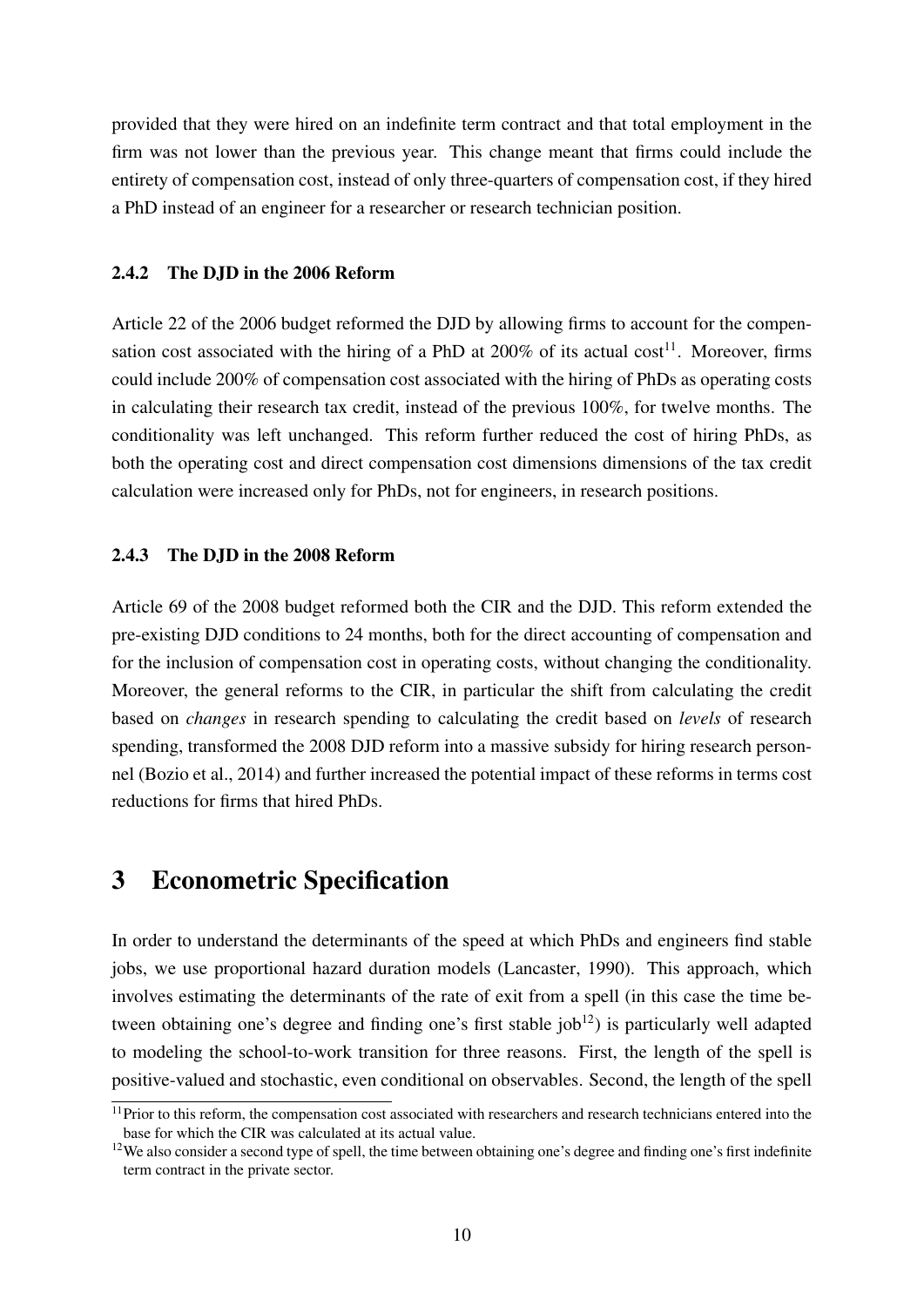can be affected by observable and unobservable characteristics, but can also exhibit time dependence for reasons other than changes in composition of the risk pool. Third, spells can be right-censored, meaning that (in this case) one does not observe the time at which the person finds his or her first stable job, only a time strictly less than that date (typically when the sample window ends<sup>[13](#page--1-0)</sup>).

Concretely, we estimate a series of proportional hazards duration models, each of which is designed to allow us to examine empirically the various possible explanations for the difference in the speed of finding a stable job. The contribution to the likelihood function for an individual *i* with observable time-invariant characteristics  $X_i$  for which the time  $t_i$  is observed, where  $t_i$ is the time to the first stable job when an indicator  $d_i = 1$  and  $t_i$  is the time to right censoring when  $d_i = 0$  can be written as:

$$
L(t_i|d_i, X_i) = h(t_i|X_i)^{d_i} \exp\left(-\int_0^{t_i} h(s|X_i) ds\right),
$$
 (1)

with  $h(t_i|X_i)$  being the hazard function and  $\exp(-\int_0^{t_i} h(s|X_i) ds)$  being the survivor function. The hazard function  $h(t_i|X_i)$  takes the standard proportional hazards form, with

<span id="page-13-1"></span><span id="page-13-0"></span>
$$
h(t_i|X_i) = g(X_i) h_0(t_i), \qquad (2)
$$

with  $g(X_i) = \exp(X_i \beta)$  being the proportionality factor and  $h_0(t_i)$  being the baseline hazard. In the case of a piecewise constant baseline hazard,

$$
h_0(t) = \theta_0 \text{ si } 0 < t \le \tau_0
$$

$$
\theta_1 \text{ si } \tau_0 < t \le \tau_1
$$

$$
\vdots
$$

$$
\theta_{k+1} \text{ si } t > \tau_k.
$$

The models are built sequentially, starting with a baseline specification that allows us to begin examining the "all else equal" hypothesis by conditioning on observable characteristics. These baseline specifications also allow us to understand the importance of directed search away from private sector positions, as well as confirming the flexibility of our parametric specifica-tion relative to a semiparametric alternative<sup>[14](#page--1-0)</sup>. We then consider the hypothesis of inappropriate reservation wages by introducing a set of time-varying covariates<sup>[15](#page--1-0)</sup> for the various reforms of

<sup>&</sup>lt;sup>13</sup>Models that restrict attention to a subset of stable jobs, such as private sector stable jobs or R & D positions, estimate the models using a competing risks framework in which the censoring time can either be the end of the sample window or the time at which the individual makes a transition to another type of stable job. This occurs, for example, when examining the time to the first stable private sector job and an individual finds a public sector position (which has a guarantee of lifetime employment) first.

<sup>&</sup>lt;sup>14</sup>See [Cox](#page-32-6) [\(1972\)](#page-32-6) for a presentation of the semi-parametric models used here. The estimated models explicitly account for the interval-observed nature of the Génération 2004 data, since spell lengths in the data are measured in months and not in continuous time.

<sup>&</sup>lt;sup>15</sup>Time-varying covariates are incorporated into equation [\(1\)](#page-13-0) by breaking up the spell into pieces during which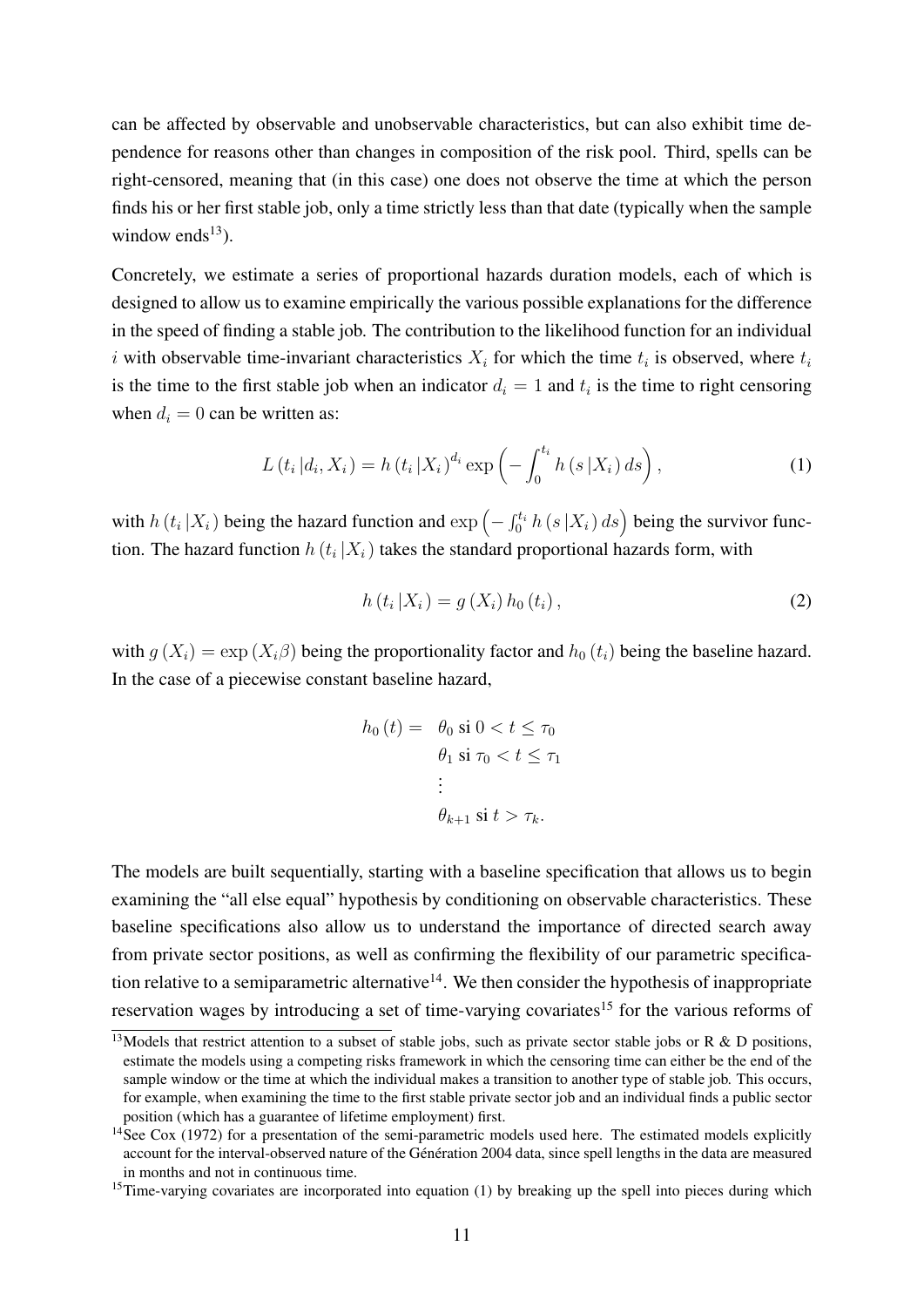the DJD, which should affect private sector research personnel as a whole and PhDs in par-ticular. We next consider the role of unobserved heterogeneity<sup>[16](#page--1-0)</sup>, in case there are unobserved factors that affect the speed of transition other than observable characteristics and compensation cost. Controlling for unobserved heterogeneity can be important, for example, in the unlikely event that individuals delay their school leaving in order to take advantage of future reforms<sup>[17](#page--1-0)</sup>, which would make the DJD-related covariates endogenous. Finally, we explore the robustness of these results in two directions, first by considering a narrower definition of directed search (R & D positions with or without professorships) and second by allowing for education to be endogenous with respect to the job finding process.

Since the estimation of a proportional hazards model with unobserved heterogeneity using the [Heckman and Singer](#page-32-7) [\(1984\)](#page-32-7) technique requires the specification of a parametric baseline hazard<sup>[18](#page--1-0)</sup>, we suppose a flexible parametric model using a piecewise constant baseline hazard function as described in equation [\(3\)](#page-13-1) in addition to a semiparametric specification. To implement the piecewise constant model, we must choose the time intervals over which we assume the hazard rate into stable jobs to be constant (conditional on observables and unobservables). This choice must allow for enough flexibility to capture the time path of observed exits, yet not specify intervals so narrowly that too few exits are observed in any given interval to identify the associated parameter. After observing the unconditional distribution of exits to stable jobs, we chose to specify the following intervals for the piecewise constant baseline hazard (in months): (0-12], (12-15], (15-18], (18-21], (21-24], (24-27], (27-30], (30-33], (33-36], (36-41],  $(41-\infty)$ .

The proportionality factor in the proportional hazards specification includes a number of observable characteristics that reflect an individual's family environment, the local context when leaving school, characteristics of his or her educational history and other demographic characteristics. In particular, our specifications include the following variables: highest degree obtained<sup>[19](#page--1-0)</sup>, gender, whether or not the person was born in France, whether or not the person skipped a grade before sixth grade, whether or not the person repeated a grade before sixth grade, whether or not the person ever attended sixth grade, if the person obtained their baccalauréat with honorable mention (assez bien), honors (bien) or high honors (très bien ou félic-

the covariates remain constant, and treating treating each sub-spell as right censored and/or stock sampled as needed. See [Lancaster](#page-32-5) [\(1990\)](#page-32-5) for details.

<sup>&</sup>lt;sup>16</sup>Unobserved heterogeneity is modeled using the approach proposed in [Heckman and Singer](#page-32-7) [\(1984\)](#page-32-7).

<sup>&</sup>lt;sup>17</sup>Students might expect that their chances of finding a job increase when the cost of hiring them falls, and thereby delay school exit to minimize the expected time spent searching. However, despite the fact that the CIR was being reformed on an annual basis, the 2006 and 2008 reforms were not pre-announced in 2004 and thus such anticipatory behavior seems unlikely.

<sup>&</sup>lt;sup>18</sup>[Heckman and Singer](#page-32-7) [\(1984,](#page-32-7) p. 300) note that although one can establish the integrability of the likelihood in the general case, "To produce explicit formulae requires adopting a parametric specification for  $z(t)$  and  $\zeta(x)$ ".

<sup>&</sup>lt;sup>19</sup>We examine only PhDs and engineers, and distinguish individuals with a PhD and an engineering degree, those with a PhD and no engineering degree who have studied a field in which PhD + engineers have studied, and PhDs without engineering degrees who have studied other fields.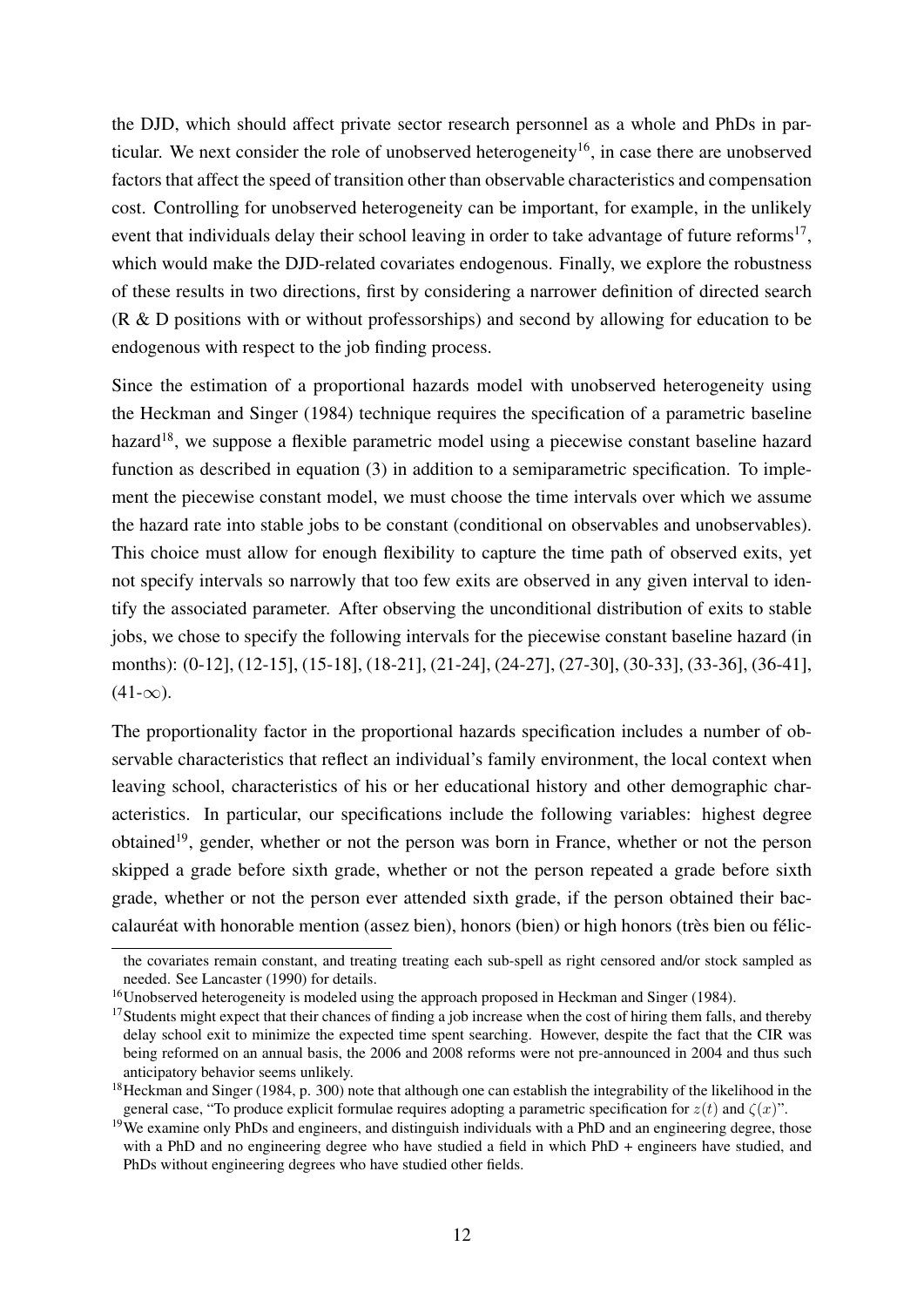itations du jury), the field of study (12 different fields) the region in which the institution that delivered the highest degree obtained was situated (22 regions), the occpuation of the father at the time of graduation (7 categories) and the occupation of the mother at the time of graduation (7 categories). Descriptive statistics can be found in tables [1](#page-7-0) and [B.1.](#page-36-0)

### <span id="page-15-0"></span>4 Main Results

This section presents the results from estimating the main models described in section [3.](#page-12-0) We begin by presenting the baseline specification that conditions on observable characteristics. These baseline specifications allow us to examine directly the differences in the speed of finding a stable job for PhDs versus engineers, and allow us to explore the role of the parametric assumptions for the baseline hazard and impact of engaging in job search that prefers public sector to private sector jobs. We then explore the additional effect that reducing the relative cost of employing PhDs has on the speed of transition into stable jobs by introducing the timevarying covariates associated with the DJD reforms. Finally, we observe how the estimates change with the introduction of unobserved heterogeneity.

#### 4.1 Baseline Models

Columns 1 and 2 of table [4](#page-16-0) present the main results from estimating our model of the instantaneous rate of finding one's first stable job, provided that the first stable job had not yet been found (the hazard rate). Recall that a positive coefficient in the proportionality factor of the hazard rate implies a faster transition to a stable job, and thus a shorter time between school leaving and the start of the first stable job. Comparing columns 1 and 2 shows that the piecewise constant assumption does not appear to significantly affect the estimated coefficients on observables relative to the semiparametric (Cox) alternative.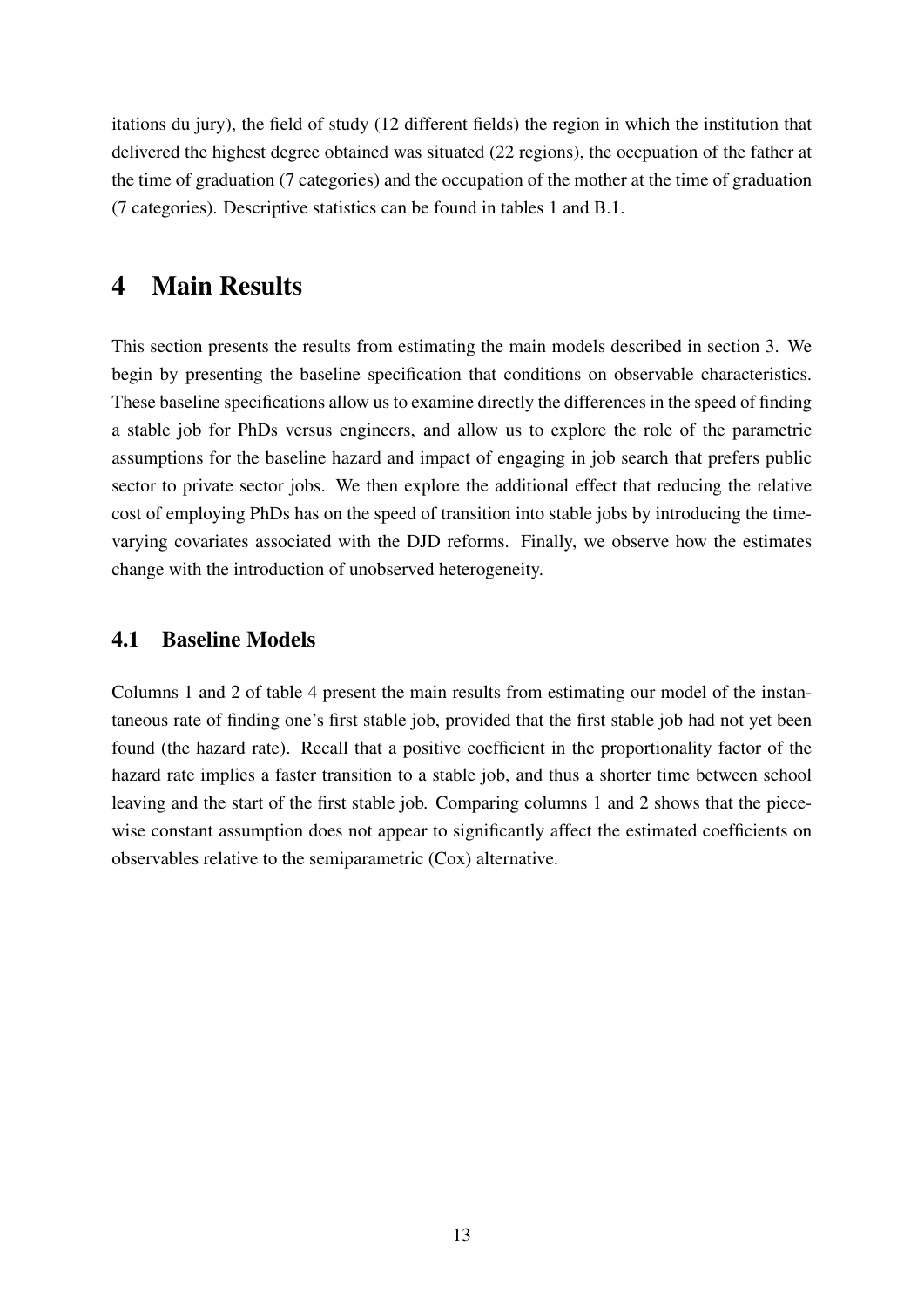|                                  | (1)          | (2)             | (3)                       | (4)          | (5)          | (6)             | (7)                    | (8)          |
|----------------------------------|--------------|-----------------|---------------------------|--------------|--------------|-----------------|------------------------|--------------|
|                                  |              |                 | Model Without DJD Reforms |              |              |                 | Model With DJD Reforms |              |
|                                  |              | All Stable Jobs | Private Sector Only       |              |              | All Stable Jobs | Private Sector Only    |              |
|                                  |              | Piecewise       |                           | Piecewise    |              | Piecewise       |                        | Piecewise    |
|                                  | Cox          | Constant        | Cox                       | Constant     | Cox          | Constant        | Cox                    | Constant     |
|                                  |              |                 |                           |              |              |                 |                        |              |
| $PhD + Engineering$              | $-0.4945***$ | $-0.4769***$    | $-0.8212***$              | $-0.8150***$ | $-0.5753***$ | $-0.5523***$    | $-0.8666$ ***          | $-0.8587***$ |
|                                  | (0.1463)     | (0.1461)        | (0.1767)                  | (0.1765)     | (0.1645)     | (0.1643)        | (0.1979)               | (0.1977)     |
| PhD - Engineer Field             | $-0.7269***$ | $-0.7085***$    | $-1.0964***$              | $-1.0915***$ | $-0.9165***$ | $-0.8899$ ***   | $-1.2918***$           | $-1.2835***$ |
|                                  | (0.1182)     | (0.1180)        | (0.1384)                  | (0.1382)     | (0.1274)     | (0.1272)        | (0.1496)               | (0.1494)     |
| PhD - Other Field                | $-0.7690***$ | $-0.7574***$    | $-1.5607***$              | $-1.5578***$ | $-0.7445***$ | $-0.7240***$    | $-1.4568***$           | $-1.4489***$ |
|                                  | (0.1645)     | (0.1645)        | (0.2109)                  | (0.2108)     | (0.1766)     | (0.1766)        | (0.2276)               | (0.2275)     |
|                                  |              |                 |                           |              |              |                 |                        |              |
| Male                             | $0.1579**$   | $0.1588**$      | $0.1601**$                | $0.1610**$   | 0.2586       | 0.2577          | 0.2044                 | 0.2034       |
|                                  | (0.0667)     | (0.0667)        | (0.0774)                  | (0.0773)     | (0.1748)     | (0.1745)        | (0.1942)               | (0.1939)     |
| School Leaving Age               | $-0.0529***$ | $-0.0535***$    | $-0.0708***$              | $-0.0716***$ | $-0.1233$    | $-0.1214$       | $-0.1564$              | $-0.1537$    |
|                                  | (0.0195)     | (0.0195)        | (0.0234)                  | (0.0234)     | (0.0937)     | (0.0937)        | (0.1096)               | (0.1095)     |
| <b>Born In France</b>            | 0.2429       | 0.2434          | 0.1850                    | 0.1862       | $-0.0604***$ | $-0.0608***$    | $-0.0778***$           | $-0.0785***$ |
|                                  | (0.1745)     | (0.1743)        | (0.1939)                  | (0.1936)     | (0.0196)     | (0.0196)        | (0.0236)               | (0.0236)     |
| Bac: Professional or             | $-0.6082***$ | $-0.6028***$    | $-0.5399**$               | $-0.5428**$  | 0.1156       | 0.1135          | 0.0738                 | 0.0726       |
| <b>Technical Track</b>           | (0.2250)     | (0.2245)        | (0.2373)                  | (0.2370)     | (0.0720)     | (0.0720)        | (0.0820)               | (0.0820)     |
| Baccaluréat with                 | $0.1253*$    | $0.1223*$       | 0.0818                    | 0.0801       | $0.1669*$    | $0.1653*$       | 0.0805                 | 0.0783       |
| Honorable Mention (AB)           | (0.0719)     | (0.0719)        | (0.0819)                  | (0.0819)     | (0.0852)     | (0.0852)        | (0.0974)               | (0.0974)     |
| Baccalauréat with                | $0.1734**$   | $0.1714**$      | 0.0862                    | 0.0844       | $0.2888**$   | $0.2872**$      | 0.0614                 | 0.0572       |
| Honors (B)                       | (0.0851)     | (0.0851)        | (0.0973)                  | (0.0973)     | (0.1293)     | (0.1292)        | (0.1610)               | (0.1610)     |
| Baccalauréat with                | $0.3017**$   | $0.3001**$      | 0.0733                    | 0.0697       | $-0.5559***$ | $-0.5624***$    | $-0.5754***$           | $-0.5780***$ |
| High Honors (TB)                 | (0.1294)     | (0.1293)        | (0.1612)                  | (0.1612)     | (0.1775)     | (0.1775)        | (0.2122)               | (0.2121)     |
|                                  |              |                 |                           |              |              |                 |                        |              |
| Log Likelihood                   | $-8837$      | $-2589$         | $-6738$                   | $-2198$      | $-8806$      | $-2558$         | $-6712$                | $-2172$      |
| Weighted Equivalent Observations | 11,028       | 11,028          | 11,028                    | 11,028       | 11,028       | 11,028          | 11,028                 | 11,028       |

Table 4: Effect of Education on Hazard Rate to <sup>a</sup> Stable Job, Without Unobserved Heterogeneity

<span id="page-16-0"></span> Standard Errors in Parentheses. Models also include controls for foreign born, having skipped <sup>a</sup> grade before 6th grade, having repeated <sup>a</sup> grade before sixth grade, not havingattended sixth grade, field of studies (12 categories), region of the higher education institution (22 regions), father's occupation (7 categories) and mother's occupation (7 categories). The reference person has an engineering degree, is female, did general track studies for the baccalauréat, and obtained the baccalauréat with no mention or honors.\*\*\* p*<sup>&</sup>lt;*0.01, \*\* p*<sup>&</sup>lt;*0.05, \* p*<*0.1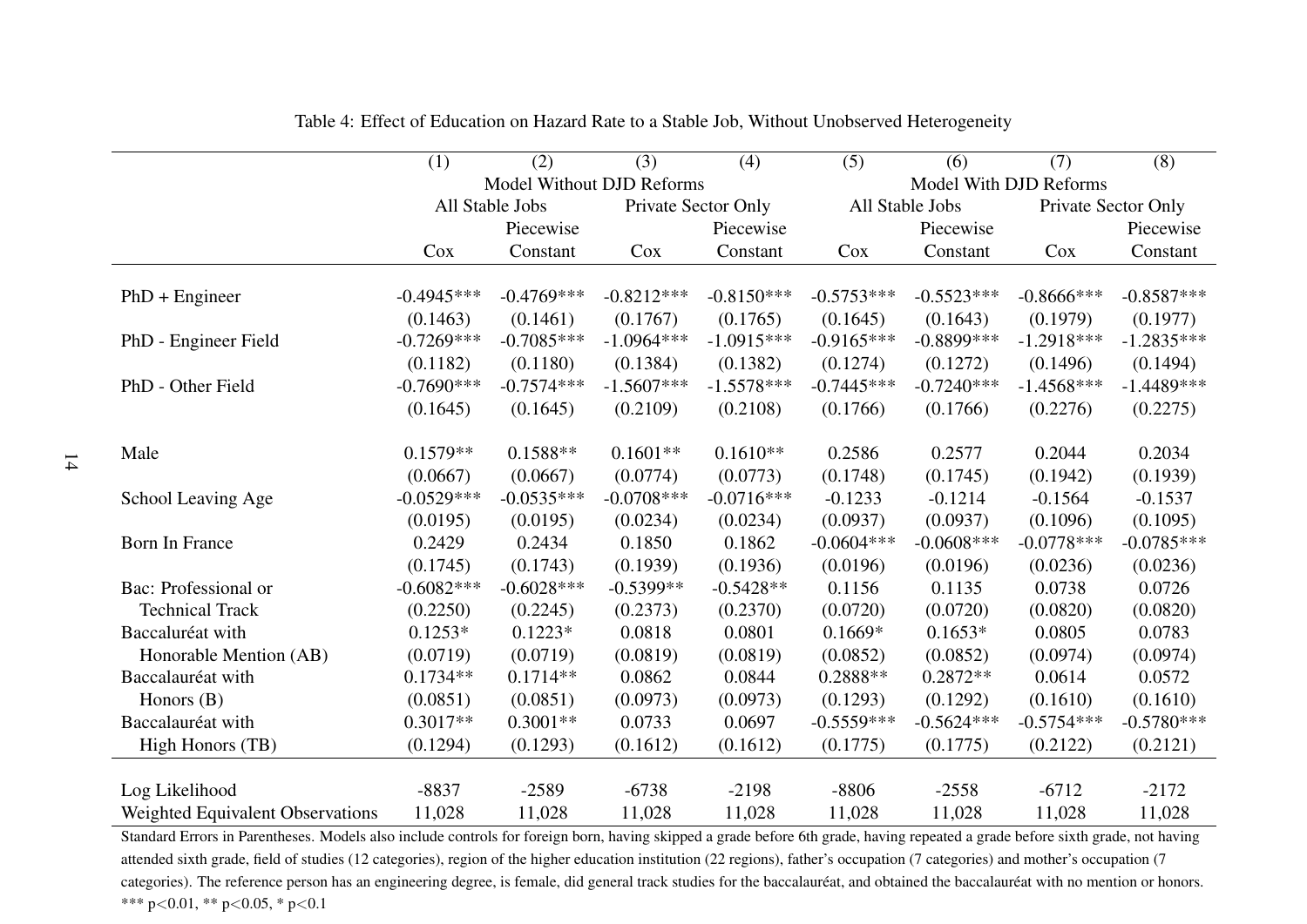The results in table [4](#page-16-0) show that, all else (observable) equal and before accounting for the effects of the DJD reforms, engineers find stable jobs significantly faster than all types of PhDs. Given that this effect persists even after controlling for broad range of observables, it may be due in part to the fact that graduates from some engineering schools in France are guaranteed civil service positions upon graduation, which shortens the time to finding a stable job as no extra job search is required. In particular, even after controlling for the field of study, school leaving age and performance on the baccalauréat exam, PhD + engineers still find stable jobs significantly slower than engineers. There also appears to be an engineering degree effect when comparing PhDs in engineer fields who have an engineering degree to those who do not; the former find their first stable job significantly faster (P-value=0.0560 in the Cox specification) than the latter. The field of study does not appear to have a significant effect on the speed of finding a stable job when one includes the public sector, as the hazard rates of PhD - engineer field and PhD other field graduates are not significantly different from each other (P-value=0.7879).

The impact of directed search becomes particularly clear when comparing columns 1 and 2 of table [4](#page-16-0) with columns 3 and 4. The first point note is that all of the coefficients on PhD categories become significantly more negative when restricting attention to transitions into private sector stable jobs only. This means that whereas the overall stable job hazard rate for a PhD with an engineering degree PhDs might be  $61\%$  of a comparable engineer's hazard rate<sup>[20](#page--1-0)</sup>, the private sector stable job hazard rate for PhD + engineers is only  $44\%$  that of engineers<sup>[21](#page--1-0)</sup>. Moreover, the field of study becomes more important when focusing on private sector jobs, as the difference between PhD - engineer field and PhD - other field graduates becomes significant (P-value= 0.0208). This suggests that PhDs who study fields other than those chosen by engineers are at a disadvantage when looking for private sector jobs, but that this disadvantage is counterbalanced by a relatively higher likelihood of finding a stable job in the public sector so that overall there is no significant difference among PhDs without engineer degrees when pooling public and private sector jobs.

#### <span id="page-17-0"></span>4.2 Baseline Models, Controlling for DJD Reforms

Introducing time-varying covariates to the baseline specification to account for exogenous variation in the relative cost of hiring PhDs (as implied by the successive reforms to the DJD) has an important effect on the hazard rates of PhDs relative to engineers. Note that since the DJD reforms are introduced as time varying covariates, the figures in columns 5-8 of table [4](#page-16-0) reflect hazard rates prior to the 2006 reform. Hazard rates after the 2006 reform and before the 2008 reform are found by combining the results in table [4](#page-16-0) with those in table [5,](#page-18-0) as are the results for the period after the 2008 reform.

 $\frac{20}{20}$ exp (-0.4945) = 0.6099.

 $^{21}$ exp (−08212) = 0.4399.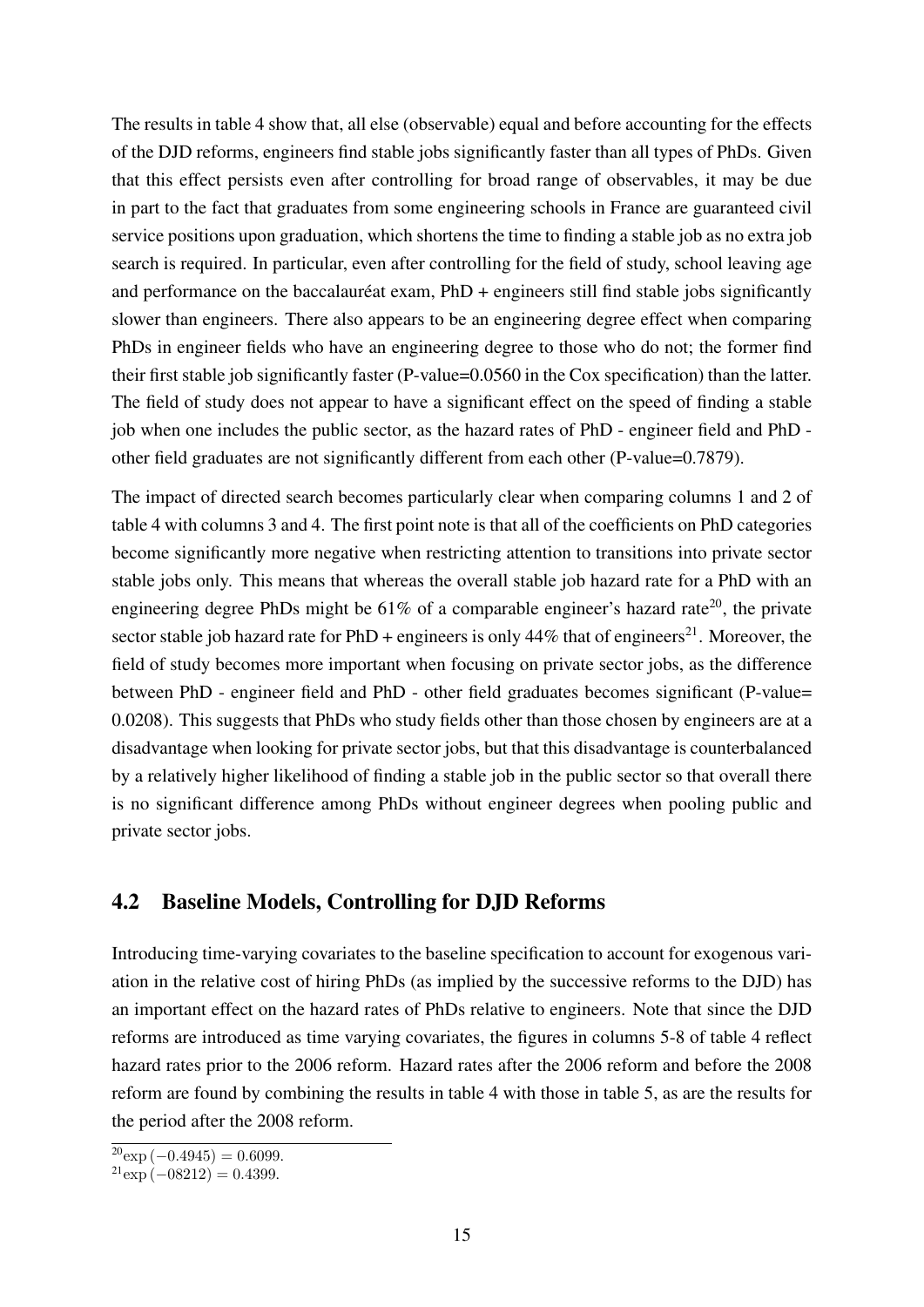<span id="page-18-1"></span>

|                      | (1)          | (2)             | (3)          | (4)                 |
|----------------------|--------------|-----------------|--------------|---------------------|
|                      |              | All Stable Jobs |              | Private Sector Only |
|                      |              | Piecewise       |              | Piecewise           |
|                      | $\cos$       | Constant        | $\cos$       | Constant            |
|                      |              |                 |              |                     |
| Post 2006 Reform     | $-0.8490***$ | $-0.8230***$    | $-0.7616***$ | $-0.7569***$        |
|                      | (0.1564)     | (0.1558)        | (0.1837)     | (0.1832)            |
| Post 2008 Reform     | $-4.0126***$ | $-3.5198***$    | $-3.9497***$ | $-3.4492***$        |
|                      | (1.0119)     | (0.8427)        | (1.0607)     | (0.8732)            |
| Post 2006 Reform *   | 0.2324       | 0.2110          | 0.0710       | 0.0626              |
| $PhD + Engineering$  | (0.2463)     | (0.2462)        | (0.3138)     | (0.3137)            |
| Post 2008 Reform *   | 4.4955***    | 4.3864 ***      | 4.8074***    | 4.7073***           |
| $PhD + Engineering$  | (1.0217)     | (1.0195)        | (1.0294)     | (1.0257)            |
| Post 2006 Reform *   | $0.5514***$  | $0.5279***$     | $0.5528***$  | $0.5448***$         |
| PhD - Engineer Field | (0.1414)     | (0.1412)        | (0.1615)     | (0.1613)            |
| Post 2008 Reform *   | 2.3684***    | $2.2771***$     | 2.5438***    | 2.4723 ***          |
| PhD - Engineer Field | (0.8096)     | (0.8088)        | (0.8122)     | (0.8114)            |
| Post 2006 Reform *   | $-0.0341$    | $-0.0575$       | $-0.3198$    | $-0.3293$           |
| PhD - Other Field    | (0.2216)     | (0.2215)        | (0.3493)     | (0.3492)            |

<span id="page-18-0"></span>Table 5: Effect of DJD Reforms on Hazard Rate to a Stable Job, Without Unobserved Heterogeneity

Notes: Models contain the same control variables as in table [4.](#page-16-0) The reference group is narrowed to include only the period from January 1 2004 to December 31 2005 for the reference person. \*\*\* p*<*0.01, \*\* p*<*0.05, \* p*<*0.1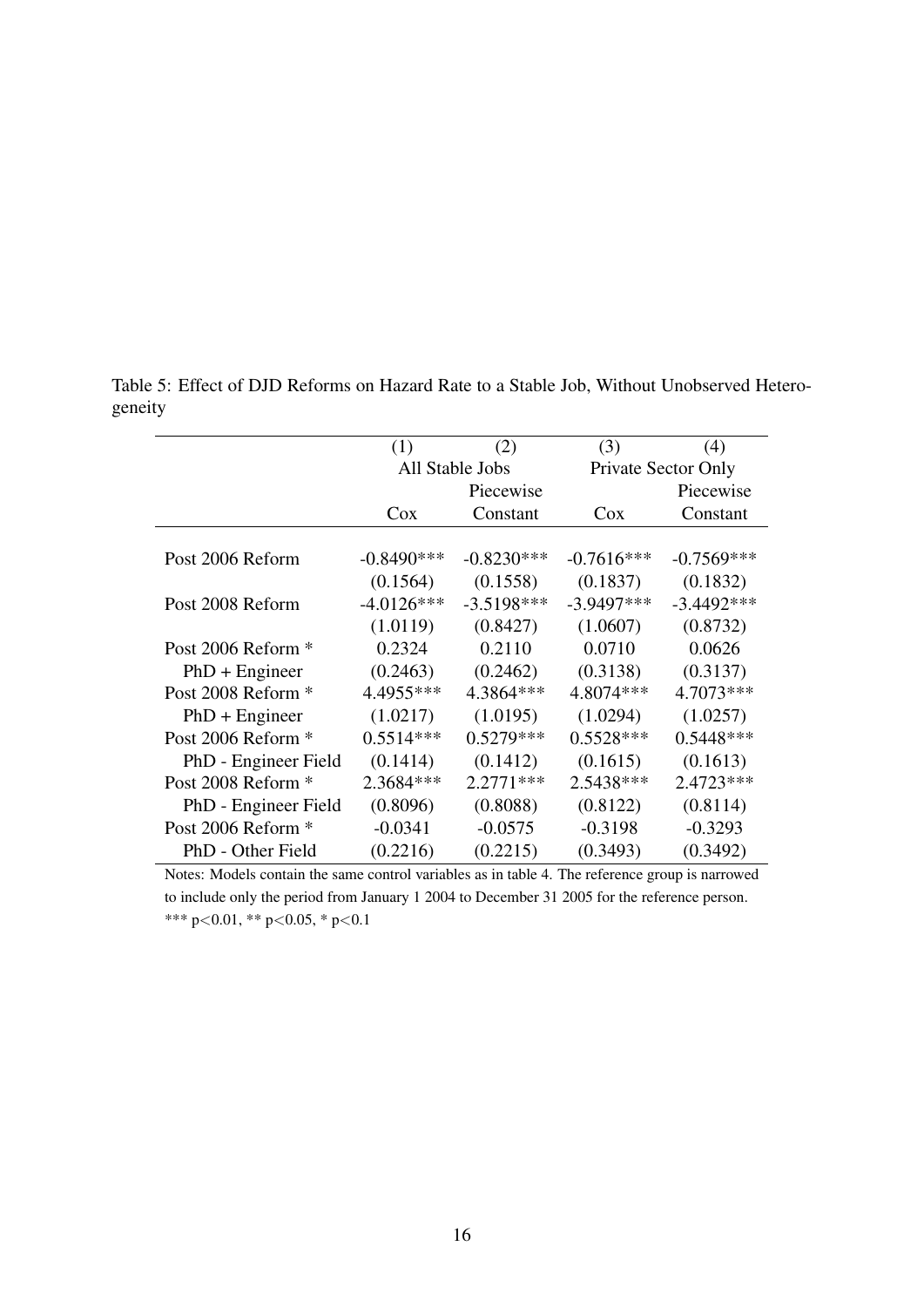Table [5](#page-18-0) shows that the hiring of PhDs is indeed sensitive to their compensation  $\cos t^{22}$  $\cos t^{22}$  $\cos t^{22}$ . Although engineers still have a significantly higher hazard rate than all forms of PhDs prior to the reforms in 2006, and despite the fact that the coefficients for all types of PhD do not significantly change, the difference between PhD - engineer field and PhD - other field graduates when looking for private sector jobs disappears (P-value=0.3180 in the Cox specification), suggesting that the DJD advantage of PhD - engineer field graduates seen in table [4](#page-16-0) stems from the postreform periods.

When looking directly at the effects of the reforms (table [5\)](#page-18-0), it becomes clear that the massive subsidy associated with the 2008 reform had significant effects on PhDs who studied engineer fields regardless of whether they already had an engineering degree<sup>[23](#page--1-0)</sup>, as did the 2006 reform for PhD - engineer field graduates. The sizes of the coefficients associated with the 2008 reforms are large enough to reverse the relative speed of transition into stable jobs. Using the piecewise constant results for PhD - engineer field graduates as an example, the hazard rate into stable jobs was 0.4107 times that of engineers<sup>[24](#page--1-0)</sup> prior to 2006, 0.6963 times that of engineers between 2006 and  $2008^{25}$  $2008^{25}$  $2008^{25}$  and  $4.0036$  times that of engineer after  $2008^{26}$  $2008^{26}$  $2008^{26}$ . Note that the coefficient on the post-2008 reform variable is large and significantly negative, likely reflecting the role of the crisis in firm hiring overall. It is possible that part of the large positive post-2008 effect that only affects PhDs can still be explained by changes in the composition of graduates who are still without a stable job after 2008 in the dimension of unobservables, a possibility we address in section [4.3](#page-19-0) below.

### <span id="page-19-0"></span>4.3 Models Controlling for DJD Reforms and Unobserved Heterogeneity

The baseline models presented thus far do not control for unobserved heterogeneity, and thus changes in the composition of the pool of individuals who have yet to find a stable job along the dimension of unobserved characteristics can bias the estimators of time varying covariates, such as the DJD reform indicators, and the baseline hazard. We therefore adopt the approach of [Heckman and Singer](#page-32-7) [\(1984\)](#page-32-7) to introducing unobserved heterogeneity and rewrite the contri-

 $22$ Recall that the effect of the reforms is identified, despite having occurred at the same calendar dates for all individuals in the sample, by the fact that time is measured in the model relative to the school leaving date, and thus people who leave school in different months of 2004 will experience the reforms at different lengths of time into their job search process.

<sup>&</sup>lt;sup>23</sup>The results for PhD - other field graduates are not identified after the 2008 reform because none of these people found a stable job after 2008 in the Génération 2004 data.

 $^{24}$ exp (−0.8899) = 0.4107.

 $25 \text{exp}(-0.8899 + 0.5279) = \text{exp}(-0.3620) = 0.6963.$ 

 $^{26}$ exp (-0*.*8899 + 2*.*2771) = exp (1*.3872)* = 4*.0036*.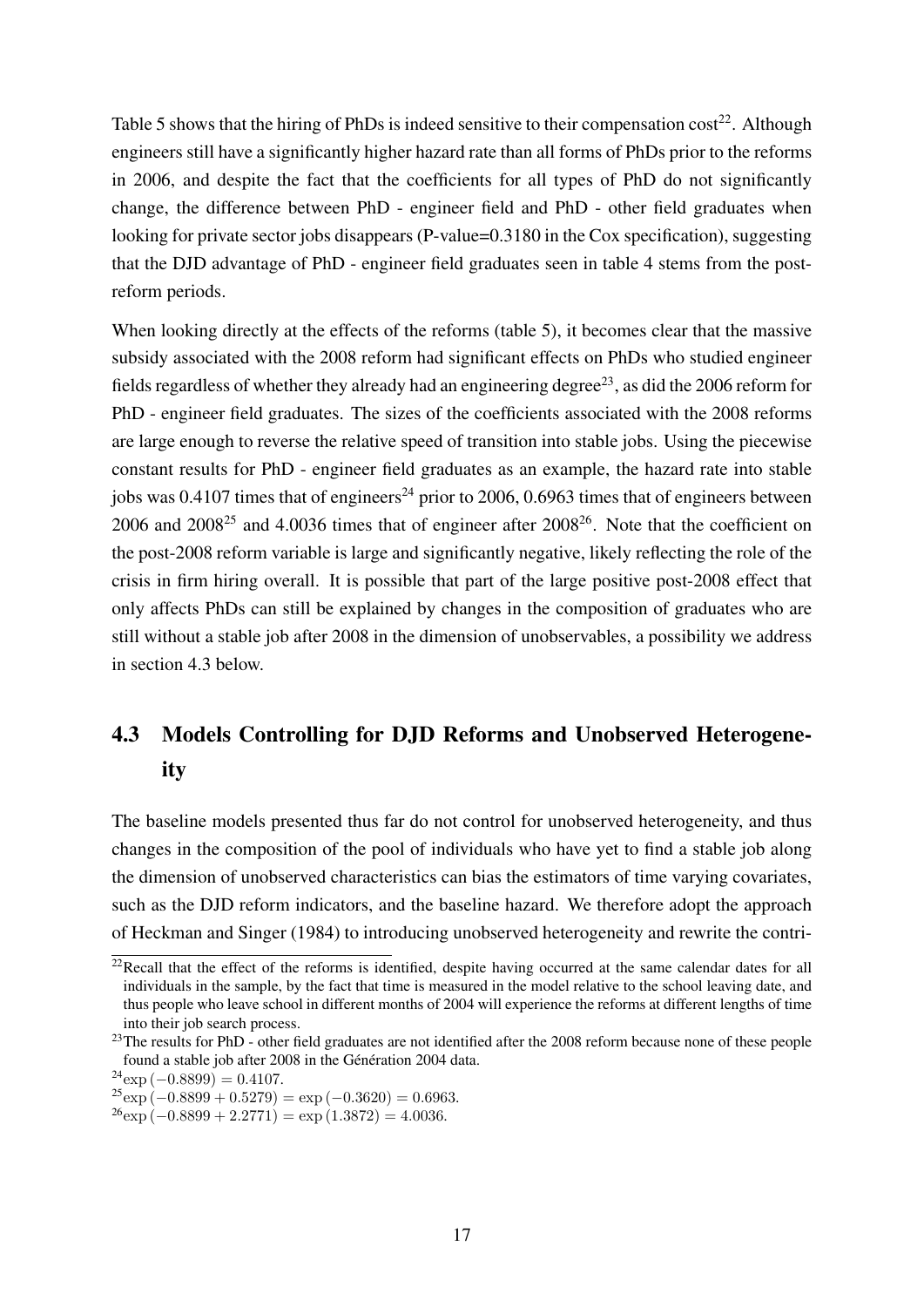butions to the likelihood function described in equation [\(1\)](#page-13-0) as

<span id="page-20-1"></span>
$$
L(t_i|d_i, X_i) = \sum_{m=1}^{M} P(\nu = \nu_m) h(t_i|X_i, \nu_m)^{d_i} \exp\left(-\int_0^{t_i} h(s|X_i, \nu_m) ds\right).
$$
 (3)

Here, the proportionality factor (the  $g(X_i)$  in equation [\(2\)](#page-13-1)) becomes  $g(X_i, \nu) = \exp(X_i \theta + \nu)$ , where *ν* follows a multinomial distribution, with  $\nu_1$  normalized to zero and each other  $\nu_m$  taking on a different positive value. Equation [\(3\)](#page-20-1) thus shows that individual *i* contributes his expected contribution to the likelihood function. Imposing the assumptions that  $M = 2$  and that the baseline hazard is of a piecewise constant form, we get the estimable likelihood function

$$
L(t_i|d_i, X_i) = P(\nu = 0) e^{X_i \beta} \sum_{j=0}^{10} \theta_j^{d_i^j}
$$
  
\n
$$
\exp\left[e^{X_i \beta} \left(\sum_{j=1}^{10} \mathbf{1}_{\tau_{j-1} < t_i} \theta_j \left(\tau_{j-1} - \left(\frac{\tau_j + \tau_{j-1}}{2}\right)^{d_i^j} \tau_j^{1 - d_i^j}\right) + \mathbf{1}_{t_i > \tau_{11}} \tau_{11} \theta_{11}\right)\right]
$$
  
\n
$$
+ P(\nu = \overline{\nu}) e^{X_i \beta + \overline{\nu}} \sum_{j=1}^{10} \theta_j^{d_i^j}
$$
  
\n
$$
\exp\left[e^{X_i \beta + \overline{\nu}} \left(\sum_{j=1}^{10} \mathbf{1}_{\tau_{j-1} < t_i} \theta_j \left(\tau_{j-1} - \left(\frac{\tau_j + \tau_{j-1}}{2}\right)^{d_i^j} \tau_j^{1 - d_i^j}\right) + \mathbf{1}_{t_i > \tau_{10}} \tau_{10} \theta_{11}\right)\right],
$$
\n(4)

<span id="page-20-2"></span>where the value of  $\overline{\nu}$  and the probability  $P(\nu = 0)$  are additional parameters to be recovered.

Table [6](#page-21-0) shows that there is indeed unobserved heterogeneity that matters for transitions to stable private sector jobs, but the main conclusions concerning the relative impact of having an engineering degree and the role of the 2008 reform still hold. Columns (1) and (3) repro-duce the results from tables [4](#page-16-0) and [5](#page-18-0) from the piecewise constant columns, and columns (2) and (4) present comparable specifications but controlling for unobserved heterogeneity as in equation [\(4\)](#page-20-2). The hypothesis test of the estimate of  $P(\nu = 0)$  is with respect to a null of  $P(\nu = 0) = 0.5^{27}$  $P(\nu = 0) = 0.5^{27}$  $P(\nu = 0) = 0.5^{27}$ , whereas a Wald test of the null  $\overline{\nu} = 0$ , which would correspond to an absence of unobserved heterogeneity, is rejected at the ten percent level for exits to private sector stable jobs. Although the coefficients change when controlling for unobserved heterogeneity, especially when looking at transitions to stable jobs in the private sector, the differences in coefficients between columns (3) and (4) are not significant. The only conclusion that is altered based on the inclusion of unobserved heterogeneity is related to PhD - Engineer Field graduates, who are no longer significantly faster than engineers in the 2006-2008 period (P-value=0.1075 with unobserved heterogeneity versus P-value=0.00007 without).

<span id="page-20-0"></span> $27$ The distribution of the estimator presented in the table is calculated by applying the delta method using a logistic transformation of the estimated underlying parameter.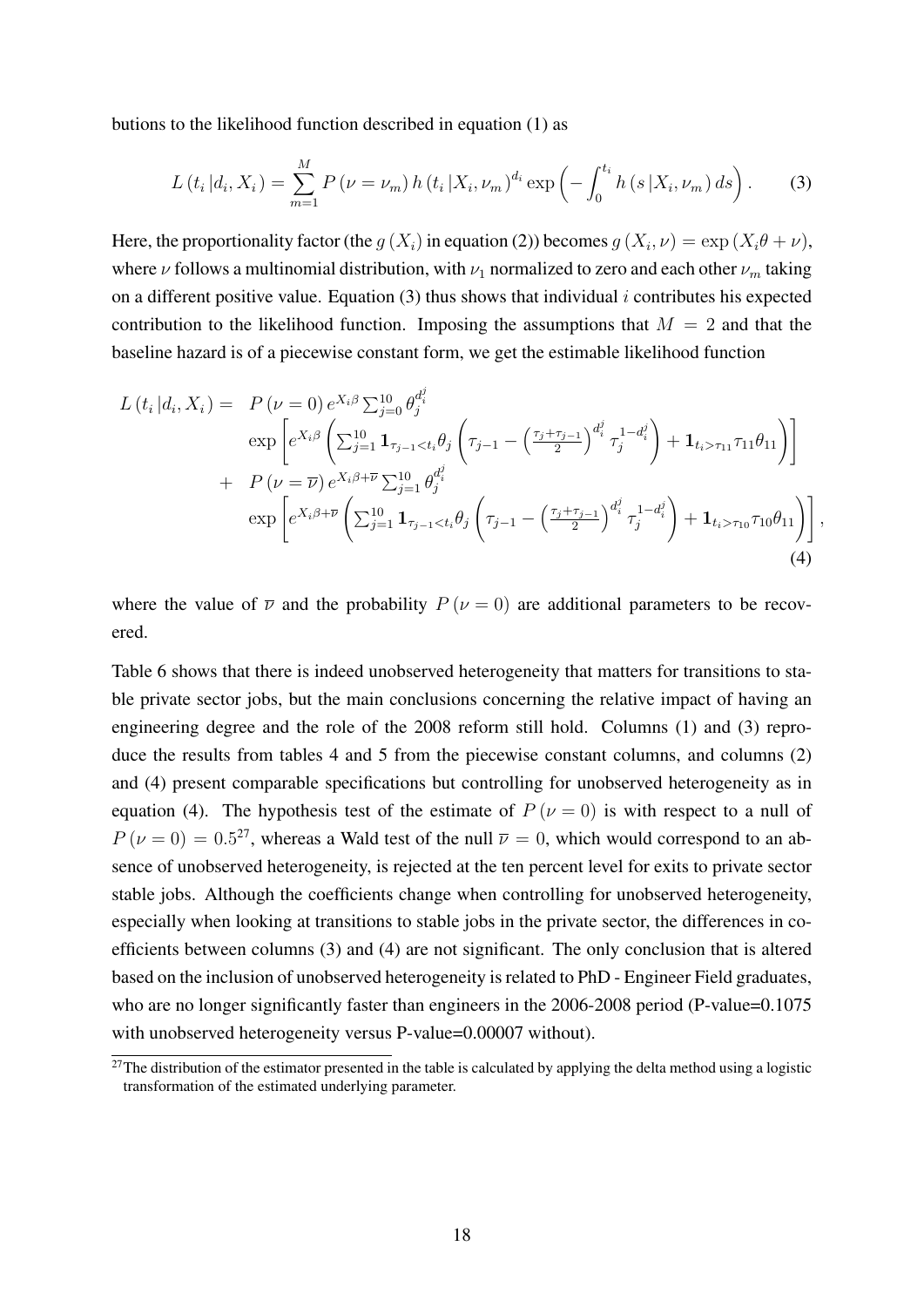<span id="page-21-0"></span>

|                          |               | All Stable Jobs |               | Private Sector Only |  |  |
|--------------------------|---------------|-----------------|---------------|---------------------|--|--|
|                          | Without       | With            | Without       | With                |  |  |
|                          | Unobserved    | Unobserved      | Unobserved    | Unobserved          |  |  |
|                          | Heterogeneity | Heterogeneity   | Heterogeneity | Heterogeneity       |  |  |
|                          |               |                 |               |                     |  |  |
| $PhD + Engineering$      | $-0.5523***$  | $-0.5972***$    | $-0.8587***$  | $-0.9201***$        |  |  |
|                          | (0.1643)      | (0.1727)        | (0.1977)      | (0.2093)            |  |  |
| PhD - Engineer Field     | $-0.8899$ *** | $-0.9477***$    | $-1.2835***$  | $-1.3657***$        |  |  |
|                          | (0.1272)      | (0.1346)        | (0.1494)      | (0.1627)            |  |  |
| PhD - Other Field        | $-0.7240***$  | $-0.7147***$    | $-1.4489***$  | $-1.4486***$        |  |  |
|                          | (0.1766)      | (0.1849)        | (0.2275)      | (0.2387)            |  |  |
|                          |               |                 |               |                     |  |  |
| Post 2006 Reform         | $-0.8230***$  | $-0.7622***$    | $-0.7569***$  | $-0.6512***$        |  |  |
|                          | (0.1558)      | (0.1664)        | (0.1832)      | (0.1991)            |  |  |
| Post 2008 Reform         | $-3.5198***$  | $-3.4310***$    | $-3.4492***$  | $-3.3074***$        |  |  |
|                          | (0.8427)      | (0.8495)        | (0.8732)      | (0.8829)            |  |  |
|                          |               |                 |               |                     |  |  |
| Post 2006 Reform *       | 0.2110        | 0.1122          | 0.0626        | $-0.1393$           |  |  |
| $PhD + Engineering$      | (0.2462)      | (0.2602)        | (0.3137)      | (0.3420)            |  |  |
| Post 2008 Reform *       | 4.3864 ***    | 4.3905***       | 4.7073***     | 4.5397***           |  |  |
| $PhD + Engineering$      | (1.0195)      | (1.1128)        | (1.0257)      | (1.1057)            |  |  |
| Post 2006 Reform *       | $0.5279***$   | $0.4170**$      | $0.5448***$   | 0.3399              |  |  |
| PhD - Engineer Field     | (0.1412)      | (0.1678)        | (0.1613)      | (0.2112)            |  |  |
| Post 2008 Reform *       | 2.2771 ***    | 2.0894 **       | 2.4723***     | 2.1649**            |  |  |
| PhD - Engineer Field     | (0.8088)      | (0.8270)        | (0.8114)      | (0.8421)            |  |  |
| Post 2006 Reform *       | $-0.0575$     | $-0.1845$       | $-0.3293$     | $-0.5543$           |  |  |
| PhD - Other Field        | (0.2215)      | (0.2417)        | (0.3492)      | (0.3780)            |  |  |
|                          |               |                 |               |                     |  |  |
| $\overline{\nu}$         |               | 1.8450          |               | 1.5272*             |  |  |
|                          |               | (1.3952)        |               | (0.8050)            |  |  |
| $P(\nu = 0)$ (Slow Exit) |               | $0.0705**$      |               | 0.1552              |  |  |
|                          |               | (0.0836)        |               | (0.1596)            |  |  |
|                          |               |                 |               |                     |  |  |
| Log Likelihood           | $-2558$       | $-5406$         | $-2172$       | $-4299$             |  |  |
| Weighted Equivalent      |               |                 |               |                     |  |  |
| Observations             | 11,028        | 11,028          | 11,028        | 11,028              |  |  |

Table 6: Hazard Rate to a Stable Job, Piecewise Constant Baseline Hazard

Notes: See notes to table [5.](#page-18-0) \*\*\* p*<*0.01, \*\* p*<*0.05, \* p*<*0.1.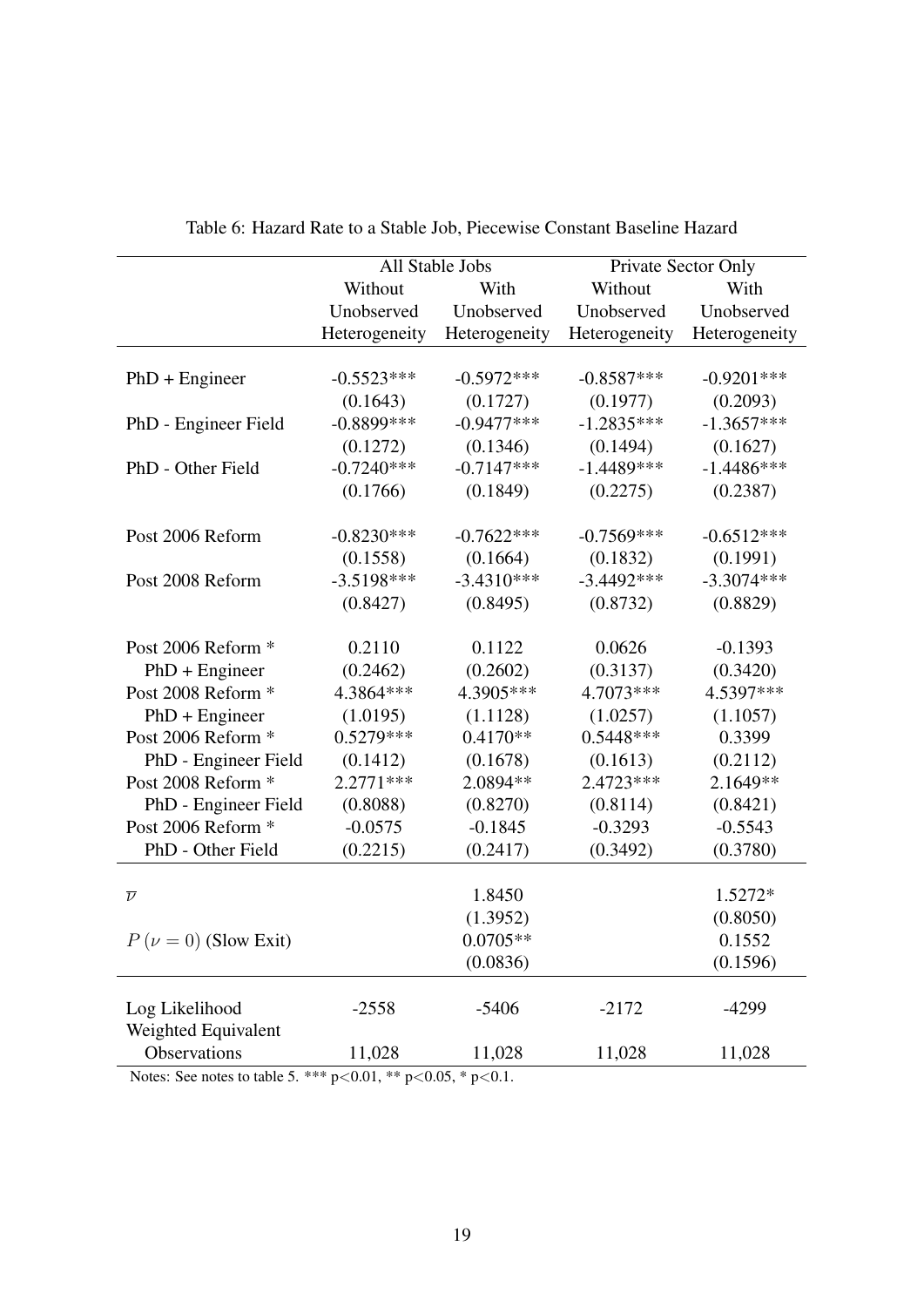### 5 Robustness

#### <span id="page-22-0"></span>5.1 Search Directed Toward R & D Positions

As noted in section [2.3,](#page-9-0) the career plans of PhDs when they get their degrees tend to focus on research positions, and in particular public sector research / professor positions. Although there may be many fewer of these positions available, which is part of the reason that PhDs take longer to find stable jobs, it is possible that the quality of human capital acquired during PhD studies may be more relevant for research and/professorial positions, giving PhDs an advantage over engineers when targeting this type of job. Moreover, as many public sector positions if this type require a PhD as a prerequisite to employment, the potential pool of research jobs for engineers without PhDs is likely to be smaller than that of PhDs. All of these arguments suggest that, although PhDs make take longer than engineers to find a stable job overall, they should be able to find stable jobs faster than engineers if attention is restricted exclusively to research positions.

Table [7](#page-24-0) shows the results of estimating proportional hazard models with unobserved heterogeneity and controlling for the DJD reforms, but restricting attention only to transitions into R & D positions<sup>[28](#page--1-0)</sup>. The table focuses on positions classified as R & D in France's occupa-tional classification system<sup>[29](#page--1-0)</sup>, with and without professors included among R & D positions, as well as positions in which the person's activities on the job are related to research and devel-opment<sup>[30](#page--1-0)</sup>. This alternative means of identifying R & D positions is only available for private sector positions in the Génération 2004 survey, but it is necessary because it is unclear, even within the French government<sup>[31](#page--1-0)</sup>, whether an individual's eligibility for the CIR is a function of the official classification of his or her position or the activities he or she performs. Furthermore, it is worth noting that there are relatively few stable R & D positions occupied within our sample window, and thus identification of these models, in particular the distributions of

 $\frac{28}{8}$ As is typical in a competing risks framework, if a different sort of stable job is found before an R & D position, the time to transition into an R  $\&$  D job is considered to be censored at the date the other stable job begins.

<sup>&</sup>lt;sup>29</sup>Classifications considered to be R & D include the following codes: 383A (R & D engineers and professionals in electricity, electronics - Ingénieurs et cadres d'étude recherche et développement en électricité électronique), 384A (R & D engineers and professionals in mechanics and metalworking - Ingénieurs et cadres d'étude recherche et développement en mécanique et travail des métaux), 385A (R & D engineers and professionals in transformative industries (food production, chemistry, metallurgy, heavy materials) - Ingénieurs et cadres d'étude recherche et développement des industries de transformation (agroalimentaire, chimie, métallurgie, matériaux lourds)), 386A (R & D engineers and professionals in other industries (printing, soft materials, furniture and wood, energy, water) - Ingénieurs et cadres d'étude recherche et développement des autres industries (imprimerie, matériaux souples, ameublement et bois, énergie, eau)), et 388A (R & D engineers and professionals in information technology - Ingénieurs et cadres d'étude recherche et développement en informatique).

 $30A$  job is considered to be an R & D position using this definition when the individual described his or her activities at hiring as "Studies, Research and Development, Methods" (Etudes, Recherche et développement, méthodes) in the Génération 2004 survey.

<sup>&</sup>lt;sup>31</sup>Interviews with program administrators from the Ministry of Finance (Direction de Trésor) and the Ministry of Higher Education and Research, July 10, 2015.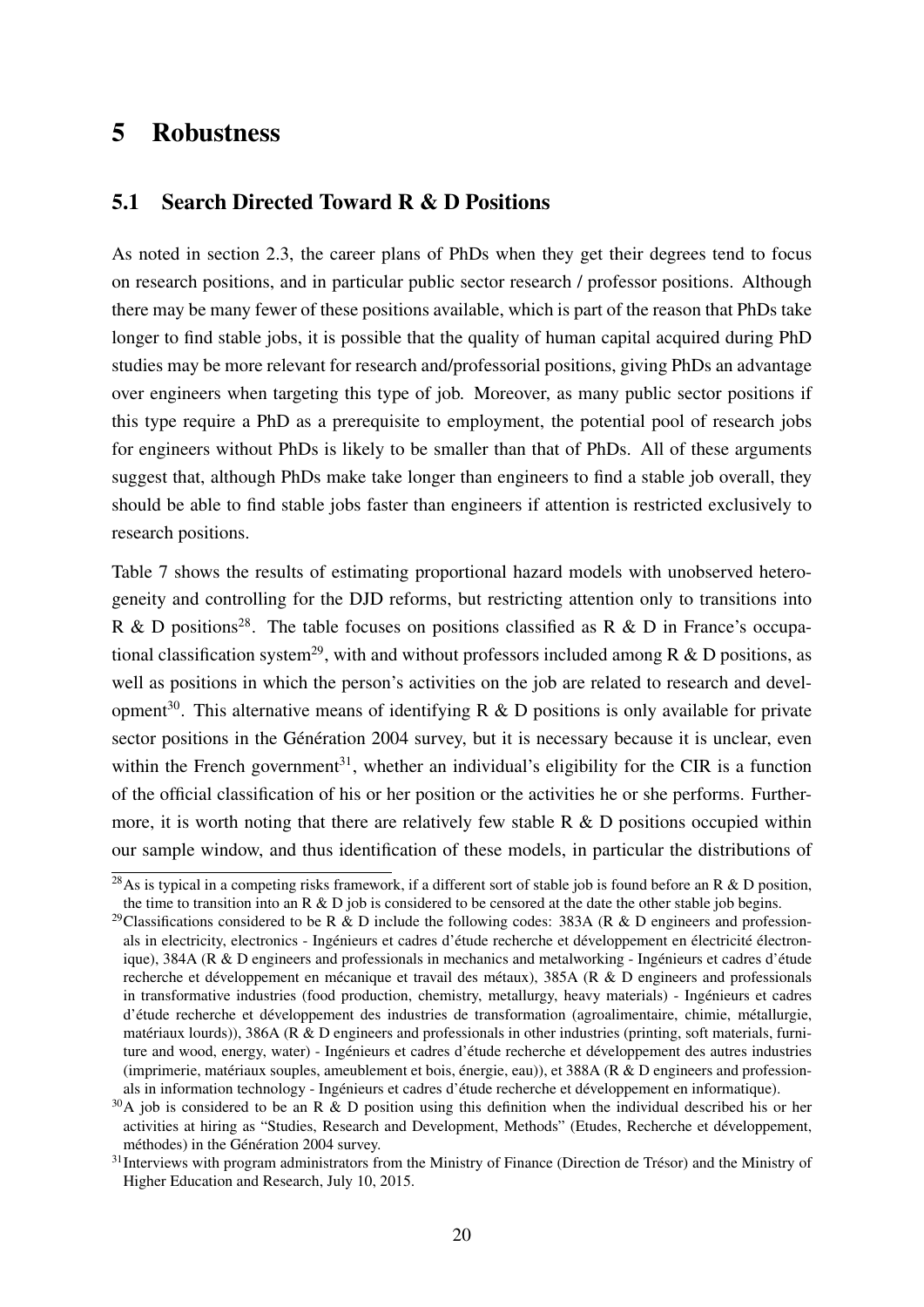unobserved heterogeneity, is more fragile than when considering all stable jobs or all stable jobs in the private sector.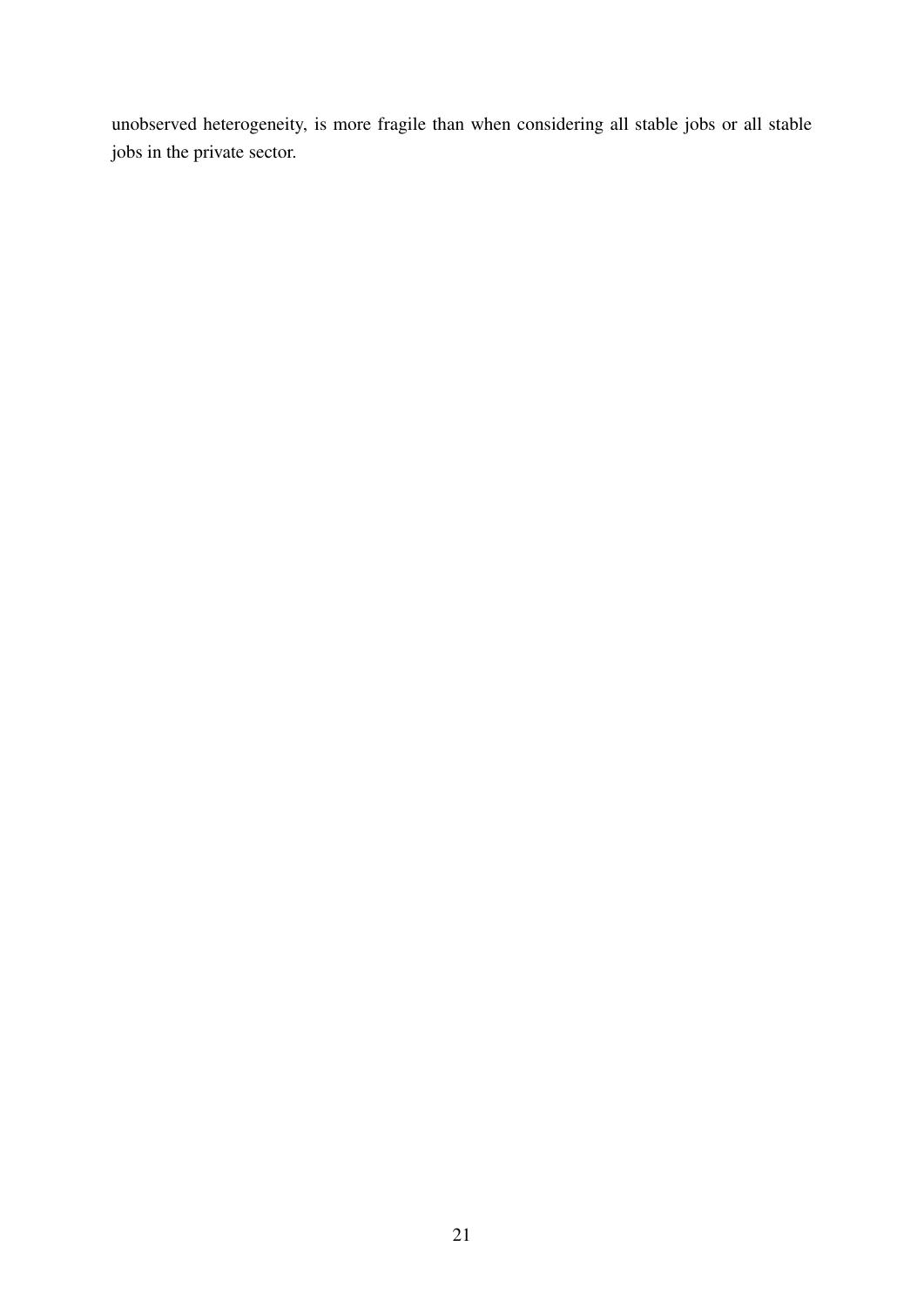|                                  | (1)                       | (2)                    | (3)              | (4)                       | (5)                    | (6)              |
|----------------------------------|---------------------------|------------------------|------------------|---------------------------|------------------------|------------------|
|                                  |                           | All Stable Jobs        |                  |                           | Private Sector Only    |                  |
|                                  | R & D                     | R & D                  |                  | R & D                     | R & D                  |                  |
|                                  | Classification            | Classification         |                  | Classification            | Classification         |                  |
|                                  | <b>Without Professors</b> | <b>With Professors</b> | R & D Activities | <b>Without Professors</b> | <b>With Professors</b> | R & D Activities |
| $PhD + Engineering$              | $-0.6289$                 | $0.5991*$              | $-0.2136$        | $-0.6221$                 | $-0.4277$              | $-0.2652$        |
|                                  | (0.4730)                  | (0.3575)               | (0.3965)         | (0.4766)                  | (0.4610)               | (0.4123)         |
| PhD - Engineer Field             | $-1.6866$ ***             | 0.2905                 | $-0.8988***$     | $-1.7163***$              | $-0.8710**$            | $-0.9154***$     |
|                                  | (0.4498)                  | (0.3146)               | (0.3337)         | (0.4588)                  | (0.3860)               | (0.3454)         |
| PhD - Other Field                | $-3.2605***$              | $0.7601*$              | $-2.1206***$     | $-3.2521***$              | $-0.6933$              | $-2.1044***$     |
|                                  | (1.1031)                  | (0.4438)               | (0.6678)         | (1.1048)                  | (0.5858)               | (0.6730)         |
| Post 2006 Reform                 | $-0.7684*$                | $-1.1335***$           | $-0.4097$        | $-0.7745*$                | $-1.0922***$           | $-0.4220$        |
|                                  | (0.4040)                  | (0.3218)               | (0.3376)         | (0.4077)                  | (0.3724)               | (0.3489)         |
| Post 2008 Reform                 | $-36.7804$                | $-25.0732***$          | $-3.4434***$     | $-34.2122$                | $-26.0251***$          | $-2.9254**$      |
|                                  | (0.0000)                  | (1.3454)               | (1.2330)         | (0.0000)                  | (1.3944)               | (1.3326)         |
| Post 2006 Reform *               | $-0.2031$                 | 0.6045                 | $-0.1078$        | $-0.2020$                 | 0.4777                 | $-0.2951$        |
| $PhD + Engineering$              | (0.6431)                  | (0.4008)               | (0.5003)         | (0.6433)                  | (0.5189)               | (0.5488)         |
| Post 2008 Reform *               | 38.7935***                | 26.0361***             | 3.7442 **        | 36.2146***                | 26.7355***             | 3.7926**         |
| $PhD + Engineering$              | (1.6595)                  | (1.6116)               | (1.4838)         | (1.6672)                  | (1.6661)               | (1.4890)         |
| Post 2006 Reform *               | $1.1082***$               | $0.8181***$            | $0.6566**$       | 1.0883**                  | $0.8876**$             | $0.7328**$       |
| PhD - Engineer Field             | (0.4164)                  | (0.3047)               | (0.3073)         | (0.4269)                  | (0.3584)               | (0.3175)         |
| Post 2008 Reform *               | 37.3021***                | 23.4387                | 2.9442 **        | 34.7258***                | 24.7224                | 3.0414**         |
| PhD - Engineer Field             | (1.7331)                  | (0.0000)               | (1.1850)         | (1.7349)                  | (0.0000)               | (1.1884)         |
| Post 2006 Reform *               |                           | $-0.5584$              | 0.4235           |                           | $-0.5983$              | 0.1690           |
| PhD - Other Field                |                           | (0.4570)               | (0.7915)         |                           | (0.7395)               | (0.8436)         |
| $\overline{\nu}$                 | 0.0000                    | 14.7018                | 0.0000           | 0.0000                    | 26.3746                | 0.0000           |
|                                  | (6.1617)                  | (232.5430)             | (1.7139)         | (2.3779)                  | (0.0000)               | (6.5091)         |
| $P(\nu = 0)$ (Slow Exit)         | 0.0063                    | 0.3843*                | 0.1273           | 0.0467                    | 0.4818                 | 0.0075           |
|                                  |                           | (0.0678)               | (281318.6)       |                           | (0.0838)               |                  |
| Log Likelihood                   | $-850.7$                  | $-1854$                | $-1326$          | $-832.7$                  | $-1186$                | $-1255$          |
| Weighted Equivalent Observations | 11,028                    | 11,028                 | 11,028           | 11,028                    | 11,028                 | 11,028           |

<span id="page-24-0"></span>Table 7: Hazard Rate to <sup>a</sup> Stable Job Classified as R & D, Piecewise Constant Baseline Hazard

Notes: See notes to table [5.](#page-18-1) \*\*\* <sup>p</sup> *<sup>&</sup>lt;*0.01, \*\* p *<sup>&</sup>lt;*0.05, \* p *<*0.1.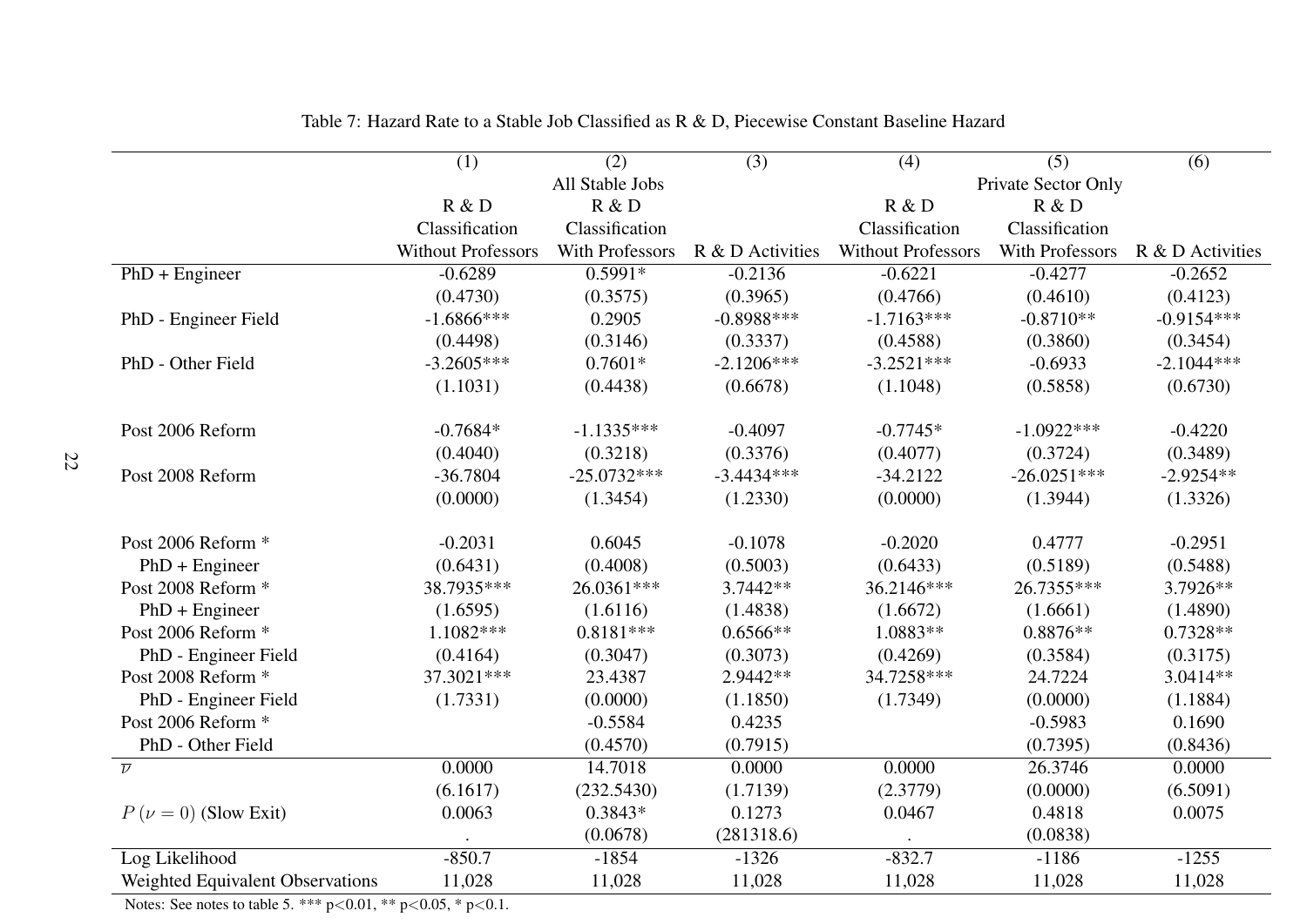When focusing on R & D positions, the advantage of engineers over PhDs changes significantly. Engineers no longer found  $R \& D$  positions faster than PhD + engineers, and found stable positions more slowly than PhD + engineers prior to the reforms when including the public sector and professor positions (P-value=0.0937). In fact, when considering stable R & D positions including professors, there is no significant difference between engineers and PhD - engineer field graduates prior to 2006, and PhD - other field graduates find their jobs faster during this period (P-value=0.0867). The fact that PhDs do not find their stable R  $\&$  D jobs in the private sector even more rapidly than in the public sector despite the presence of the DJD (which only benefits private sector employers) is further evidence of directed search by PhDs, as they are not more willing to take a private sector research position, despite the possibility of being more highly paid thanks to the wage subsidy, than they are to take a public sector professorial research position.

The small number of individuals who actually find their first stable private-sector R  $\&$  D job after 2008 makes the standard errors associated with the 2008 reform variables huge<sup>[32](#page--1-0)</sup>, so analysis of the reforms of the DJD is best restricted to the 2006 reform. In this case, it becomes clear that the 2006 reform significantly increased the hazard rate into stable R &D jobs for PhD - engineer field graduates, regardless of the type of employer (public or private), whether R & D is defined by classification or activity, and whether professors are included or not. In fact, PhD - engineer field graduates found their first stable R & D-classified job (including professors) significantly faster than engineers after the 2006 reform (P-value=0.0072). Interestingly, unobserved heterogeneity does not affect transitions into stable  $R \& D$  positions, as none of the estimated mass points  $(\bar{\nu})$  are significantly different from zero.

#### 5.2 Endogenous Education

Part of the reason that engineers find stable jobs sooner than PhD (when not focusing exclusively on R & D jobs) may be that they have unobservable characteristics associated with faster job finding. This may be due to the school they attend, as would be the case if, for example, alumni networks from engineering schools were better at placing students than those of PhD programs or if hiring graduates from a particular engineering school was considered "prestigious" and employers valued this prestige separately from any underlying differences in the productivity of the person being hired. It could also be due to selection of particular students by the schools, which could occur if students who are best able to convincingly reproduce knowledge were both more likely to be accepted to engineering school and more likely to receive a job offer after being given an interview. The choice of the level of education and the field of study could also be related to unobservable characteristics that influence the speed at

 $32$ Only 3 engineers in the Génération 2004 data found their first stable private-sector R & D-classified jobs, excluding professors, after 2008; the comparable figures were 1 person among PhD + engineers and 1 person among PhD - engineer field graduates.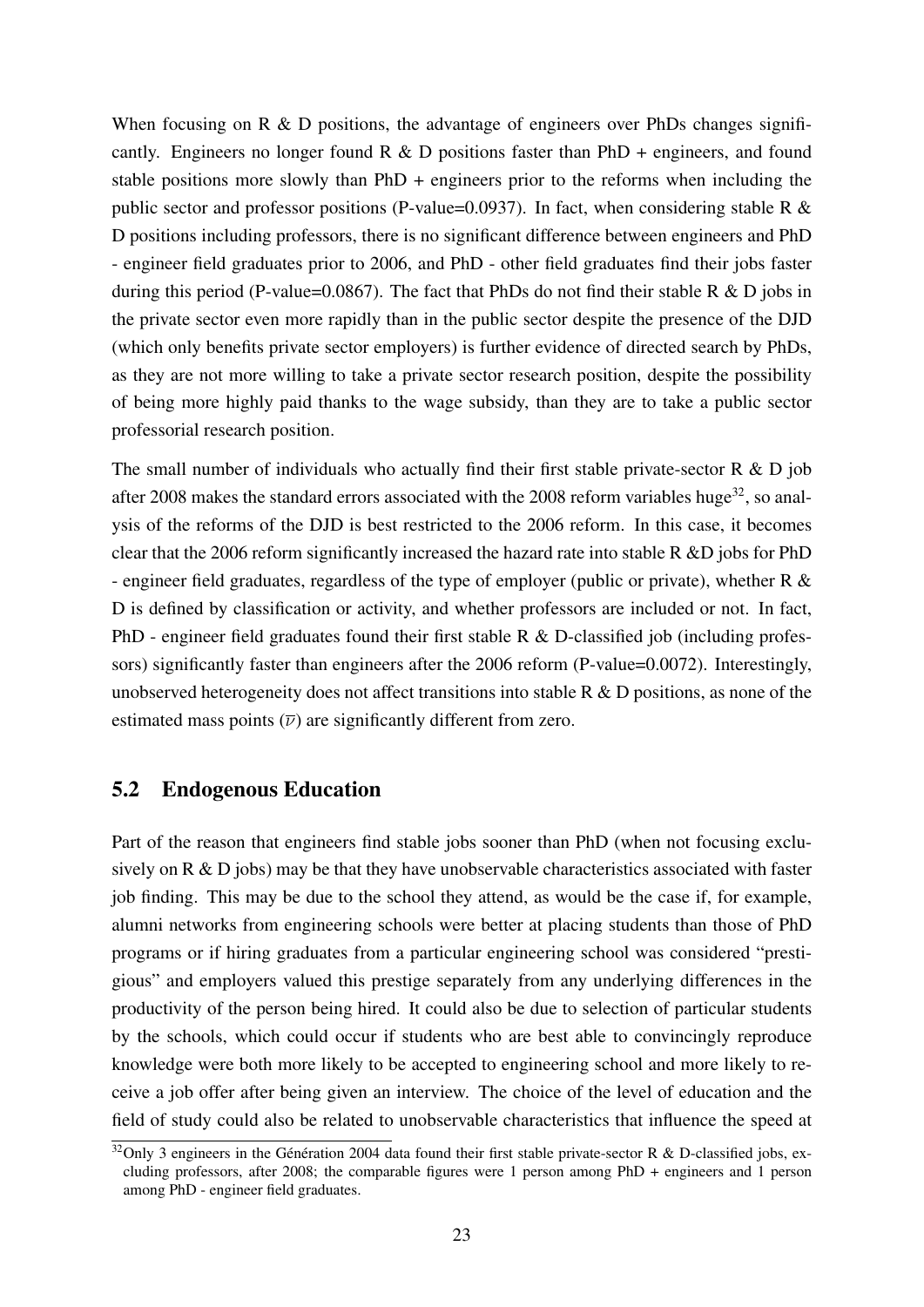which people find a stable job. The presence of such endogeneity could bias the estimates of the impact of the degree on the rate at which individuals find stable jobs, and the approach to handling unobserved heterogeneity presented in section [4.3](#page-19-0) does not allow for the distribution of unobserved heterogeneity to be correlated with the type of degree (engineer or one of the PhD types). In this section we present a more flexible approach to modeling the unobserved heterogeneity that endogenizes the individual's degree in the duration model.

In order to introduce a possible correlation between the degree and the distribution of unobserved heterogeneity, we allow the probability that an individual's draw from the unobserved heterogeneity distribution has the non-zero mass point to be a function of the degree. More precisely, we modify equation [\(4\)](#page-20-2) as follows:

$$
L(t_i|d_i, X_i) = P(\nu = 0 | \text{Degree}_i) e^{X_i \beta} \sum_{j=0}^{10} \theta_j^{d_i^j}
$$
  
\n
$$
\exp\left[e^{X_i \beta} \left(\sum_{j=1}^{10} \mathbf{1}_{\tau_{j-1} < t_i} \theta_j \left(\tau_{j-1} - \left(\frac{\tau_j + \tau_{j-1}}{2}\right)^{d_i^j} \tau_j^{1 - d_i^j}\right) + \mathbf{1}_{t_i > \tau_{11}} \tau_{11} \theta_{11}\right)\right]
$$
  
\n
$$
+ P(\nu = \overline{\nu} | \text{Degree}_i) e^{X_i \beta + \overline{\nu}} \sum_{j=1}^{10} \theta_j^{d_i^j}
$$
  
\n
$$
\exp\left[e^{X_i \beta + \overline{\nu}} \left(\sum_{j=1}^{10} \mathbf{1}_{\tau_{j-1} < t_i} \theta_j \left(\tau_{j-1} - \left(\frac{\tau_j + \tau_{j-1}}{2}\right)^{d_i^j} \tau_j^{1 - d_i^j}\right) + \mathbf{1}_{t_i > \tau_{10}} \tau_{10} \theta_{11}\right)\right].
$$
\n(5)

<span id="page-26-0"></span>As the vector  $X_i$  contains indicator variables for the different degree levels and a constant term, the identification of the probabilities in equation [\(5\)](#page-26-0) comes essentially from the nonlinearity of the likelihood function contributions and the constraint that the value of the non-zero support point of the unobserved heterogeneity distribution  $(\bar{\nu})$  is common to all degrees, implying that it is even more fragile than the estimates of section [5.1.](#page-22-0) The common  $\overline{\nu}$  hypothesis corresponds to the idea that there are two types of person in the population, defined by the value of  $\bar{\nu}$ , but that these people can allocate themselves differently across different types of degrees.

Table [8](#page-27-0) shows the results of estimating equation [\(5\)](#page-26-0). Comparing table [8](#page-27-0) with tables [6](#page-21-0) and [7](#page-24-0) shows that despite a few changes in point estimates, there are no significant differences in the estimated coefficients when allowing for endogenous education. Even the coefficients for transitions to stable R & D-classified jobs without professors for PhD - engineer field graduates, which appear to differ between tables [8](#page-27-0) and [7,](#page-24-0) are not statistically significantly different from each other (P-value=0.2540).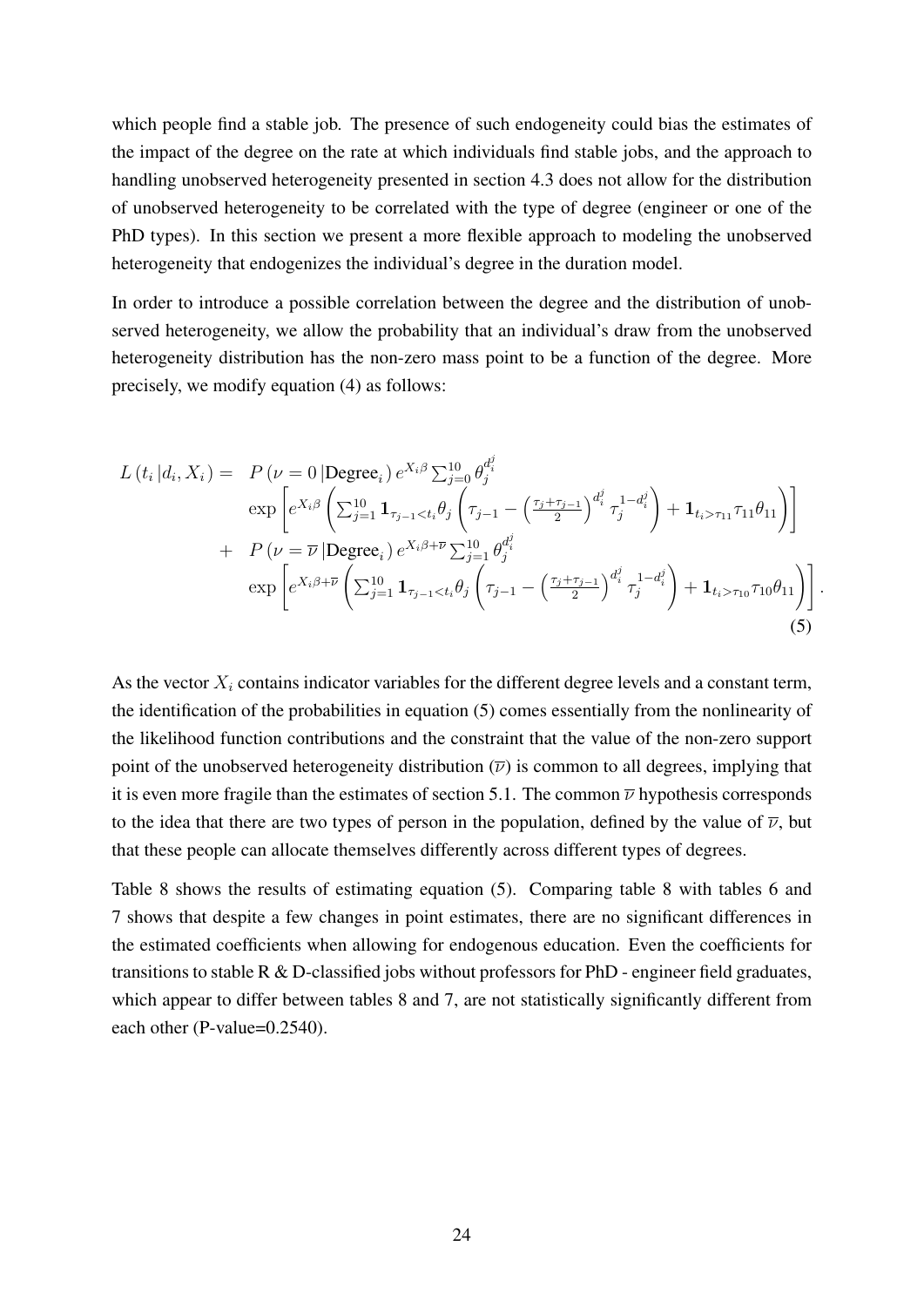|                      | $\overline{(1)}$ | (2)            | (3)             | (4)          | (5)          | (6)            | (7)                 | $\overline{(8)}$ |
|----------------------|------------------|----------------|-----------------|--------------|--------------|----------------|---------------------|------------------|
|                      |                  |                | All Stable Jobs |              |              |                | Private Sector Only |                  |
|                      |                  | R & D          | R & D           |              |              | R & D          | R & D               |                  |
|                      |                  | Classification | Classification  |              |              | Classification | Classification      |                  |
|                      | All              | Without        | With            | R & D        | All          | Without        | With                | R & D            |
|                      | Jobs             | Professors     | Professors      | Activities   | Jobs         | Professors     | Professors          | Activities       |
| $PhD + Engineering$  | $-0.8488***$     | $-0.6286$      | $0.8396**$      | $-0.0250$    | $-0.9904***$ | $-1.1139$      | $-0.3683$           | $-0.3094$        |
|                      | (0.1959)         | (0.5215)       | (0.3262)        | (0.4039)     | (0.2092)     | (1.5417)       | (0.4349)            | (0.4465)         |
| PhD - Engineer Field | $-1.1921***$     | $-2.0357***$   | $0.5142*$       | $-0.7276**$  | $-1.0582***$ | $-2.1700$      | $-0.8895**$         | $-1.0753***$     |
|                      | (0.1659)         | (0.5054)       | (0.2793)        | (0.3390)     | (0.1831)     | (1.5717)       | (0.3588)            | (0.3732)         |
| PhD - Other Field    | $-0.9569***$     | $-3.2637***$   | $0.9517**$      | $-2.0140***$ | $-1.5254***$ | $-3.9322**$    | $-0.7229$           | $-2.2269***$     |
|                      | (0.1916)         | (0.9400)       | (0.3978)        | (0.6752)     | (0.2349)     | (1.8929)       | (0.5541)            | (0.7283)         |
| Post 2006 Reform     | $-0.7262***$     | $-0.7222*$     | $-0.9606***$    | $-0.4128$    | $-0.7054***$ | $-0.8592**$    | $-1.0150***$        | $-0.3016$        |
|                      | (0.1801)         | (0.4304)       | (0.3081)        | (0.3390)     | (0.1929)     | (0.4346)       | (0.3610)            | (0.3629)         |
| Post 2008 Reform     | $-3.4392***$     | $-16.5402$     | $-14.4748$      | $-3.4409***$ | $-3.4323***$ | $-17.6047$     | $-16.1855$          | $-2.6139**$      |
|                      | (0.8648)         | (1692.0572)    | (423.3376)      | (1.2262)     | (0.8921)     | (2535.2197)    | (730.8559)          | (1.2760)         |
| Post 2006 Reform *   | 0.0683           | $-0.4045$      | 0.6355          | $-0.0997$    | $-0.0547$    | $-0.1884$      | 0.5421              | $-0.5337$        |
| $PhD + Engineering$  | (0.2751)         | (0.6502)       | (0.3894)        | (0.5003)     | (0.3404)     | (0.7196)       | (0.5045)            | (0.5782)         |
| Post 2008 Reform *   | 4.2986***        | 19.0060        | 15.7048         | 3.8930 **    | 4.6534***    | 19.8909        | 17.2592             | 3.8666**         |
| $PhD + Engineering$  | (1.0498)         | (1692.0576)    | (423.3388)      | (1.5811)     | (1.0715)     | (2535.2195)    | (730.8564)          | (1.7519)         |
| Post 2006 Reform *   | $0.3759**$       | 0.3891         | $0.7611***$     | $0.6378**$   | $0.4732**$   | $1.0835**$     | $0.8771**$          | 0.4920           |
| PhD - Engineer Field | (0.1891)         | (0.4734)       | (0.2926)        | (0.3083)     | (0.1841)     | (0.5005)       | (0.3458)            | (0.3354)         |
| Post 2008 Reform *   | $2.1264**$       | 17.4547        | 13.0977         | 2.9277**     | 2.4241 ***   | 17.9853        | 14.9090             | 2.5590**         |
| PhD - Engineer Field | (0.8394)         | (1692.0568)    | (423.3378)      | (1.1786)     | (0.8376)     | (2535.2194)    | (730.8561)          | (1.1489)         |
| Post 2006 Reform *   | $-0.2113$        |                | $-0.3821$       | 0.3940       | $-0.4544$    |                | $-0.4643$           | $-0.1692$        |
| PhD - Other Field    | (0.2545)         |                | (0.4196)        | (0.7964)     | (0.3761)     |                | (0.7256)            | (0.9102)         |

Table 8: Hazard Rate to <sup>a</sup> Stable Job, Piecewise Constant Baseline Hazard with Endogenous Education

<span id="page-27-0"></span>Notes: See notes to table [5.](#page-18-1) \*\*\* <sup>p</sup>*<sup>&</sup>lt;*0.01, \*\* p*<sup>&</sup>lt;*0.05, \* p*<*0.1.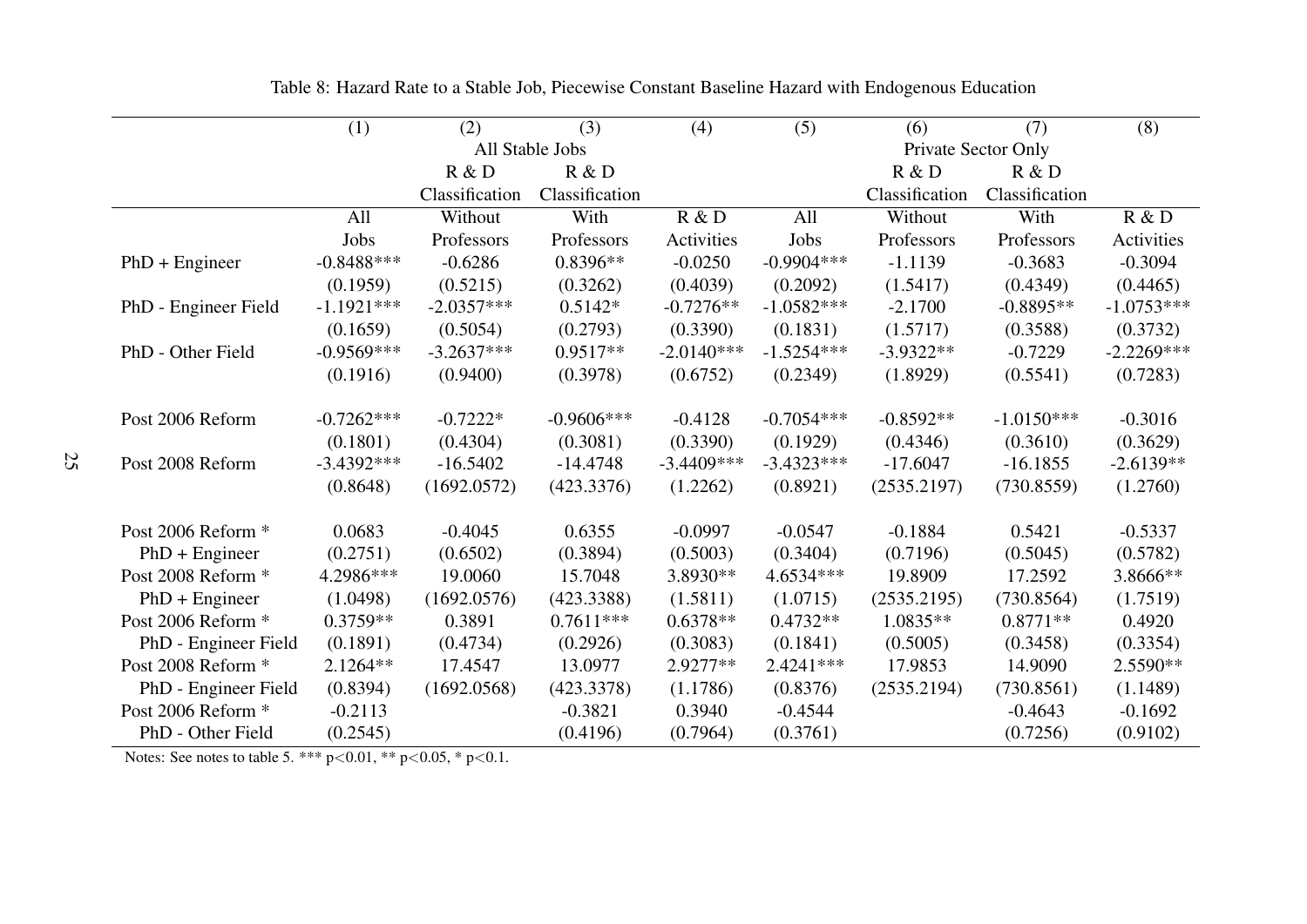The robustness of the coefficients to the possibility of endogenous education is unsurprising when considering the estimated distributions of unobserved heterogeneity by degree, as presented in table [9.](#page-29-0) This table shows that although there is relevant unobserved heterogeneity in some cases ( $\nu \neq 0$ ), the probability of being a fast or slow type typically does not vary much across degrees. The only job types for which a likelihood ratio test rejects the null hypothesis that all degrees have a common unobserved heterogeneity distribution (i.e. that education is endogenous) are for transitions to all stable classified  $R \& D$  jobs, with or without professors (P-value=0.0001 for both cases). In these cases, we find that endogenous education may have been biasing upwards the effect of having a PhD of any type, relative to being an engineer, on the speed of job finding since the probability of being a slow-exit type is estimated to be higher for engineers than for PhDs when considering transitions to these types of jobs. For all of the other types of jobs, our results suggest that differences in observable characteristics capture most of the relevant variation in exit rates across degree categories, and that the presence of unobserved heterogeneity only risks biasing the estimates of the baseline hazard and time varying covariates, as noted in section [4.3.](#page-19-0) The implication, when comparing the results for all jobs that are classified  $R \& D$  to the results for comparable private sector jobs, is that the unobserved heterogeneity that affects transition rates and is correlated with having a PhD is only relevant for hiring into R & D jobs in the public sector. One possible explanation for this result could be that the networks to which PhDs have access, typically through their degree-granting institutions, can be helpful in getting some graduates public sector  $R \& D$  jobs rapidly, and that engineers do not have access to the same networks.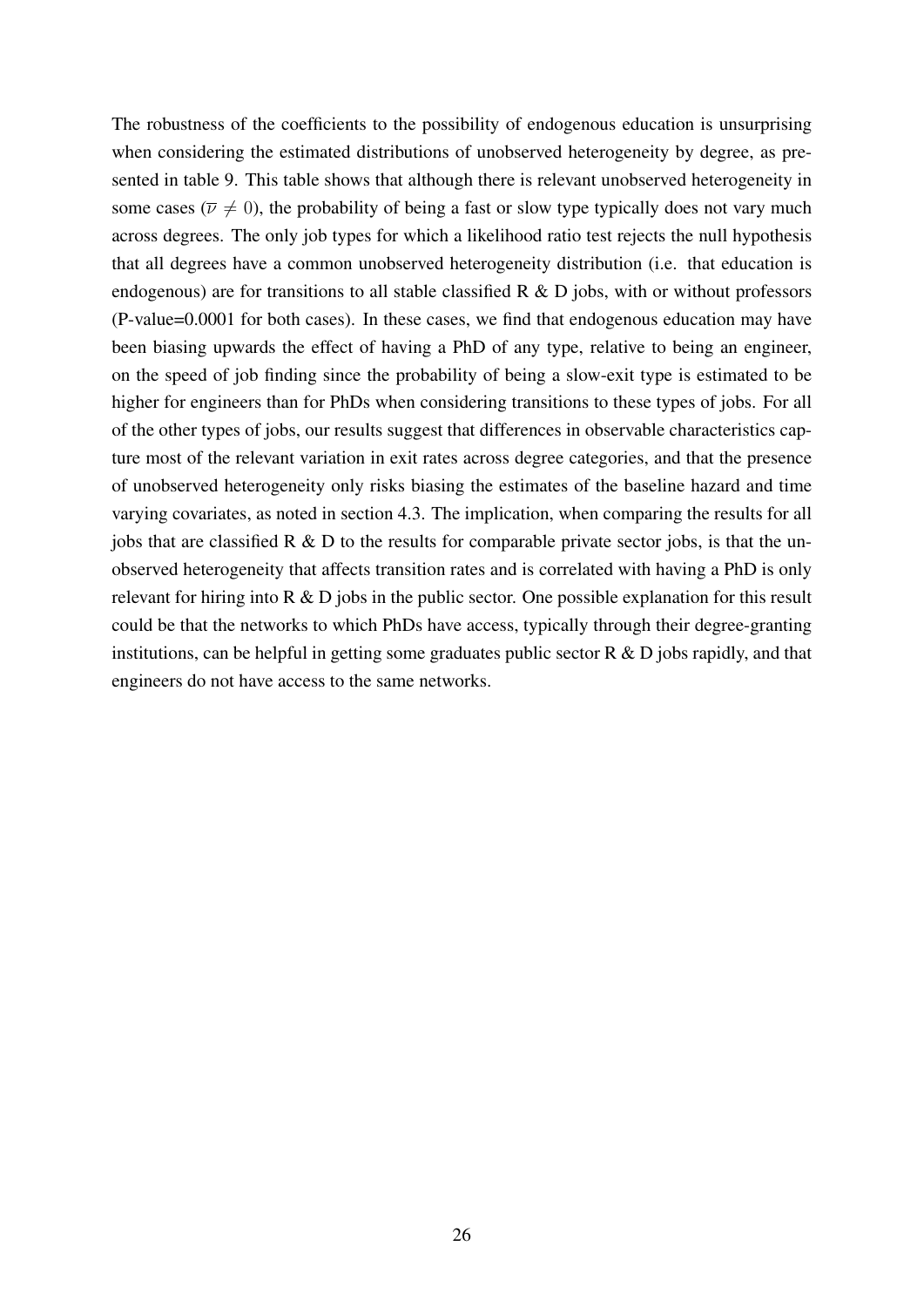|                                                | (1)         | (2)             | (3)            | (4)        | (5)      | (6)            | (7)                 | (8)        |
|------------------------------------------------|-------------|-----------------|----------------|------------|----------|----------------|---------------------|------------|
|                                                |             | All Stable Jobs |                |            |          |                | Private Sector Only |            |
|                                                |             | R & D           | R & D          |            |          | R & D          | R & D               |            |
|                                                |             | Classification  | Classification |            |          | Classification | Classification      |            |
|                                                | All         | Without         | With           | R & D      | All      | Without        | With                | R & D      |
|                                                | Jobs        | Professors      | Professors     | Activities | Jobs     | Professors     | Professors          | Activities |
|                                                |             |                 |                |            |          |                |                     |            |
| $\overline{\nu}$                               | $0.9094***$ | 2.9305***       | $2.6576***$    | 2.1320     | 1.0879*  | 1.2417         | 5.6600              | 4.5500     |
|                                                | (0.3227)    | (0.5675)        | (0.7070)       | (0.0000)   | (0.5618) | (3.4374)       | (6.7332)            | (3.4853)   |
| $P(\nu = 0)$ Engineer)                         | 0.3343      | 0.7186          | 0.3820         | 0.1095     | 0.1692   | 0.8770         | 0.3614              | 0.3405     |
| $P(\nu = 0   \text{PhD} + \text{Engineering})$ | 0.0369      | 0.6876          | 0.3479         | 0.2529     | 0.0789   | 0.6377         | 0.3656              | 0.3716     |
| $P(\nu = 0   \text{PhD - Engineering Field})$  | 0.0219      | 0.6554          | 0.3155         | 0.2486     | 0.4904   | 0.6253         | 0.2864              | 0.2927     |
| $P(\nu = 0   \text{PhD - Other Field})$        | 0.0400      | 0.6241          | 0.2851         | 0.2004     | 0.0965   | 0.6610         | 0.3385              | 0.3634     |
|                                                |             |                 |                |            |          |                |                     |            |
| Log Likelihood                                 | $-5405$     | $-866.7$        | $-1864$        | $-1326$    | $-4300$  | $-834.7$       | $-1187$             | $-1255$    |
| Weighted Equivalent Observations               | 11,028      | 11,028          | 11,028         | 11,028     | 11,028   | 11,028         | 11,028              | 11,028     |

<span id="page-29-0"></span>Table 9: Parameters of the Unobserved Heterogeneity Distributions

Notes: See notes to table [5.](#page-18-1) \*\*\* <sup>p</sup>*<sup>&</sup>lt;*0.01, \*\* p*<sup>&</sup>lt;*0.05, \* p*<*0.1.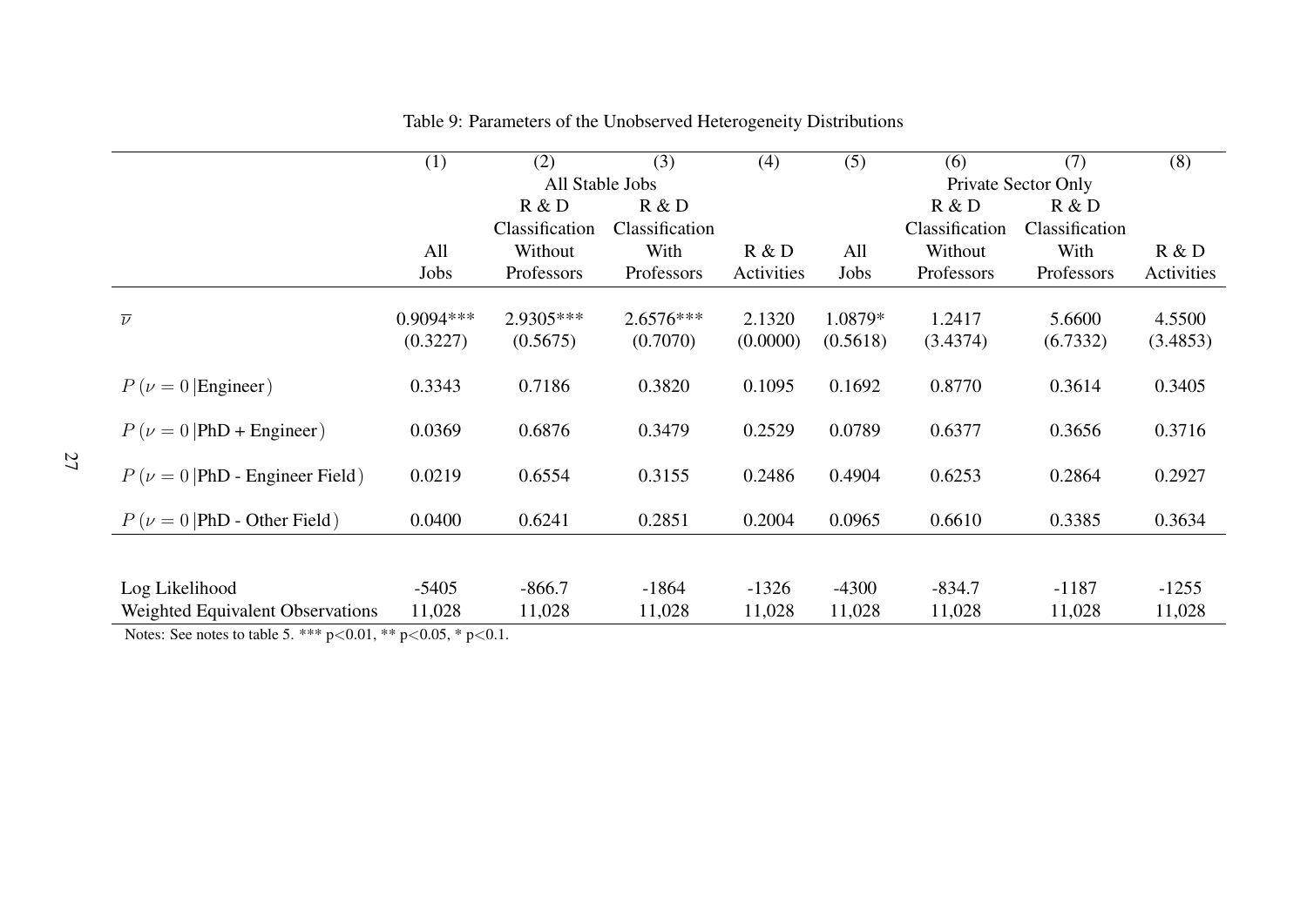### <span id="page-30-0"></span>6 Conclusions

This paper has examined the reasons why engineers find their first stable jobs faster than PhDs in France. After establishing the main stylized facts, including the fact that engineers who continue their studies to complete a PhD take longer to find their first stable job after leaving school than engineers who go straight to the job market after obtaining their degree, several possible explanations are proposed. These include differences in the characteristics of the students, differences in the fields of study, directed search toward public sector research positions (especially professors) and "excessive" reservation wages, perhaps due to the need for compensating differentials in order to get PhDs to accept private sector jobs.

Using proportional hazards duration models, we find empirical support for all of these explanations. Worker characteristics, both observable and unobservable, significantly affect the rate of stable job finding, and there are significant differences in observable characteristics between engineers and PhDs, especially PhDs who do not already have an engineering degree. Some fields of study are associated with longer times to find a stable job, and PhDs without an engineering degree who study the same fields as PhDs who do have an engineering degree tend to find stable jobs faster than those who study other fields, although this result is sensitive to the type of stable job being considered (any job versus private sector-only jobs, R & D jobs with or without professors, etc.). Differences in transition rates appear to be due largely to an advantage that engineers have over PhDs in transitions to private sector jobs, suggesting directed search is relevant. And when considering the impact of a subsidy program that reduced the cost of hiring PhDs in the private sector, we find that bigger subsidies were associated with larger improvements in the speed of job finding for PhDs. It is worth noting that education is not found to be endogenous to the speed of stable job finding in the private sector or for stable jobs overall, once we condition on a large series of covariates that cover educational performance and field of study (among other characteristics), although it may be relevant for finding stable R & D positions in the public sector.

If policy makers wanted to shorten the (relative) time it takes for PhDs to find jobs, our results suggest several options on both the demand and supply side of the labor market. First, on the demand side, if one accepts that job search is targeting public sector professor positions, then policy makers could attempt to accelerate junior hiring for this type of position. Two policies to do this include increasing the overall supply of professor positions and working to change norms that incite PhDs to look for post doctoral fellowships and temporary teaching positions before being able to access stable teaching jobs. Policy makers can also consider strengthening wage subsidies as these have been shown to be effective in increasing the relative job finding rate of PhDs, although this may not be the most cost-effective measure as it risks generating substantial windfall gains for firms in many cases. On the supply side, PhD fellowships could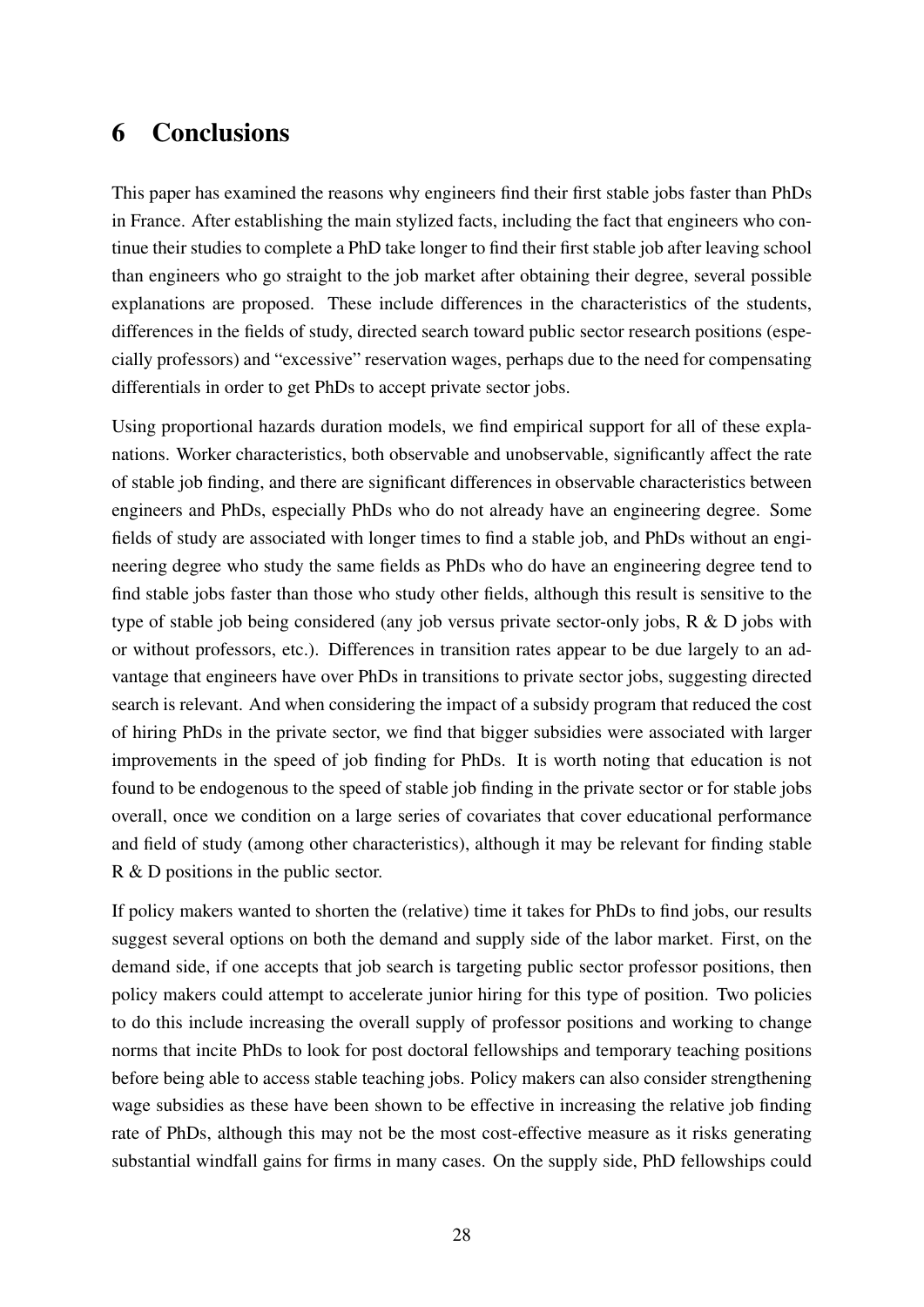be reallocated toward engineer fields, since this has the potential to affect the share of students with engineer field studies among the pool of  $PhDs<sup>33</sup>$  $PhDs<sup>33</sup>$  $PhDs<sup>33</sup>$ , and these students have the best chances of finding jobs in the private sector. A final policy measure that could affect the speed of finding stable jobs would be provide extra information to students in their final years of PhD study about starting salaries in the private sector and the limited opportunities in the public sector. If there is an information problem that leads PhD graduates to have "too high" reservation wages<sup>[34](#page--1-0)</sup>, this information could lead students to revise their reservation wages for private sector jobs and make them more likely to accept the offers they get.

 $33$ The literature on the determinants of the choice of field of study is relatively limited, so it is difficult to assess how large of an effect this might be. See [Altonji et al.](#page-32-8) [\(2012,](#page-32-8) [2014\)](#page-32-9); [Beffy et al.](#page-32-10) [\(2012\)](#page-32-10) for examples.

 $34$ The estimated effects of the DJD in section [4.2](#page-17-0) are consistent with either a correctly defined reservation wage and a compensating wage differential - in which case the current rate of stable job finding in the private sector is individually optimal - or unrealistic beliefs about wages, working conditions and offer arrival rates in the private and public sector.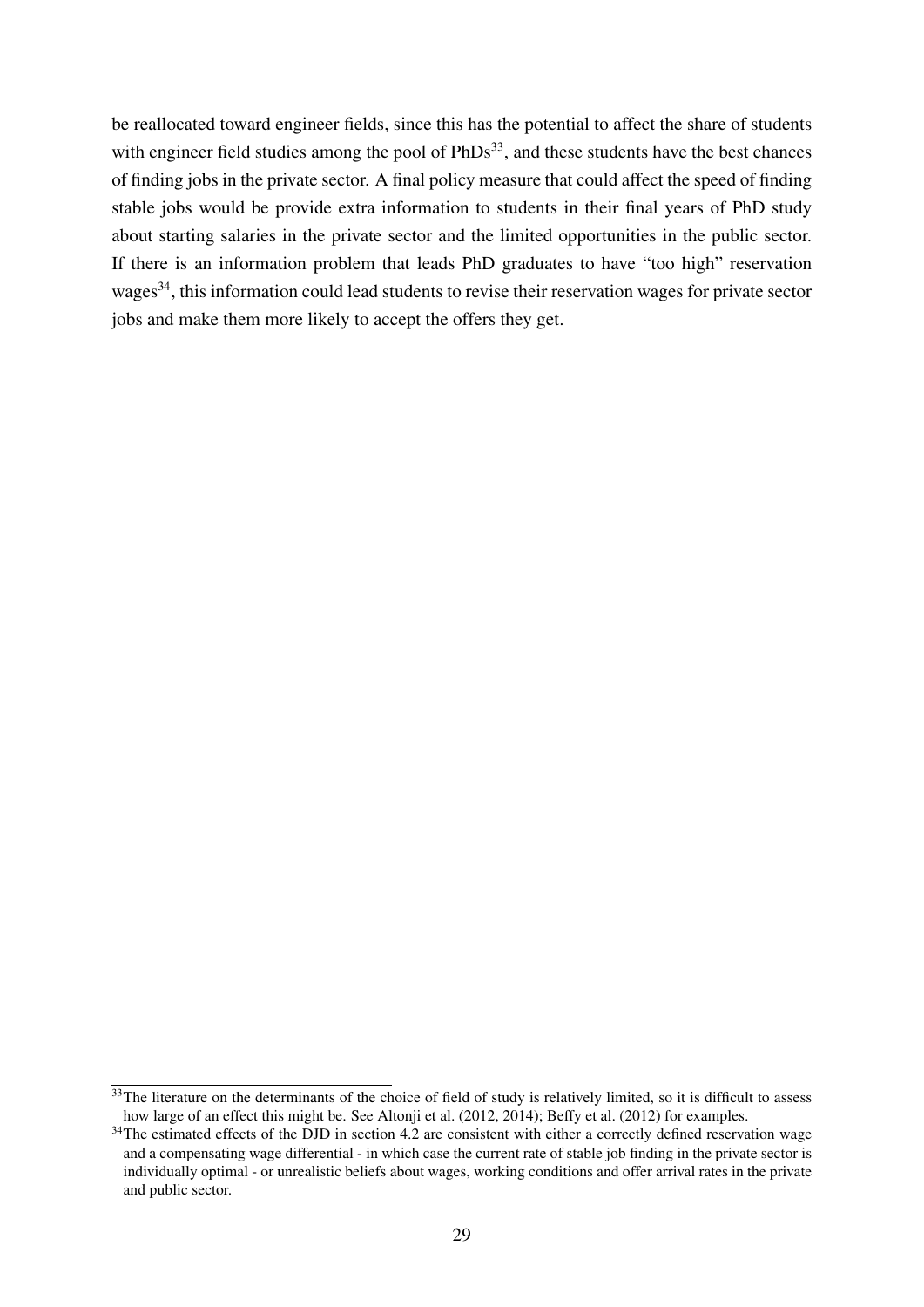### References

- <span id="page-32-2"></span>Aliaga, Christel, Bérangère Duplouy, Stéphane Jugnot, Pascale Rouaud, and Florence Ryk, "Enquête "Génération 2004"; Méthodologie et bilan," Céreq Net.Doc 63, Céreq mai 2010.
- <span id="page-32-8"></span>Altonji, Joseph G., Erica Blom, and Costas Meghir, "Heterogeneity in Human Capital Investments: High School Curriculum, College Major, and Careers," NBER Working Papers 17985, National Bureau of Economic Research, Inc April 2012.
- <span id="page-32-9"></span>, Lisa B. Kahn, and Jamin D. Speer, "Cashier or Consultant? Entry Labor Market Conditions, Field of Study, and Career Success," NBER Working Papers 20531, National Bureau of Economic Research, Inc September 2014.
- <span id="page-32-0"></span>Becker, Gary S., *Human Capital: A Theoretical and Empirical Analysis with Special Reference to Education*, third ed., Chicago: NBER, 1993.
- <span id="page-32-10"></span>Beffy, Magali, Denis Fougère, and Arnaud Maurel, "Choosing the Field of Study in Postsecondary Education: Do Expected Earnings Matter?," *The Review of Economics and Statistics*, 2012, *94* (1), 334–347.
- <span id="page-32-4"></span>Bozio, Antoine, Delphine Irac, and Loriane Py, "Impact of Research Tax Credit on R & D and Innovation: Evidence from the 2008 French Reform," Document de travail 532, Banque de France December 2014.
- <span id="page-32-6"></span>Cox, D. R., "Regression Models and Life-Tables," *Journal of the Royal Statistical Society. Series B (Methodological)*, 1972, *34*, 187–220.
- <span id="page-32-3"></span>Giraud, Laurent, Luis Miotti, Justin Quéméner, and Maryline Rosa, *Développement et impact du crédit d'impôt recherche : 1983-2011*, Ministère de l'Education Nationale, de Enseignement Supérieur et de la Recherche, 2014.
- <span id="page-32-7"></span>Heckman, James J. and Burton Singer, "A method for minimising the impact of distributional assumptions in econometric models for duration data," *Econometrica*, March 1984, *52* (2), 271–320.
- <span id="page-32-5"></span>Lancaster, Tony, *The Econometric Analysis of Transition Data* Econometric Society Monographs, Cambridge, MA: Cambridge University Press, 1990.
- <span id="page-32-1"></span>Margolis, David N. and Luis Miotti, "Évaluation de l'impact du dispositif «jeunes docteurs» du crédit d'impôt recherche," Rapport, Ministère de l'Education nationale, de l'Enseignement supérieur et de la Recherche Octobre 2015.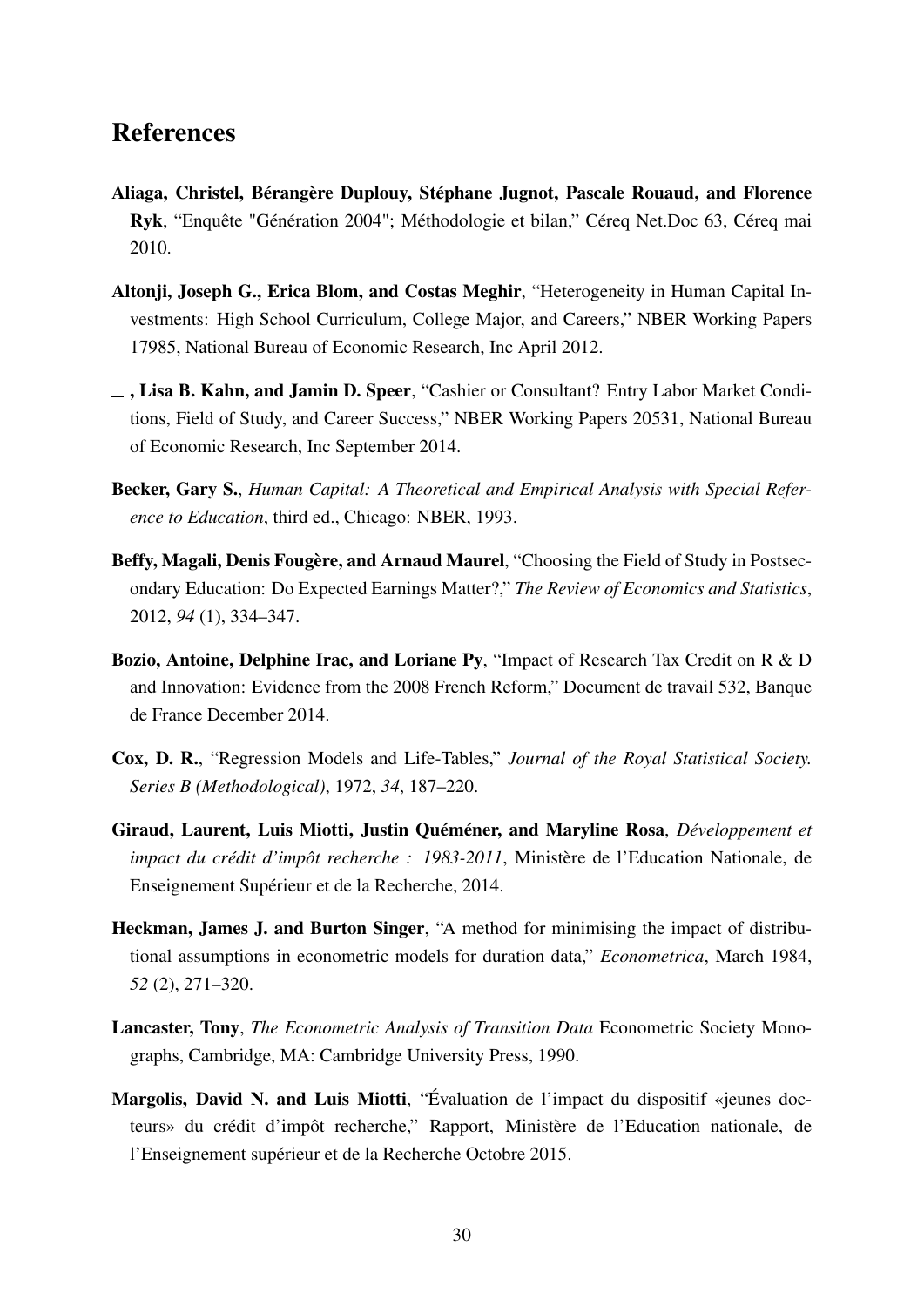- <span id="page-33-3"></span>and Shaimaa Yassin, *Les accidents de carrière* Sécuriser l'emploi, Paris: Les Presses de Sciences Po, 2017.
- <span id="page-33-0"></span>Mincer, Jacob A., *Schooling, Experience, and Earnings* NBER Books, Cambridge, MA: National Bureau of Economic Research, 1974.
- <span id="page-33-2"></span>Roach, Michael and Henry Sauermann, "A taste for science? PhD scientists' academic orientation and self-selection into research careers in industry," *Research Policy*, April 2010, *39* (3), 422–434.
- <span id="page-33-1"></span>Wright, Randall, Philipp Kircher, Benoit Julîen, and Veronica Guerrieri, "Directed Search: A Guided Tour," NBER Working Papers 23884, National Bureau of Economic Research, Inc 9 2017.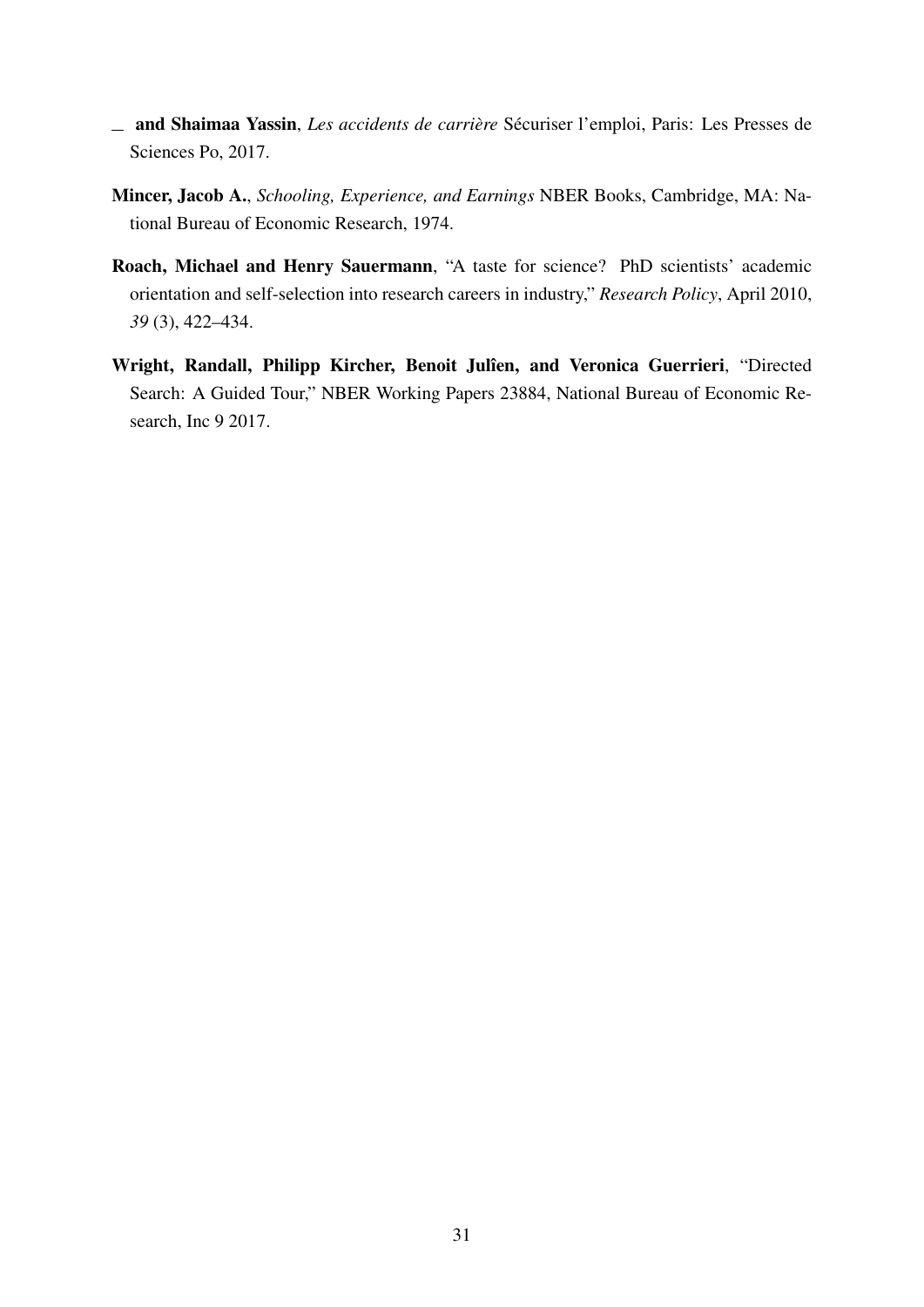# <span id="page-34-0"></span>A List of Engineer Fields

# B Additional Descriptive Statistics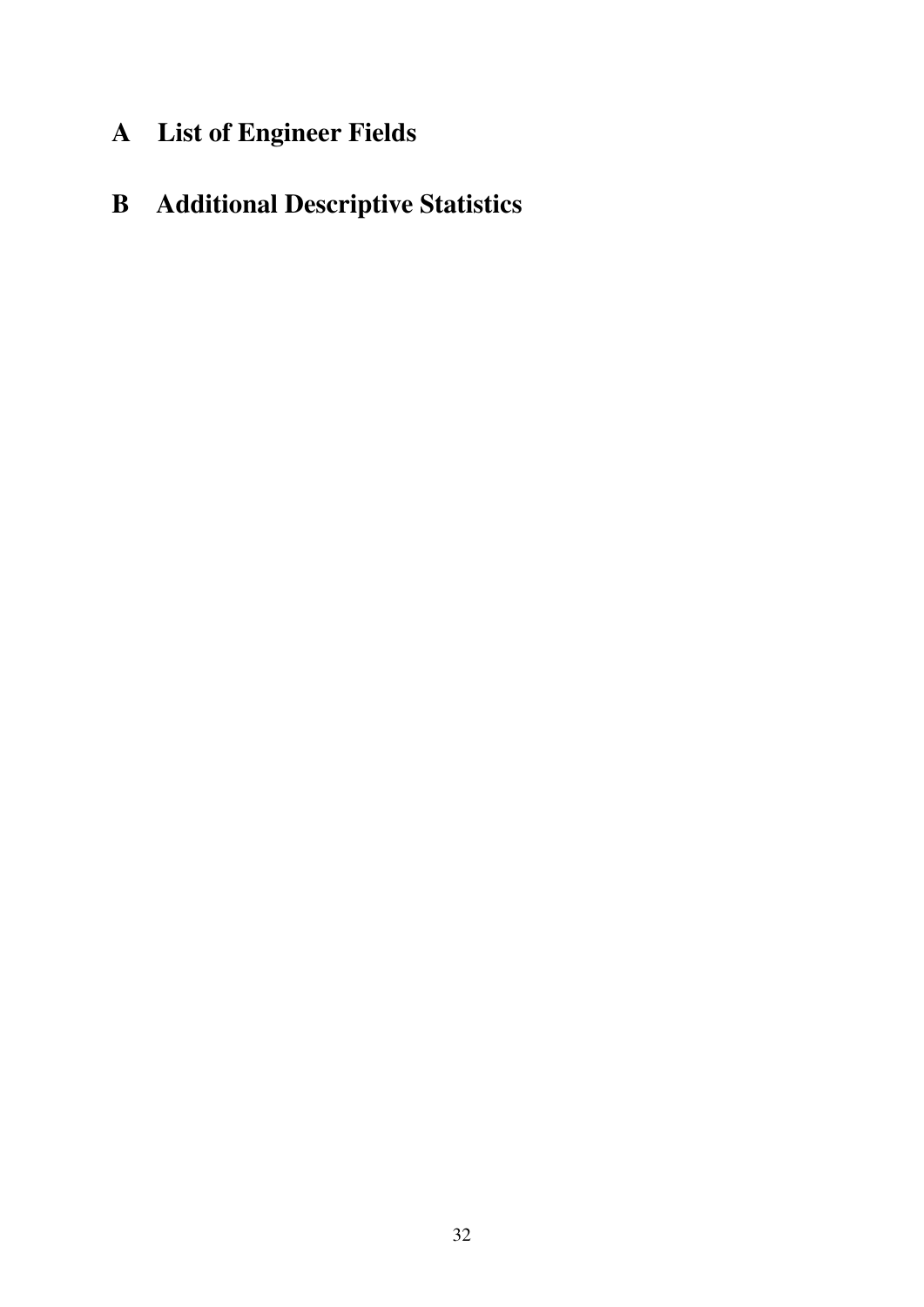| PhD Fields Chosen by Engineers                                                                                   | PhD Fields Not Chosen by Engineers                                                                                                                                                                   |
|------------------------------------------------------------------------------------------------------------------|------------------------------------------------------------------------------------------------------------------------------------------------------------------------------------------------------|
| Biochemistry (Chimie-Biologie, biochimie)<br>Chemistry (Chimie)                                                  | Agricultural Production, Specialized Cultures and<br>Agricultural Protection (Productions végétales,<br>cultures spécialisées et protection des cultures)<br>Business and Sales (Commerce, vente)    |
| Computer Science (Informatique, traitement<br>de l'information, réseaux de transmission<br>des données)          | Culture, Sports and Leisure (Animation culturelle,<br>sportive et de loisirs)                                                                                                                        |
| Earth Sciences (Sciences de la terre)                                                                            | Finance, Banking and Insurance<br>(Finances,<br>banque, assurances)                                                                                                                                  |
| Economics (Économie)                                                                                             | Food and Cooking (Agro-alimentaire, alimenta-<br>tion, cuisine)                                                                                                                                      |
| Electricity and Electronics (Électricité, élec-<br>tronique)                                                     | French Literature and Civilization (Français, lit-<br>térature et civilisation française)                                                                                                            |
| Energy, climate engineering (Énergie, génie<br>climatique)                                                       | History (Histoire)                                                                                                                                                                                   |
| Fundamental Industrial Technologies (Tech-<br>nologies industrielles fondamentales)                              | Languages and Ancient Civizations (Langues et<br>civilisations anciennes)                                                                                                                            |
| General and Precision Mechanics (Mé-<br>canique générale et de précision, usinage)                               | Law, Political Science (Droit, sciences politiques)                                                                                                                                                  |
| Geography (Géographie)                                                                                           | Linguistics (Linguistique)<br>Modern Languages, Foreign and Regional                                                                                                                                 |
| Health (Santé)                                                                                                   | Civilizations (Langues vivantes,<br>civilisations<br>étrangères et régionales)                                                                                                                       |
| Transformation<br>Technology<br>Industrial<br>(Technologies de commandes des transfor-<br>mations industrielles) | Multidisciplinary Agriculture and Agronomic<br>Fields (Spécialités plurivalentes de l'agronomie et<br>de l'agriculture)                                                                              |
| Life Sciences (Sciences de la vie)                                                                               | Mulitdisciplinary Literary and Artistic Fields<br>(Spécialités littéraires et artistiques plurivalentes)                                                                                             |
| Mathematics (Mathématiques)                                                                                      | Multidisciplinary Social Sciences and Law Fields<br>(Spécialités pluridisciplinaires SH et droit)<br>Multidisciplinary Trade and Management Fields                                                   |
| Mining, Civil Engineering and Topography<br>(Mines et carrières, génie civil, topographie)                       | (including general business administration and<br>public administration) (Spécialités plurivalentes<br>des échanges et de la gestion (y c. administration<br>générale des entreprises et des coll.)) |
| Multi-Scientific and Multi-Technological<br>Fields (Spécialités pluri-scientifiques, pluri-<br>technologiques)   | Music, Performing Arts (Musique, arts du specta-<br>cle)                                                                                                                                             |
| Natural Sciences (Biology-Geology) (Sci-<br>ences naturelles (biologie-géologie))                                | Other Multi-disciplinary Artistic Fields (Autres<br>disciplines artistiques plurivalentes)                                                                                                           |
| Physics (Physique)                                                                                               | Philosophy, Ethics and Theology (Philosophie,<br>éthique et théologie)                                                                                                                               |
| Physics and Chemistry (Physique-chimie)                                                                          | Psychology (Psychologie)                                                                                                                                                                             |
| Urban Development (Aménagement du ter-<br>ritoire, développement, urbanisme)                                     | Social Sciences, Including Demography and An-<br>thropology (Sciences sociales (y c. démographie,<br>anthropologie))<br>Social Work (Travail social)                                                 |
|                                                                                                                  | 33                                                                                                                                                                                                   |

### Table A.1: Fields of PhD Study Chosen and Not Chosen by Engineers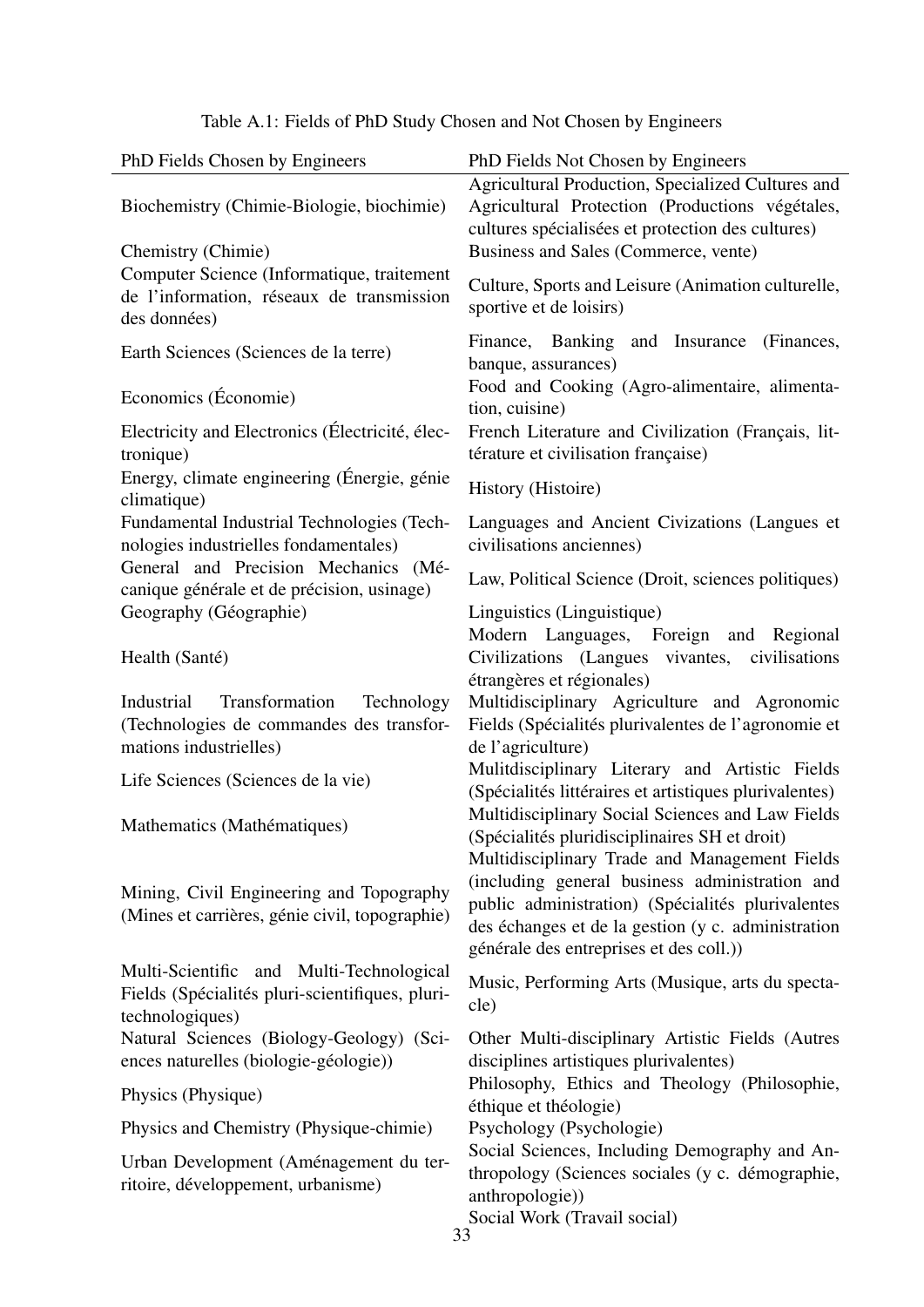<span id="page-36-0"></span>

|                                        | Overall  |                       | $PhD +$  | $PhD -$               | $PhD -$     |
|----------------------------------------|----------|-----------------------|----------|-----------------------|-------------|
|                                        | Mean     | Engineers             | Engineer | <b>Engineer Field</b> | Other Field |
|                                        |          |                       |          |                       |             |
| Region of Higher Education Institution |          |                       |          |                       |             |
| Champagne-Ardennes                     | 0.030    | 0.037                 | 0.000    | 0.023                 | 0.001       |
|                                        | (0.1692) | (0.1883)              | (0.0000) | (0.1507)              | (0.0368)    |
| Picardie                               | 0.003    | 0.000                 | 0.000    | 0.006                 | 0.011       |
|                                        | (0.0500) | (0.0000)              | (0.0000) | (0.0758)              | (0.1047)    |
| Haute-Normandie                        | 0.008    | 0.007                 | 0.000    | 0.010                 | 0.010       |
|                                        | (0.0885) | (0.0832)              | (0.0000) | (0.0988)              | (0.0982)    |
| Centre                                 | 0.038    | 0.043                 | 0.009    | 0.035                 | 0.018       |
|                                        | (0.1920) | (0.2036)              | (0.0940) | (0.1836)              | (0.1344)    |
| Basse-Normandie                        | 0.020    | 0.024                 | 0.010    | 0.016                 | 0.003       |
|                                        | (0.1395) | (0.1530)              | (0.0975) | (0.1260)              | (0.0519)    |
| Bourgogne                              | 0.014    | 0.010                 | 0.009    | 0.023                 | 0.015       |
|                                        | (0.1189) | (0.0992)              | (0.0940) | (0.1493)              | (0.1221)    |
| Nord-Pas de Calais                     | 0.078    | 0.096                 | 0.028    | 0.055                 | 0.035       |
|                                        | (0.2678) | (0.2949)              | (0.1653) | (0.2280)              | (0.1828)    |
| Lorraine                               | 0.055    | 0.067                 | 0.025    | 0.040                 | 0.016       |
|                                        | (0.2272) | (0.2508)              | (0.1573) | (0.1956)              | (0.1264)    |
| Alsace                                 | 0.038    | 0.040                 | 0.106    | 0.035                 | 0.019       |
|                                        | (0.1923) | (0.1951)              | (0.3082) | (0.1837)              | (0.1372)    |
| France Comté                           | 0.017    | 0.019                 | 0.007    | 0.015                 | 0.002       |
|                                        | (0.1276) | (0.1365)              | (0.0825) | (0.1229)              | (0.0493)    |
| Pays de la Loire                       | 0.050    | 0.054                 | 0.029    | 0.048                 | 0.022       |
|                                        | (0.2175) | (0.2263)              | (0.1673) | (0.2145)              | (0.1455)    |
| <b>Bretagne</b>                        | 0.027    | 0.016                 | 0.041    | 0.046                 | 0.031       |
|                                        | (0.1629) | (0.1270)              | (0.1986) | (0.2091)              | (0.1729)    |
| Poitou-Charentes                       | 0.027    | 0.026                 | 0.034    | 0.030                 | 0.018       |
|                                        | (0.1616) | (0.1576)              | (0.1820) | (0.1715)              | (0.1344)    |
| Aquitaine                              | 0.044    | 0.041                 | 0.014    | 0.049                 | 0.048       |
|                                        | (0.2042) | (0.1988)              | (0.1163) | (0.2166)              | (0.2146)    |
| Midi-Pyrénées                          | 0.044    | 0.042                 | 0.047    | 0.052                 | 0.022       |
|                                        | (0.2055) | (0.2007)              | (0.2123) | (0.2218)              | (0.1481)    |
| Limousin                               | 0.014    | 0.016                 | 0.000    | 0.013                 | 0.003       |
|                                        | (0.1185) | (0.1269)              | (0.0000) | (0.1150)              | (0.0569)    |
| Rhone-Alpes                            | 0.121    | 0.126                 | 0.136    | 0.109                 | 0.133       |
|                                        |          | $(0.3262)$ $(0.3316)$ | (0.3433) | (0.3118)              | (0.3397)    |
| Auvergne                               | 0.043    | 0.054                 | 0.010    | 0.030                 | 0.010       |
|                                        | (0.2024) | (0.2267)              | (0.1009) | (0.1700)              | (0.0995)    |
| Languedoc-Roussillon                   | 0.039    | 0.027                 | 0.034    | 0.058                 | 0.053       |
|                                        | (0.1929) | (0.1621)              | (0.1802) | (0.2342)              | (0.2241)    |
| <b>PACA</b>                            | 0.074    | 0.057                 | 0.123    | 0.093                 | 0.122       |
|                                        | (0.2618) | (0.2324)              | (0.3282) | (0.2903)              | (0.3270)    |
| Corse                                  | 0.001    | 0.000                 | 0.003    | 0.001                 | 0.003       |
|                                        | (0.0250) | (0.0000)              | (0.0523) | (0.0353)              | (0.0519)    |
|                                        |          |                       |          |                       |             |

| Table B.1: Descriptive Statistics, Standard Deviations in Parentheses |  |  |  |
|-----------------------------------------------------------------------|--|--|--|
|-----------------------------------------------------------------------|--|--|--|

Source: Génération 2004.